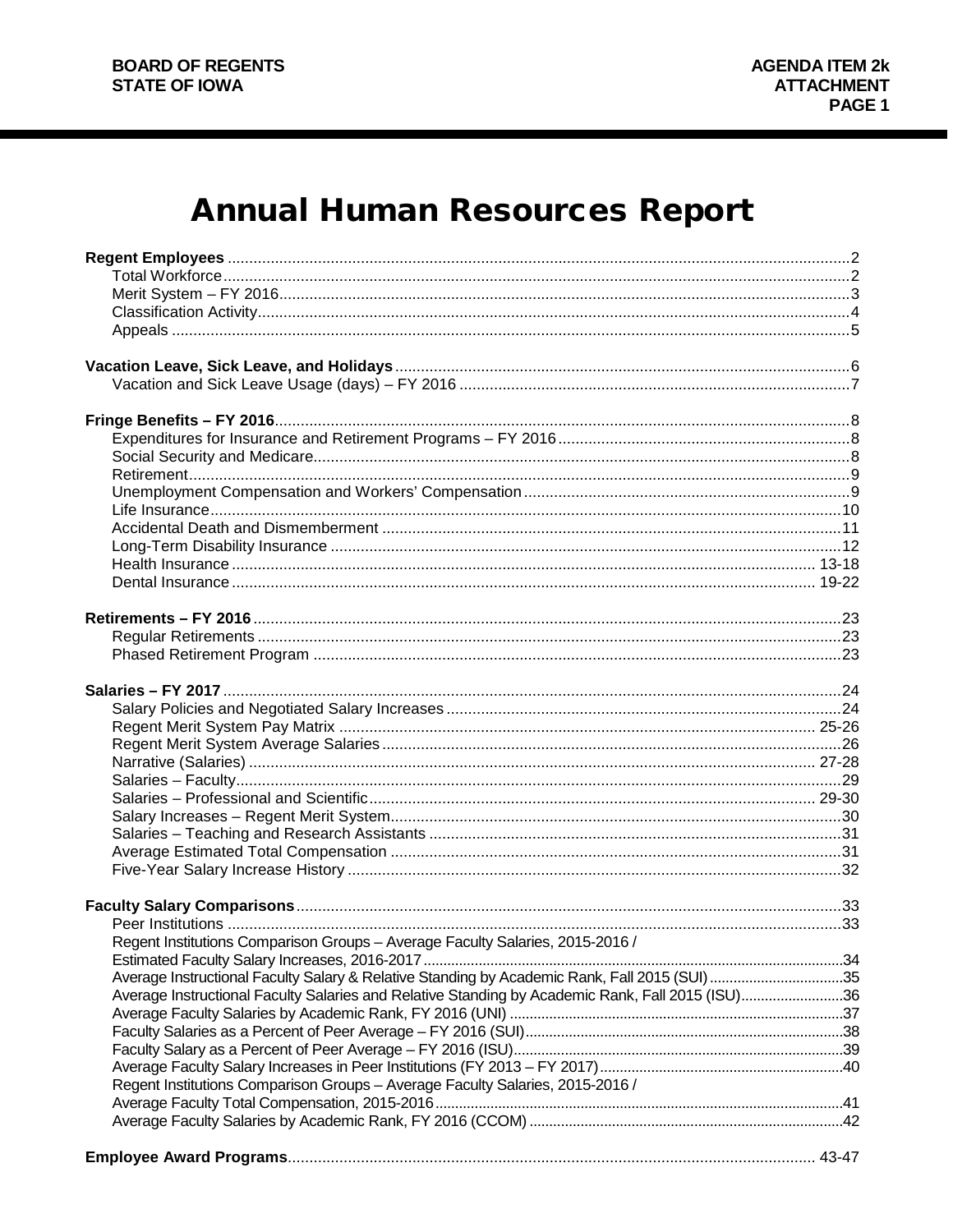# Regent Employees

### TOTAL WORKFORCE

| UNIVERSITY OF IOWA                            |                   |        |       |        |                                 |  | <b>IOWA SCHOOL FOR THE DEAF</b>               |             |        |                   |                                        |        |
|-----------------------------------------------|-------------------|--------|-------|--------|---------------------------------|--|-----------------------------------------------|-------------|--------|-------------------|----------------------------------------|--------|
|                                               | October 31, 2016* |        |       |        |                                 |  |                                               |             |        | October 31, 2016* |                                        |        |
| <b>Primary Occupational Activity Group</b>    | <b>Male</b>       | Female |       | Total  | Minority Workforce   % of Total |  | <b>Primary Occupational Activity Group</b>    | <b>Male</b> | Female |                   | Total<br>Minority Workforce % of Total |        |
| Executive / Administrative / Managerial Staff | 178               | 168    | 29    | 375    | 2.1%                            |  | Executive / Administrative / Managerial Staff |             |        |                   |                                        | 3.9%   |
| Tenured and Tenure Track Faculty              | 645               | 445    | 289   | 1.379  | 7.7%                            |  | Tenured and Tenure Track Faculty              |             |        |                   |                                        | 0.0%   |
| Non-Tenure Track Faculty                      | 321               | 603    | 253   | 1.177  | 6.6%                            |  | Non-Tenure Track Faculty                      |             | 29     |                   | 34                                     | 26.6%  |
| Professional and Scientific Staff             | 1,955             | 7.237  | 903   | 10,095 | 56.6%                           |  | Professional and Scientific Staff             |             | 30     |                   | 41                                     | 32.0%  |
| Secretarial and Clerical Staff                | 173               | 1,286  | 110   | 1,569  | 8.8%                            |  | Secretarial and Clerical Staff                |             |        |                   |                                        | 3.9%   |
| Technical and Paraprofessional Staff          |                   | 632    | 104   | 807    | 4.5%                            |  | Technical and Paraprofessional Staff          |             |        |                   | 23                                     | 18.0%  |
| <b>Skilled Crafts Staff</b>                   | 318               | 19     | 18    | 355    | 2.0%                            |  | <b>Skilled Crafts Staff</b>                   |             |        |                   |                                        | 3.9%   |
| Service and Maintenance Staff                 | 503               | 1,102  | 487   | 2,092  | 11.7%                           |  | Service and Maintenance Staff                 |             |        |                   |                                        | 11.7%  |
| Total                                         | 4,164             | 11,492 | 2,193 | 17,849 | 100.0%                          |  | Total                                         | 35          | 89     |                   | 128                                    | 100.0% |

| <b>IOWA STATE UNIVERSITY</b>                  |             |        |                   |       | IOWA BRAILLE AND SIGHT SAVING SCHOOL |                                               |             |        |                   |                                            |        |
|-----------------------------------------------|-------------|--------|-------------------|-------|--------------------------------------|-----------------------------------------------|-------------|--------|-------------------|--------------------------------------------|--------|
|                                               |             |        | October 31, 2016* |       |                                      |                                               |             |        | October 31, 2016* |                                            |        |
| <b>Primary Occupational Activity Group</b>    | <b>Male</b> | Female |                   | Total | Minority Workforce   % of Total      | <b>Primary Occupational Activity Group</b>    | <b>Male</b> | Female |                   | Total<br>Minority   Workforce   % of Total |        |
| Executive / Administrative / Managerial Staff | 223         | 212    |                   | 480   | 7.1%                                 | Executive / Administrative / Managerial Staff |             |        |                   |                                            | 4.3%   |
| Tenured and Tenure Track Faculty              | 520         | 430    | 346               | 1,296 | 19.2%                                | Tenured and Tenure Track Faculty              |             |        |                   |                                            | 0.0%   |
| Non-Tenure Track Faculty                      | 175         | 353    | 112               | 640   | 9.5%                                 | Non-Tenure Track Faculty                      |             | 38     |                   | 47                                         | 68.1%  |
| Professional and Scientific Staff             | 841         | 1.295  | 342               | 2.478 | 36.7%                                | Professional and Scientific Staff             |             |        |                   |                                            | 4.3%   |
| Secretarial and Clerical Staff                | 63          | 747    |                   | 855   | 12.7%                                | Secretarial and Clerical Staff                |             |        |                   |                                            | 5.8%   |
| Technical and Paraprofessional Staff          | 36          | 108    |                   | 150   | 2.2%                                 | Technical and Paraprofessional Staff          |             |        |                   |                                            | 1.4%   |
| <b>Skilled Crafts Staff</b>                   | 256         |        |                   | 275   | 4.1%                                 | <b>Skilled Crafts Staff</b>                   |             |        |                   |                                            | 0.0%   |
| Service and Maintenance Staff                 | 232         | 292    |                   | 584   | 8.6%                                 | Service and Maintenance Staff                 |             |        |                   |                                            | 15.9%  |
| Total                                         | 2.346       | 3.448  | 964               | 6.758 | 100.0%                               | Total                                         |             | 52     |                   | 69                                         | 100.0% |

| UNIVERSITI UF NURTHERN IUWA         |             |                   |                 |                          |  |  |  |  |  |  |  |
|-------------------------------------|-------------|-------------------|-----------------|--------------------------|--|--|--|--|--|--|--|
|                                     |             | October 31, 2016* |                 |                          |  |  |  |  |  |  |  |
| y Occupational Activity Group       | <b>Male</b> | Female            | <b>Minority</b> | <b>Total</b><br>Workforc |  |  |  |  |  |  |  |
|                                     |             |                   |                 |                          |  |  |  |  |  |  |  |
| / Administrative / Managerial Staff | 46          | 49                |                 | 10                       |  |  |  |  |  |  |  |
| nd Tenure Track Faculty             | 190         | 220               | 76              | 48                       |  |  |  |  |  |  |  |
|                                     |             |                   |                 |                          |  |  |  |  |  |  |  |

| $-1$                                       | $-0$ | oool | $\sqrt{2}$ | 1.704            | 100.001 |
|--------------------------------------------|------|------|------------|------------------|---------|
| vice and Maintenance Staff                 | 79   | 107  | 25         | 211              | 11.8%   |
| led Crafts Staff                           | 52   |      |            | 58               | 3.2%    |
| hnical and Paraprofessional Staff          | 12   |      |            | 19               | 1.1%    |
| retarial and Clerical Staff                | -61  | 224  | 13         | 231              | 12.9%   |
| fessional and Scientific Staff             | 208  | 360  | 66         | 634              | 35.4%   |
| -Tenure Track Faculty                      | 16   | 30   |            | 49               | 2.7%    |
| ured and Tenure Track Faculty              | 190  | 220  | 76         | 486              | 27.1%   |
| cutive / Administrative / Managerial Staff | 46   | 49   |            | 103 <sub>l</sub> | 5.8%    |
|                                            |      |      |            |                  |         |

|                    |            | <b>IOWA SCHOOL FOR THE DEAF</b>               |                 |        |                   |                           |            |
|--------------------|------------|-----------------------------------------------|-----------------|--------|-------------------|---------------------------|------------|
| $6*$               |            |                                               |                 |        | October 31, 2016* |                           |            |
| Total<br>Workforce | % of Total | <b>Primary Occupational Activity Group</b>    | <b>Male</b>     | Female | <b>Minority</b>   | Total<br><b>Workforce</b> | % of Total |
| 375                | 2.1%       | Executive / Administrative / Managerial Staff |                 |        |                   |                           | 3.9%       |
| 1,379              | 7.7%       | Tenured and Tenure Track Faculty              |                 |        |                   |                           | 0.0%       |
| 1.177              | 6.6%       | Non-Tenure Track Faculty                      | 5               | 29     |                   | 34                        | 26.6%      |
| 10.095             | 56.6%      | Professional and Scientific Staff             | 10              | 30     |                   | 41                        | 32.0%      |
| 1.569              | 8.8%       | Secretarial and Clerical Staff                |                 |        |                   |                           | 3.9%       |
| 807                | 4.5%       | Technical and Paraprofessional Staff          | 6               | 16     |                   | 23                        | 18.0%      |
| 355                | 2.0%       | <b>Skilled Crafts Staff</b>                   | 5               |        |                   |                           | 3.9%       |
| 2,092              | 11.7%      | Service and Maintenance Staff                 | 5               |        |                   | 15                        | 11.7%      |
| 17,849             | 100.0%     | Total                                         | 35 <sub>1</sub> | 89     |                   | 128                       | 100.0%     |

#### **IOWA BRAILLE AND SIGHT SAVING SCHOOL**

|                                               |             |        | October 31, 2016* |       |                                 |                                               | October 31, 2016* |        |  |       |                                 |  |
|-----------------------------------------------|-------------|--------|-------------------|-------|---------------------------------|-----------------------------------------------|-------------------|--------|--|-------|---------------------------------|--|
| <b>Primary Occupational Activity Group</b>    |             |        |                   | Total |                                 | <b>Primary Occupational Activity Group</b>    |                   |        |  | Total |                                 |  |
|                                               | <b>Male</b> | Female |                   |       | Minority Workforce   % of Total |                                               | <b>Male</b>       | Female |  |       | Minority Workforce   % of Total |  |
| Executive / Administrative / Managerial Staff | 223         | 212    |                   | 480   | 7.1%                            | Executive / Administrative / Managerial Staff |                   |        |  |       | 4.3%                            |  |
| Tenured and Tenure Track Faculty              | 520         | 430    | 346               | 1.296 | 19.2%                           | Tenured and Tenure Track Faculty              |                   |        |  |       | 0.0%                            |  |
| Non-Tenure Track Faculty                      | 175         | 353    | 112               | 640   | 9.5%                            | Non-Tenure Track Faculty                      |                   | 38     |  | 47    | 68.1%                           |  |
| Professional and Scientific Staff             | 841         | 1.295  | 342               | 2.478 | 36.7%                           | Professional and Scientific Staff             |                   |        |  |       | 4.3%                            |  |
| Secretarial and Clerical Staff                | 63          | 747    |                   | 855   | 12.7%                           | Secretarial and Clerical Staff                |                   |        |  |       | 5.8%                            |  |
| Technical and Paraprofessional Staff          | 36          | 108    |                   | 150   | 2.2%                            | Technical and Paraprofessional Staff          |                   |        |  |       | 1.4%                            |  |
| <b>Skilled Crafts Staff</b>                   | 256         |        |                   | 275   | 4.1%                            | <b>Skilled Crafts Staff</b>                   |                   |        |  |       | 0.0%                            |  |
| Service and Maintenance Staff                 | 232         | 292    |                   | 584   | 8.6%                            | Service and Maintenance Staff                 |                   |        |  |       | 15.9%                           |  |
| Total                                         | 2.346       | 3.448  | 964               | 6.758 | 100.0%                          | Total                                         | 151               | 52     |  | 69    | 100.0%                          |  |

| UNIVERSITY OF NORTHERN IOWA                   |                   |        |     |       |                                 |  | <b>TOTAL REGENT INSTITUTIONS</b>              |             |        |                   |        |                                   |
|-----------------------------------------------|-------------------|--------|-----|-------|---------------------------------|--|-----------------------------------------------|-------------|--------|-------------------|--------|-----------------------------------|
|                                               | October 31, 2016* |        |     |       |                                 |  |                                               |             |        | October 31, 2016* |        |                                   |
| <b>Primary Occupational Activity Group</b>    | <b>Male</b>       | Female |     | Total | Minority Workforce   % of Total |  | <b>Primary Occupational Activity Group</b>    | <b>Male</b> | Female |                   | Total  | Minority   Workforce   % of Total |
| Executive / Administrative / Managerial Staff | 46                | 49     |     | 103   | 5.8%                            |  | Executive / Administrative / Managerial Staff | 452         | 432    | 82                | 966    | 3.6%                              |
| Tenured and Tenure Track Faculty              | 190               | 220    | 76  | 486   | 27.1%                           |  | Tenured and Tenure Track Faculty              | 1,355       | 1095   | 711               | 3.161  | 11.9%                             |
| Non-Tenure Track Faculty                      | 16                | 30     |     | 49    | 2.7%                            |  | Non-Tenure Track Faculty                      | 525         | 1053   | 369               | 1.947  | 7.3%                              |
| Professional and Scientific Staff             | 208               | 360    | 66  | 634   | 35.4%                           |  | Professional and Scientific Staff             | 3,014       | 8.925  | 1312              | 13,251 | 49.8%                             |
| Secretarial and Clerical Staff                |                   | 224    |     | 231   | 12.9%                           |  | Secretarial and Clerical Staff                | 230         | 2.266  | 168               | 2.664  | 10.0%                             |
| Technical and Paraprofessional Staff          | 12                |        |     | 19    | 1.1%                            |  | Technical and Paraprofessional Staff          | 126         | 761    | 113               | 1,000  | 3.8%                              |
| <b>Skilled Crafts Staff</b>                   | 52                |        |     | 58    | 3.2%                            |  | <b>Skilled Crafts Staff</b>                   | 631         |        | 29                | 693    | 2.6%                              |
| Service and Maintenance Staff                 | 79                | 107    | 25  | 211   | 11.8%                           |  | Service and Maintenance Staff                 | 824         | 1,514  | 575               | 2.913  | 11.0%                             |
| Total                                         | 597               | 998    | 196 | 1.791 | 100.0%                          |  | Total                                         | 7,157       | 16.079 | 3,359             | 26,595 | 100.0%                            |

*\* Note: Snapshot as of October 31, 2016, as reported in the Annual Diversity Report also presented this month.*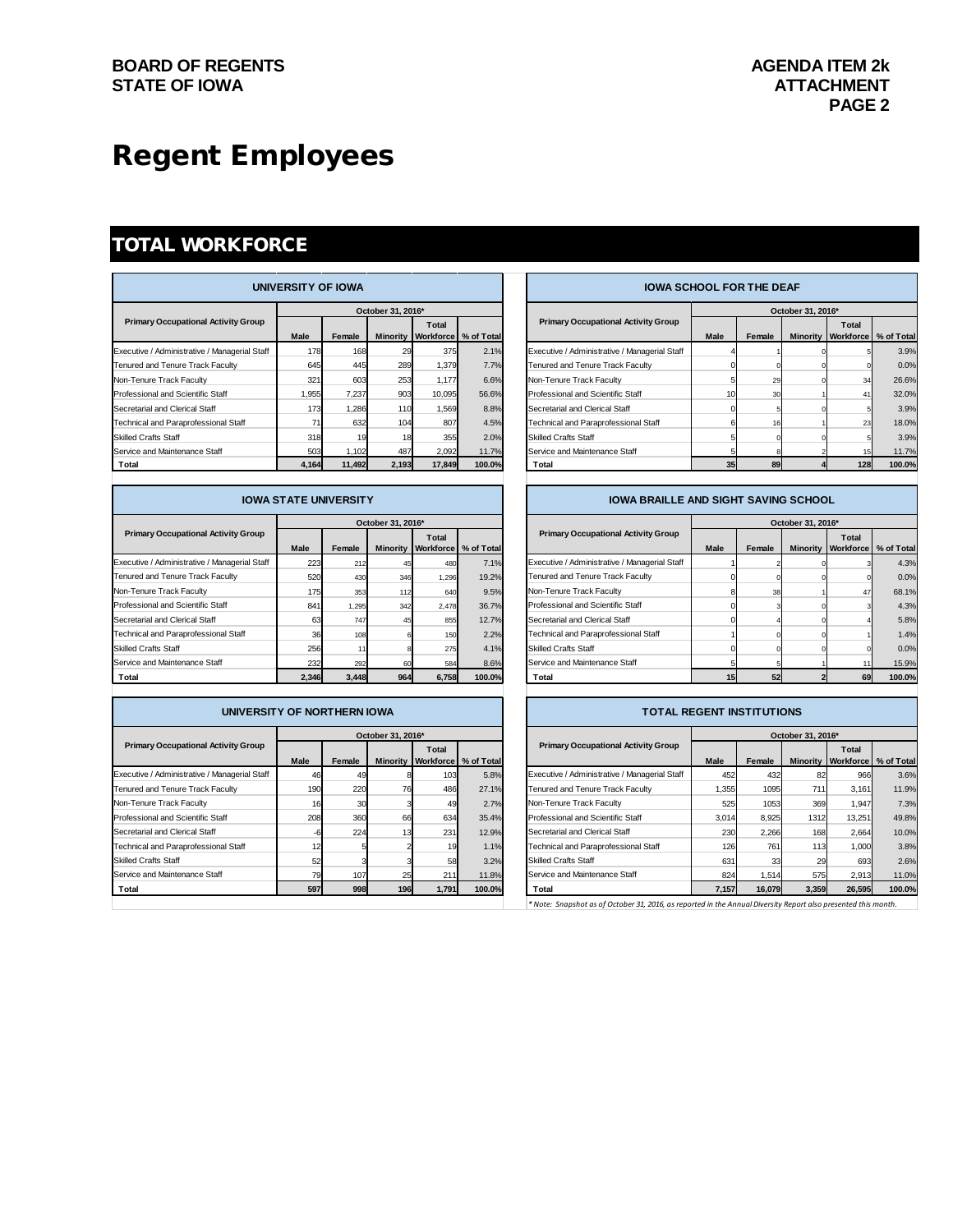#### MERIT SYSTEM – FY 2016

The Regent Merit System is authorized by lowa Code §8A.412. Rules governing classification, compensation, promotion, demotion, transfer, grievances, leave, and discipline are outlined in the Iowa Administrative Code, 681, Chapter 3. Approximately 95% of employees in the Merit System are in American Federation of State, County and Municipal Employees (AFSCME) bargaining units and are covered by the terms of its collective bargaining agreement.

| <b>Merit Systerm Employees by Institution</b> |                                                                      |       |     |    |                 |       |  |  |  |  |  |
|-----------------------------------------------|----------------------------------------------------------------------|-------|-----|----|-----------------|-------|--|--|--|--|--|
|                                               | <b>IBSSS</b><br><b>ISU</b><br><b>UNI</b><br><b>SUI</b><br><b>ISD</b> |       |     |    |                 |       |  |  |  |  |  |
| Supervisory                                   | 211                                                                  | 67    | 52  |    |                 | 330   |  |  |  |  |  |
| <b>Blue Collar</b>                            | 1,523                                                                | 661   | 241 | 17 | 11 <sub>1</sub> | 2,442 |  |  |  |  |  |
| Security                                      | 90 <sub>1</sub>                                                      | 38    | 17  |    | 01              | 145   |  |  |  |  |  |
| Technical                                     | 1,530                                                                | 179   | 16  | 23 |                 | 1,748 |  |  |  |  |  |
| Clerical                                      | 1,400                                                                | 439   | 200 |    |                 | 2,043 |  |  |  |  |  |
| Educational                                   |                                                                      |       |     |    |                 |       |  |  |  |  |  |
| <b>Total</b>                                  | 4,754                                                                | 1,384 | 526 | 47 | 17              | 6,728 |  |  |  |  |  |
|                                               |                                                                      |       |     |    |                 |       |  |  |  |  |  |

| <b>Minority Employment</b> |                                                                      |        |        |        |        |  |  |  |  |  |  |  |
|----------------------------|----------------------------------------------------------------------|--------|--------|--------|--------|--|--|--|--|--|--|--|
|                            | <b>IBSSS</b><br><b>SUI</b><br><b>ISU</b><br><b>UNI</b><br><b>ISD</b> |        |        |        |        |  |  |  |  |  |  |  |
| <b>Male Majority</b>       | 29.5%                                                                | 40.8%  | 32.0%  | 31.9%  | 47.1%  |  |  |  |  |  |  |  |
| <b>Female Majority</b>     | 50.2%                                                                | 53.1%  | 59.5%  | 61.7%  | 47.1%  |  |  |  |  |  |  |  |
| <b>Male Minority</b>       | 5.4%                                                                 | 2.5%   | 3.2%   | 4.3%   | 0.0%   |  |  |  |  |  |  |  |
| <b>Female Minority</b>     | 8.9%                                                                 | 3.6%   | 5.3%   | 2.1%   | 5.8%   |  |  |  |  |  |  |  |
| <b>Male Unspecified</b>    | 1.5%                                                                 | 0.0%   | 0.0%   | 0.0%   | 0.0%   |  |  |  |  |  |  |  |
| <b>Female Unspecified</b>  | 4.5%                                                                 | 0.0%   | 0.0%   | 0.0%   | 0.0%   |  |  |  |  |  |  |  |
| <b>Total</b>               | 100.0%                                                               | 100.0% | 100.0% | 100.0% | 100.0% |  |  |  |  |  |  |  |

| <b>Employment Activity - Appointments</b>                                            |     |     |       |  |  |     |  |  |  |  |  |
|--------------------------------------------------------------------------------------|-----|-----|-------|--|--|-----|--|--|--|--|--|
| <b>UNI</b><br><b>SUI</b><br><b>ISU</b><br><b>IBSSS</b><br><b>ISD</b><br><b>Total</b> |     |     |       |  |  |     |  |  |  |  |  |
| <b>Original Entry</b>                                                                | 781 | 145 | 38    |  |  | 976 |  |  |  |  |  |
| Reinstatements                                                                       | 38  |     |       |  |  | 39  |  |  |  |  |  |
| Reemployments and Recalls                                                            |     |     |       |  |  |     |  |  |  |  |  |
| Total                                                                                |     |     | 1.023 |  |  |     |  |  |  |  |  |
|                                                                                      |     |     |       |  |  |     |  |  |  |  |  |

| <b>Employment Activity - Other Personnel Transactions</b>                                    |      |                 |     |                |  |  |  |  |  |  |  |
|----------------------------------------------------------------------------------------------|------|-----------------|-----|----------------|--|--|--|--|--|--|--|
| <b>Merit Transfers</b><br><b>Contract Transfers</b><br><b>Promotions</b><br><b>Demotions</b> |      |                 |     |                |  |  |  |  |  |  |  |
| <b>Male Majority</b>                                                                         | 46   | 69              | 86  | 12             |  |  |  |  |  |  |  |
| <b>Female Majority</b>                                                                       | 77   | 140             | 273 | 23             |  |  |  |  |  |  |  |
| <b>Male Minority</b>                                                                         |      | 21              | 12  | $\overline{2}$ |  |  |  |  |  |  |  |
| <b>Female Minority</b>                                                                       | 28   | 33              | 55  | 3              |  |  |  |  |  |  |  |
| Male Unspecified                                                                             |      |                 | 11  |                |  |  |  |  |  |  |  |
| <b>Female Unspecified</b>                                                                    |      | 13 <sub>l</sub> | 28  |                |  |  |  |  |  |  |  |
| <b>Total</b>                                                                                 | 1731 | 278             | 465 | 41             |  |  |  |  |  |  |  |

| <b>Employment Activity - Other Personnel Transactions</b> |                     |                    |                 |                            |  |  |  |  |
|-----------------------------------------------------------|---------------------|--------------------|-----------------|----------------------------|--|--|--|--|
|                                                           | <b>Resignations</b> | <b>Retirements</b> | Layoffs         | <b>Dismissal for Cause</b> |  |  |  |  |
| <b>Male Majority</b>                                      | 116                 | 68                 |                 | 13                         |  |  |  |  |
| <b>Female Majority</b>                                    | 198                 | 147                | 13              | 25                         |  |  |  |  |
| <b>Male Minority</b>                                      | 31                  |                    |                 |                            |  |  |  |  |
| <b>Female Minority</b>                                    | 48                  |                    |                 |                            |  |  |  |  |
| Male Unspecified                                          | 14 <sub>1</sub>     |                    |                 |                            |  |  |  |  |
| <b>Female Unspecified</b>                                 | 65                  |                    |                 |                            |  |  |  |  |
| <b>Total</b>                                              | 472                 | 230                | 24 <sub>1</sub> | 54                         |  |  |  |  |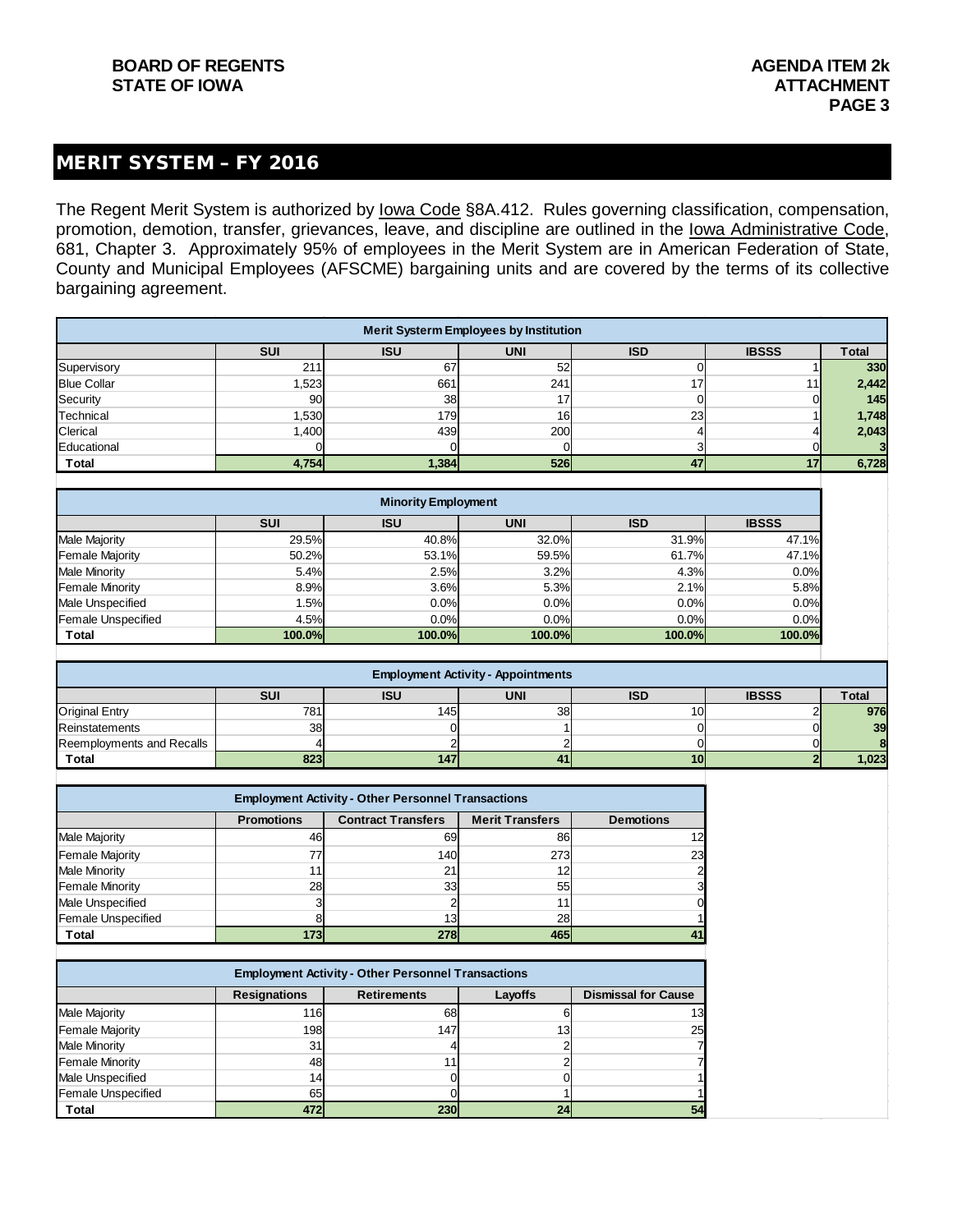#### CLASSIFICATION ACTIVITY

The Regent Merit System Classification Plan consists of 329 job classifications. The classification plan is flexible and may be revised as the need arises.

The classification plan is administered and maintained by classification analysts at each institution Board Office staff. Employee and department requests for individual position reclassifications are reviewed on each campus and forwarded with recommendations to the Board Office for disposition.

The vast majority of classifications are in AFSCME bargaining units. The collective bargaining agreement with AFSCME gives the union time to comment on the establishment of new classes and the deletion of existing classes. Changes of title and pay grades are negotiated with the union. Pay grade changes and pay grade determinations for new classifications are made through application of a job evaluation instrument. This instrument allows each class to be evaluated based upon skill, effort, responsibility, and working conditions for the classification in accordance with the state's comparable worth law.

During FY 2016, 161 reclassification requests were considered (see tables below.) In addition to reclassification requests, appropriate classifications were determined for 531 new positions.

| <b>Reclassification Studies</b> |            |                 |            |            |              |              |  |  |
|---------------------------------|------------|-----------------|------------|------------|--------------|--------------|--|--|
|                                 | <b>SUI</b> | <b>ISU</b>      | <b>UNI</b> | <b>ISD</b> | <b>IBSSS</b> | <b>TOTAL</b> |  |  |
| Supervisory                     |            |                 |            |            |              |              |  |  |
| <b>Blue Collar</b>              | 15         |                 |            |            |              | 30           |  |  |
| Security                        |            |                 |            |            |              |              |  |  |
| Technical                       | 58         |                 |            |            |              | 63           |  |  |
| Clerical                        | 37         | 15 <sub>1</sub> |            |            |              | 60           |  |  |
| <b>TOTAL</b>                    | 114        | 35              | 12         |            |              | 161          |  |  |

| <b>Results of Reclassification Reviews</b> |                    |                                                                                        |                         |                        |                 |  |  |  |
|--------------------------------------------|--------------------|----------------------------------------------------------------------------------------|-------------------------|------------------------|-----------------|--|--|--|
|                                            | No Change in Class | Change in Class<br>Change in Class<br><b>Total Reclassification</b><br>Change in Class |                         |                        |                 |  |  |  |
|                                            |                    | No Change in Pay Grade   No Change in Pay Grade                                        | <b>Higher Pay Grade</b> | <b>Lower Pay Grade</b> | <b>Requests</b> |  |  |  |
| <b>SUI</b>                                 |                    | 37                                                                                     | 71                      |                        | 114             |  |  |  |
| <b>ISU</b>                                 |                    |                                                                                        | 34                      |                        | 35              |  |  |  |
| UNI                                        |                    |                                                                                        |                         |                        | 12              |  |  |  |
| <b>ISD</b>                                 |                    |                                                                                        |                         |                        |                 |  |  |  |
| <b>IBSSS</b>                               |                    |                                                                                        |                         |                        |                 |  |  |  |
| <b>TOTAL</b>                               |                    | 39                                                                                     | 113                     |                        | 161             |  |  |  |

| <b>Classification Actions</b>    |         |            |         |            |         |  |  |
|----------------------------------|---------|------------|---------|------------|---------|--|--|
|                                  | FY 2012 | FY 2013    | FY 2014 | FY 2015    | FY 2016 |  |  |
| <b>Reclassification Requests</b> | 1421    | 96         | 137     | 152        | 161     |  |  |
| New Position Classifications     | 251     | 244        | 256     | 378        | 531     |  |  |
| TOTAL                            | 393     | <b>340</b> | 393     | <b>530</b> | 692     |  |  |

| FY 2016 Classification Changes                 |                   |           |                     |  |  |  |  |
|------------------------------------------------|-------------------|-----------|---------------------|--|--|--|--|
| <b>Title</b>                                   | <b>Class Code</b> | Pay Grade | <b>Action</b>       |  |  |  |  |
| Supply Chain Technician I                      | 7204              | 206       | New                 |  |  |  |  |
| Supply Chain Technician II                     | 7205              | 208       | New                 |  |  |  |  |
| Police Officer                                 | 7511              | 312       | Eliminated          |  |  |  |  |
| Police Officer I                               | 7512              | 314       | New                 |  |  |  |  |
| Police Officer II                              | 7513              | 315       | New                 |  |  |  |  |
| Police Officer III                             | 7514              | 316       | New                 |  |  |  |  |
| Community Outreach Crime Prevention Specialist | 7541              | 317       | <b>Title Change</b> |  |  |  |  |
| Parking and Transportation Dispatcher I        | 7840              | 507       | New                 |  |  |  |  |
| Parking and Transportation Dispatcher II       | 7841              | 509       | New                 |  |  |  |  |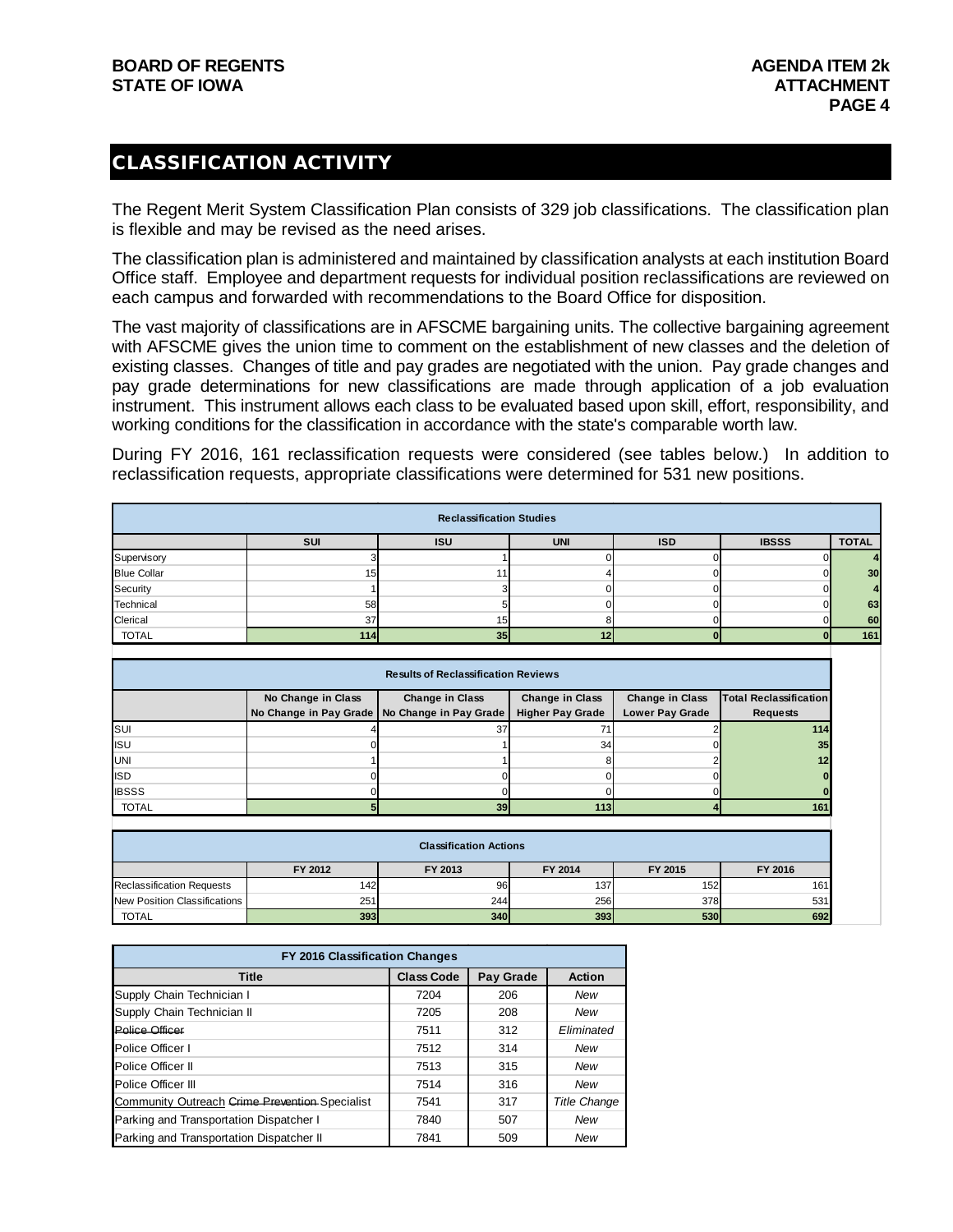#### APPEALS

Three appeal or grievance procedures may be utilized by Regent Merit System employees.

One applies to employees who want to appeal the Merit System Director's decision regarding classifications of their positions. In accordance with merit rules, those appeals are heard by a committee consisting of a Resident Director or representative from another Regent institution, a peer employee, and an outside chairperson who is knowledgeable in matters of job classification.

A second appeal process is available to employees who allege violation of merit or institutional rules governing terms and conditions of employment. A neutral arbitrator selected from lists provided by the Federal Mediation and Conciliation Service hears those appeals at the final step.

A third procedure is applicable to employees who allege violation of the collective bargaining agreement between the State and AFSCME and are resolved in accordance with the negotiated grievance process.

| <b>Classification Appeals</b> |         |         |         |         |         |  |  |  |
|-------------------------------|---------|---------|---------|---------|---------|--|--|--|
|                               | FY 2012 | FY 2013 | FY 2014 | FY 2015 | FY 2016 |  |  |  |
| Decisions Denied              |         |         |         |         |         |  |  |  |
| <b>Decisions Upheld</b>       |         |         |         |         |         |  |  |  |
| Withdrawn                     |         |         |         |         |         |  |  |  |
| <b>TOTAL</b>                  |         |         |         |         |         |  |  |  |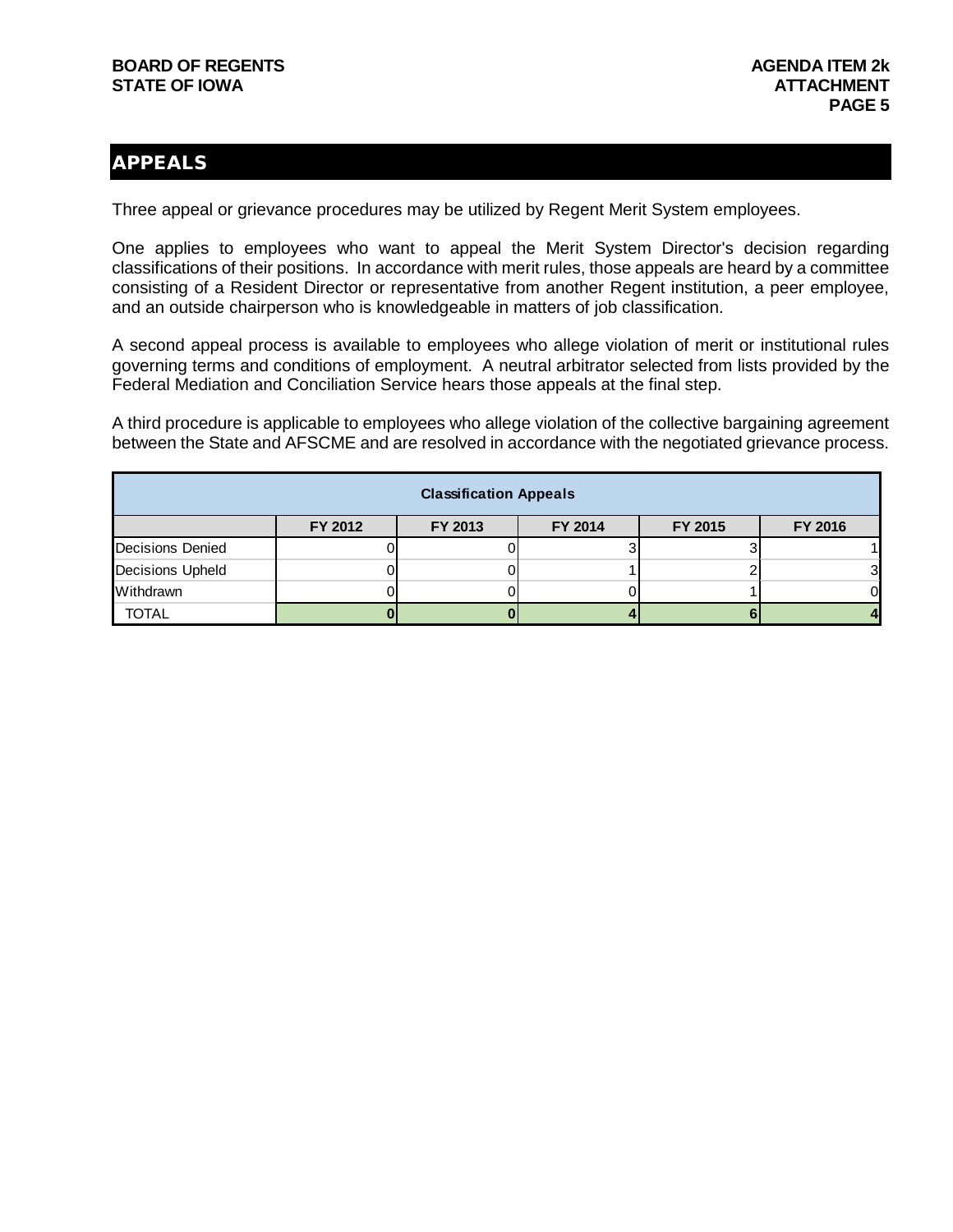# Vacation Leave, Sick Leave, and Holidays

#### **Vacation Leave**

In accordance with Board Policy Manual §2.1(2)(C), Regent Merit System employees earn vacation consistent with Iowa Code §70A.1(2)(a) based on years of service as shown below or applicable bargaining agreements.

Full-time Professional and Scientific employees of SUI, ISU, UNI, ISD, IBSSS, and the Board Office accrue vacation at the rate of 22 working days per year, except where a difference occurs under a collective bargaining agreement.

| <b>Years of Service</b>                   | <b>Weeks of Vacation</b> |
|-------------------------------------------|--------------------------|
| First through 4 <sup>th</sup>             | 2 weeks                  |
| 5 <sup>th</sup> through 11 <sup>th</sup>  | 3 weeks                  |
| 12 <sup>th</sup> through 19 <sup>th</sup> | 4 weeks                  |
| 20 <sup>th</sup> through 24 <sup>th</sup> | 4.4 weeks                |
| 25 <sup>th</sup> and beyond               | 5 weeks                  |

SUI employees in the SEIU bargaining unit hired on or after July 1, 1999, earn vacation as shown below.

| <b>Years of Service</b> | <b>Annual Accrual</b> | <b>Monthly Accrual</b> | <b>Maximum Accrual</b> |
|-------------------------|-----------------------|------------------------|------------------------|
| Up to $3$               | 120 hours             | 10.0 hours             | 240 hours              |
| More than 3, up to 6    | 160 hours             | 13.3 hours             | 320 hours              |
| More than 6             | 192 hours             | 16.0 hours             | 384 hours              |

#### **Sick Leave**

In accordance with Board Policy Manual §2.1(2)(D), permanent full-time and permanent part-time employees accrue and can use sick leave consistent with Iowa Code §70A.1(4)(a).

Permanent full-time employees of the State of Iowa earn 1½ days of sick leave per month. The sick leave accrual rate is prorated for permanent part-time employees. Unused leave is carried forward each year. Upon retirement, an employee receives payment for the employee's remaining sick leave balance, to a maximum of \$2,000. Sick leave may be used for personal illness, for attendance at funerals of immediate family members, and for temporary emergency care of ill or injured family members.

Regent employees used 194,032 days of sick leave in FY 2016 at a cost of nearly \$47.6 million.

*See the following page for sick and vacation leave usage during FY 2016.*

#### **Holidays**

In accordance with Board Policy Manual §2.1(2)(F), the following holidays are granted annually to employees:

- ▶ New Year's Day; Martin Luther King, Jr. Day (or other holiday designated by institutional head and approved by the Board); Memorial Day; Independence Day; Labor Day; Veterans' Day (or other holiday designated by institutional head and approved by the Board); Thanksgiving Day; Friday after Thanksgiving; and Christmas Day.
- Two days to be accrued as vacation.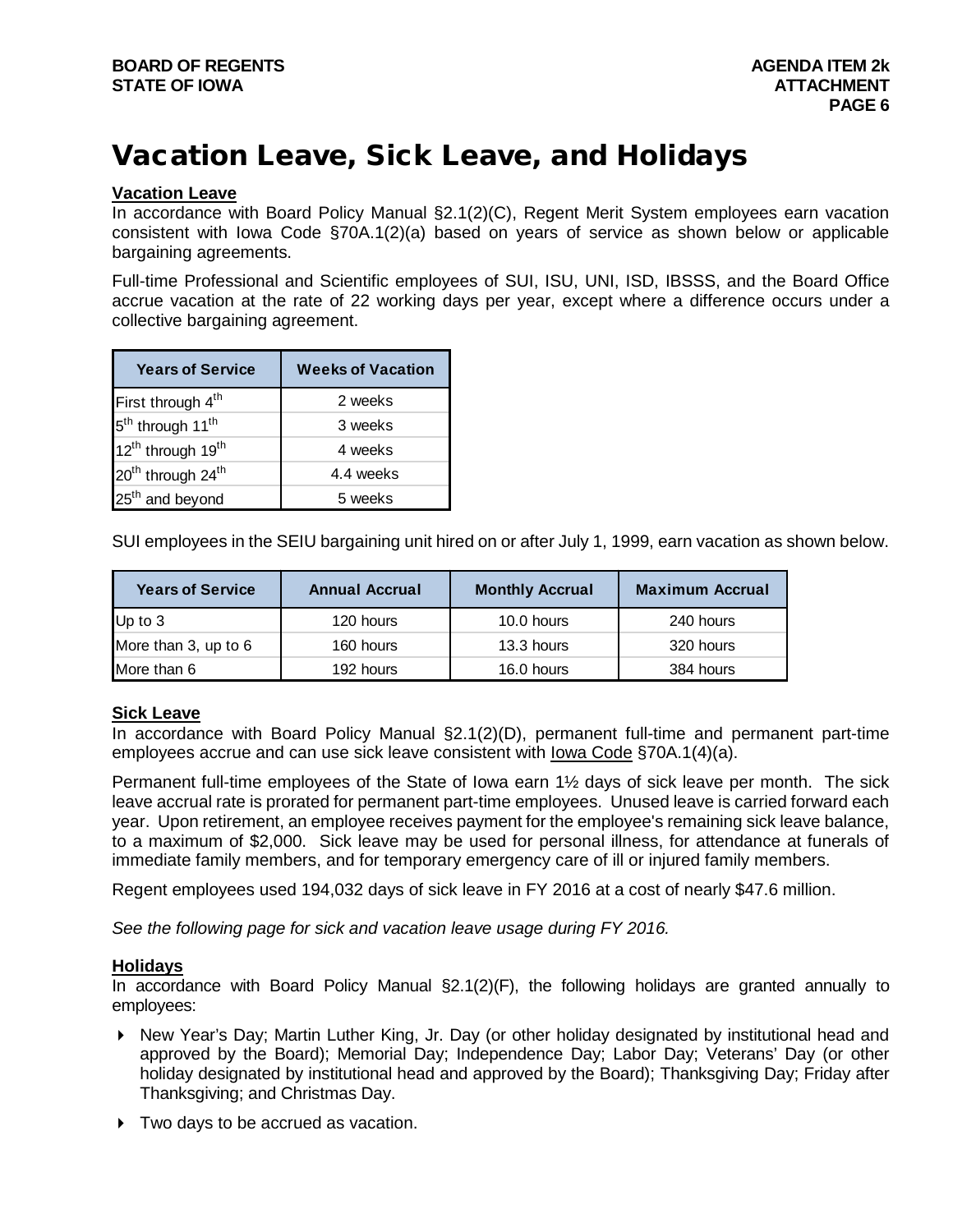### VACATION AND SICK LEAVE USAGE (DAYS)

|                                      |                | VACATION AND SICK LEAVE USAGE (days) -- FY 2016 |                               |                 |                 |                   |                |                                                                                                   |
|--------------------------------------|----------------|-------------------------------------------------|-------------------------------|-----------------|-----------------|-------------------|----------------|---------------------------------------------------------------------------------------------------|
| University of Iowa                   |                | <b>Faculty</b>                                  | <b>P&amp;S</b>                |                 |                 | Merit             | <b>Total</b>   |                                                                                                   |
|                                      | <b>Sick</b>    | Vacation                                        | <b>Sick</b>                   | Vacation        | <b>Sick</b>     | Vacation          | <b>Sick</b>    | Vacation                                                                                          |
| <b>Total Employees Earning Leave</b> | 2,804          | 1,637                                           | 10,993                        | 10,945          | 5,294           | 5,292             | 19,091         | 17,874                                                                                            |
| Total Value of Leave Used            | \$4,108,138    | \$17,351,244                                    | \$22,835,868                  | \$50,376,738    | \$8,629,809     | \$13,506,458      | \$35,573,815   | \$81,234,440                                                                                      |
| <b>Total Days Used</b>               | 6,270.50       | 22,642.88                                       | 80,897.13                     | 180,706.50      | 52,543.75       | 77,657.13         | 139,711.38     | 281,006.50                                                                                        |
| Average Days Used Per Employee       | 2.24           | 13.83                                           | 7.36                          | 16.51           | 9.93            | 14.67             | 7.32           | 15.72                                                                                             |
|                                      |                |                                                 |                               |                 |                 |                   |                |                                                                                                   |
| <b>Iowa State University</b>         |                | <b>Faculty</b>                                  | <b>P&amp;S</b>                |                 |                 | <b>Merit</b>      | <b>Total</b>   |                                                                                                   |
|                                      | <b>Sick</b>    | Vacation                                        | <b>Sick</b>                   | Vacation        | <b>Sick</b>     | Vacation          | <b>Sick</b>    | <b>Vacation</b>                                                                                   |
| <b>Total Employees Earning Leave</b> | 2,047          | 393                                             | 3,178                         | 3,139           | 1,509           | 1,507             | 6,734          | 5,039                                                                                             |
| Total Value of Leave Used            | \$1,237,951    | \$2,561,146                                     | \$4,587,817                   | \$14,305,318    | \$2,846,140     | \$4,926,525       | \$8,671,908    | \$21,792,989                                                                                      |
| <b>Total Days Used</b>               | 3,384.63       | 6,114.88                                        | 19,906.13                     | 58,469.25       | 16,389.88       | 26,916.38         | 39,680.63      | 91,500.50                                                                                         |
| Average Days Used Per Employee       | 1.65           | 15.56                                           | 6.26                          | 18.63           | 10.86           | 17.86             | 5.89           | 18.16                                                                                             |
|                                      |                |                                                 |                               |                 |                 |                   |                |                                                                                                   |
| University of Northern Iowa          | <b>Sick</b>    | <b>Faculty</b><br>Vacation                      | <b>P&amp;S</b><br><b>Sick</b> | Vacation        | <b>Sick</b>     | Merit<br>Vacation | <b>Sick</b>    | Total<br>Vacation                                                                                 |
|                                      | 512            | n/a                                             | 638                           | 557             | 536             | 536               | 1,686          | 1,093                                                                                             |
| Total Employees Earning Leave        |                |                                                 |                               |                 |                 |                   |                |                                                                                                   |
| Total Value of Leave Used            | \$533,351      | n/a                                             | \$1,096,093                   | \$2,777,831     | \$1,294,108     | \$1,862,002       | \$2,923,552    | \$4,639,833                                                                                       |
| <b>Total Days Used</b>               | 1,162.13       | n/a                                             | 4,486.00                      | 10,739.13       | 7,300.25        | 10,115.75         | 12,948.38      | 20,854.88                                                                                         |
| Average Days Used Per Employee       | 2.27           | n/a                                             | 7.03                          | 19.28           | 13.62           | 18.87             | 7.68           | 19.08                                                                                             |
|                                      |                | <b>Faculty</b>                                  | <b>P&amp;S</b>                |                 |                 | <b>Merit</b>      | <b>Total</b>   |                                                                                                   |
| <b>Total Universities</b>            | <b>Sick</b>    | <b>Vacation</b>                                 | <b>Sick</b>                   | <b>Vacation</b> | <b>Sick</b>     | Vacation          | <b>Sick</b>    | Vacation                                                                                          |
| Total Employees Earning Leave        | 5,363          | 2,030                                           | 14,809                        | 14,641          | 7,339           | 7,335             | 27,511         | 24,006                                                                                            |
|                                      |                |                                                 |                               |                 |                 |                   |                |                                                                                                   |
| Total Value of Leave Used            | \$5,879,440    | \$19,912,390                                    | \$28,519,778                  | \$67,459,887    | \$12,770,057    | \$20,294,985      | \$47,169,275   | \$107,667,262                                                                                     |
| <b>Total Days Used</b>               | 10,817.25      | 28,757.75                                       | 105,289.25                    | 249,914.88      | 76,233.88       | 114,689.25        | 192,340.38     | 393,361.88                                                                                        |
| Average Days Used Per Employee       | 2.02           | 14.17                                           | 7.11                          | 17.07           | 10.39           | 15.64             | 6.99           | 16.39                                                                                             |
|                                      |                | <b>Faculty</b>                                  | <b>P&amp;S</b>                |                 |                 | Merit             | <b>Total</b>   |                                                                                                   |
| <b>Iowa School for the Deaf</b>      | <b>Sick</b>    | Vacation                                        | <b>Sick</b>                   | Vacation        | <b>Sick</b>     | Vacation          | <b>Sick</b>    | Vacation                                                                                          |
| Total Employees Earning Leave        | 35             | n/a                                             | 45                            | 45              | 53              | 53                | 133            | 98                                                                                                |
| Total Value of Leave Used            | \$85,991       | n/a                                             | \$58,137                      | \$146,354       | \$85,798        | \$142,817         | \$229,926      | \$289,171                                                                                         |
| <b>Total Days Used</b>               | 280.00         | n/a                                             | 250.13                        | 414.38          | 514.63          | 744.63            | 1,044.75       | 1,159.00                                                                                          |
| Average Days Used Per Employee       | 8.00           | n/a                                             | 5.56                          | 9.21            | 9.71            | 14.05             | 7.86           | 11.83                                                                                             |
|                                      |                |                                                 |                               |                 |                 |                   |                |                                                                                                   |
| lowa Braille & Sight Saving          |                | <b>Faculty</b>                                  | <b>P&amp;S</b>                |                 |                 | Merit             |                | Total                                                                                             |
| School                               | <b>Sick</b>    | Vacation                                        | <b>Sick</b>                   | <b>Vacation</b> | <b>Sick</b>     | Vacation          | <b>Sick</b>    | Vacation                                                                                          |
|                                      |                |                                                 |                               |                 |                 |                   |                |                                                                                                   |
| <b>Total Employees Earning Leave</b> | 48             | n/a                                             | 6                             | 6               | 19              | 19                | 73             |                                                                                                   |
| Total Value of Leave Used            |                | n/a                                             |                               | \$43,883        | \$36,988        |                   |                |                                                                                                   |
|                                      | \$128,310      |                                                 | \$13,516                      |                 |                 | \$49,235          | \$178,814      |                                                                                                   |
| <b>Total Days Used</b>               | 381.88<br>7.96 | n/a<br>n/a                                      | 38.75<br>6.46                 | 126.50<br>21.08 | 225.88<br>11.89 | 281.00<br>14.79   | 646.50<br>8.86 | 407.50                                                                                            |
| Average Days Used Per Employee       |                |                                                 |                               |                 |                 |                   |                |                                                                                                   |
|                                      |                | <b>Faculty</b>                                  | <b>P&amp;S</b>                |                 |                 | <b>Merit</b>      | <b>Total</b>   |                                                                                                   |
| <b>Total Special Schools</b>         | <b>Sick</b>    | Vacation                                        | <b>Sick</b>                   | Vacation        | <b>Sick</b>     | Vacation          | <b>Sick</b>    | Vacation                                                                                          |
| Total Employees Earning Leave        | 83             | n/a                                             | 51                            | 51              | 72              | 72                | 206            |                                                                                                   |
| Total Value of Leave Used            | \$214,301      | n/a                                             | \$71,653                      | \$190,237       | \$122,786       | \$192,052         | \$408,740      |                                                                                                   |
| Total Days Used                      | 661.88         | n/a                                             | 288.88                        | 540.88          | 740.50          | 1,025.63          | 1,691.25       |                                                                                                   |
| Average Days Used Per Employee       | 7.97           | n/a                                             | 5.66                          | 10.61           | 10.28           | 14.24             | 8.21           |                                                                                                   |
|                                      |                |                                                 |                               |                 |                 |                   |                |                                                                                                   |
| <b>Total System</b>                  |                | <b>Faculty</b>                                  | <b>P&amp;S</b>                |                 |                 | <b>Merit</b>      | <b>Total</b>   |                                                                                                   |
|                                      | <b>Sick</b>    | Vacation                                        | <b>Sick</b>                   | <b>Vacation</b> | <b>Sick</b>     | Vacation          | <b>Sick</b>    | Vacation                                                                                          |
| <b>Total Employees Earning Leave</b> | 5,446          | 2,030                                           | 14,860                        | 14,692          | 7,411           | 7,407             | 27,717         |                                                                                                   |
| Total Value of Leave Used            | \$6,093,741    | \$19,912,390                                    | \$28,591,431                  | \$67,650,124    | \$12,892,843    | \$20,487,037      | \$47,578,015   | \$108,049,551                                                                                     |
| <b>Total Days Used</b>               | 11,479.13      | 28,757.75                                       | 105,578.13                    | 250,455.75      | 76,974.38       | 115,714.88        | 194,031.63     |                                                                                                   |
| Average Days Used Per Employee       | 2.11           | 14.17                                           | 7.10                          | 17.05           | 10.39           | 15.62             | 7.00           | 25<br>\$93,118<br>16.30<br>123<br>\$382,289<br>1,566.50<br>12.74<br>24,129<br>394,928.38<br>16.37 |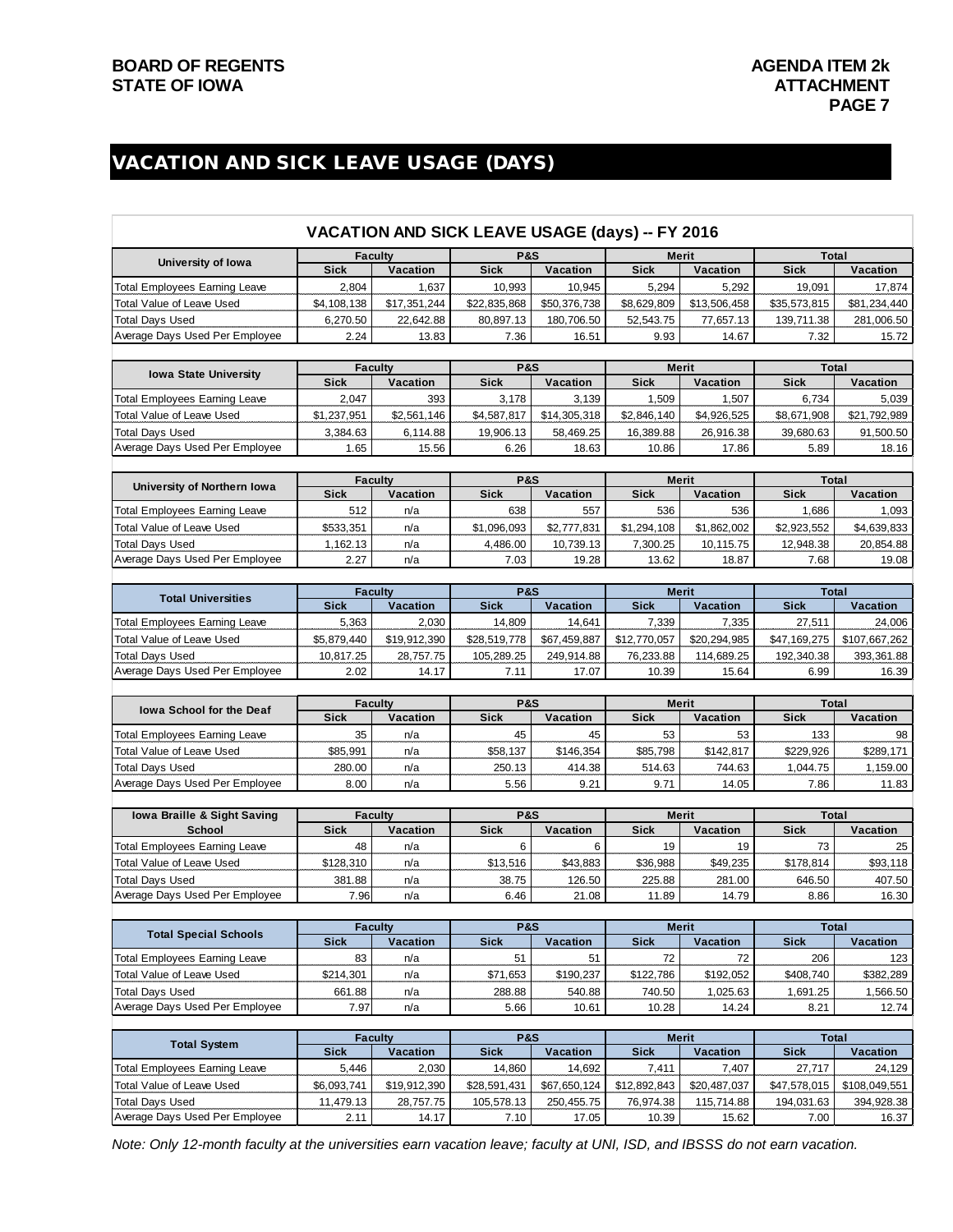## Fringe Benefits – FY 2016

The three universities maintain separate insurance programs within a framework of general comparability under the authority of the Board of Regents.

In accordance with Board of Regents Policy Manual §2.1(2)(B), the Executive Director reviews all proposed changes in benefit programs to determine if Board approval is required.

AFSCME-covered employees at the universities, employees of the Board Office, Iowa School for the Deaf, and the Iowa Braille and Sight Saving School participate in health, dental, life, long-term disability, and accidental death and dismemberment insurance programs. Non AFSCME-covered employees of the special schools participate in benefit programs at Iowa State University.

#### EXPENDITURES FOR INSURANCE AND RETIREMENT PROGRAMS – FY 2016

|                                          | <b>SUI</b>    | <b>ISU</b>    | <b>UNI</b>   | <b>ISD</b>  | <b>IBSSS</b> | <b>TOTAL</b>  |
|------------------------------------------|---------------|---------------|--------------|-------------|--------------|---------------|
|                                          |               |               |              |             |              |               |
| <b>Mandated Benefits</b>                 |               |               |              |             |              |               |
| Social Security and Medicare             | \$94,183,389  | \$33,551,270  | \$9,216,257  | \$515,092   | \$370,486    | \$137,836,494 |
| <b>IPERS</b>                             | 8,354,738     | 3,615,085     | 1,675,125    | 269,442     | 277,997      | \$14,192,387  |
| <b>TIAA</b>                              | 111,271,178   | 40,537,820    | 10,370,617   | 335,387     | 169,943      | \$162,684,945 |
| Substitute plans                         | $\Omega$      | 89,705        | 7,399        | C           | 0            | \$97,104      |
| <b>Federal Retirement</b>                | $\Omega$      | 455.742       |              |             | $\Omega$     | \$455,742     |
| <b>TIAA Waiver of Premium</b>            | 553,721       | 752,683       | 321,176      | 5,834       | 4,616        | \$1,638,030   |
| Unemployment Compensation                | 647,604       | 324,927       | 31,981       |             | 10,950       | \$1,015,462   |
| Workers' Compensation                    | 6,917,741     | 2,564,859     | 997.607      | 145,462     | 101,096      | \$10,726,765  |
|                                          |               |               |              |             |              |               |
| <b>Total Mandated Benefits</b>           | \$221,928,370 | \$81,892,091  | \$22,620,162 | \$1,271,217 | \$935,088    | \$328,646,928 |
| <b>Other Benefits</b>                    |               |               |              |             |              |               |
| Life Insurance (less dividends)          | \$1,396,444   | \$2,141,877   | \$212,795    | \$34,095    | \$29,843     | \$3,815,054   |
| Accidental Death and Dismemberment       | 0             | 420,442       |              | 4,728       | 3,847        | \$429,017     |
| Long-Term Disability Insurance           | 2,477,338     | 1,663,253     | 955,205      | 68,035      | 55,912       | \$5,219,743   |
| Health Insurance*                        | 175,681,500   | 68,237,657    | 18,353,265   | 1,391,531   | 992,626      | \$264,656,579 |
| Dental Insurance*                        | 13,084,183    | 2,152,462     | 663,237      | 42,302      | 27,470       | \$15,969,654  |
| <b>Total Other Benefits</b>              | \$192,639,465 | \$74,615,691  | \$20,184,503 | \$1,540,691 | \$1,109,698  | \$290,090,048 |
|                                          |               |               |              |             |              |               |
| <b>Total Fringe Benefit Expenditures</b> | \$414,567,835 | \$156,507,782 | \$42,804,665 | \$2,811,908 | \$2,044,786  | \$618,736,976 |
| <b>Percent of Non-Student Payroll</b>    | 29.99%        | 32.36%        | 10.00%       | 40.80%      | 41.16%       |               |

\* Includes Regents Merit System Employees (AFSCME - covered) costs

*See section below and sections on the following pages for further details.*

#### SOCIAL SECURITY AND MEDICARE

Employees of the Regent institutions and the Board Office are covered by the Federal Insurance Contribution Act (FICA). Federal law prescribes the employer and employee contributions and benefits.

| <b>Social Security and Medicare Contributions</b> | FY 2013    | FY 2014    | FY 2015    | FY 2016    | FY 2017    |
|---------------------------------------------------|------------|------------|------------|------------|------------|
| <b>Social Security</b>                            |            |            |            |            |            |
| <b>Employer Contribution</b>                      | 6.20%      | 6.20%      | 6.20%      | 6.20%      | 6.20%      |
| <b>Employee Contribution</b>                      | 6.20%      | 6.20%      | 6.20%      | 6.20%      | 6.20%      |
| Maximum Salary                                    | \$113.700  | \$117,000  | \$118,500  | \$118,500  | \$127,200  |
| <b>Medicare</b>                                   |            |            |            |            |            |
| <b>Employer Contribution</b>                      | 1.45%      | 1.45%      | 1.45%      | 1.45%      | 1.45%      |
| <b>Employee Contribution</b>                      | 1.45%      | 1.45%      | 1.45%      | 1.45%      | 1.45%      |
| Maximum Salary                                    | No Maximum | No Maximum | No Maximum | No Maximum | No Maximum |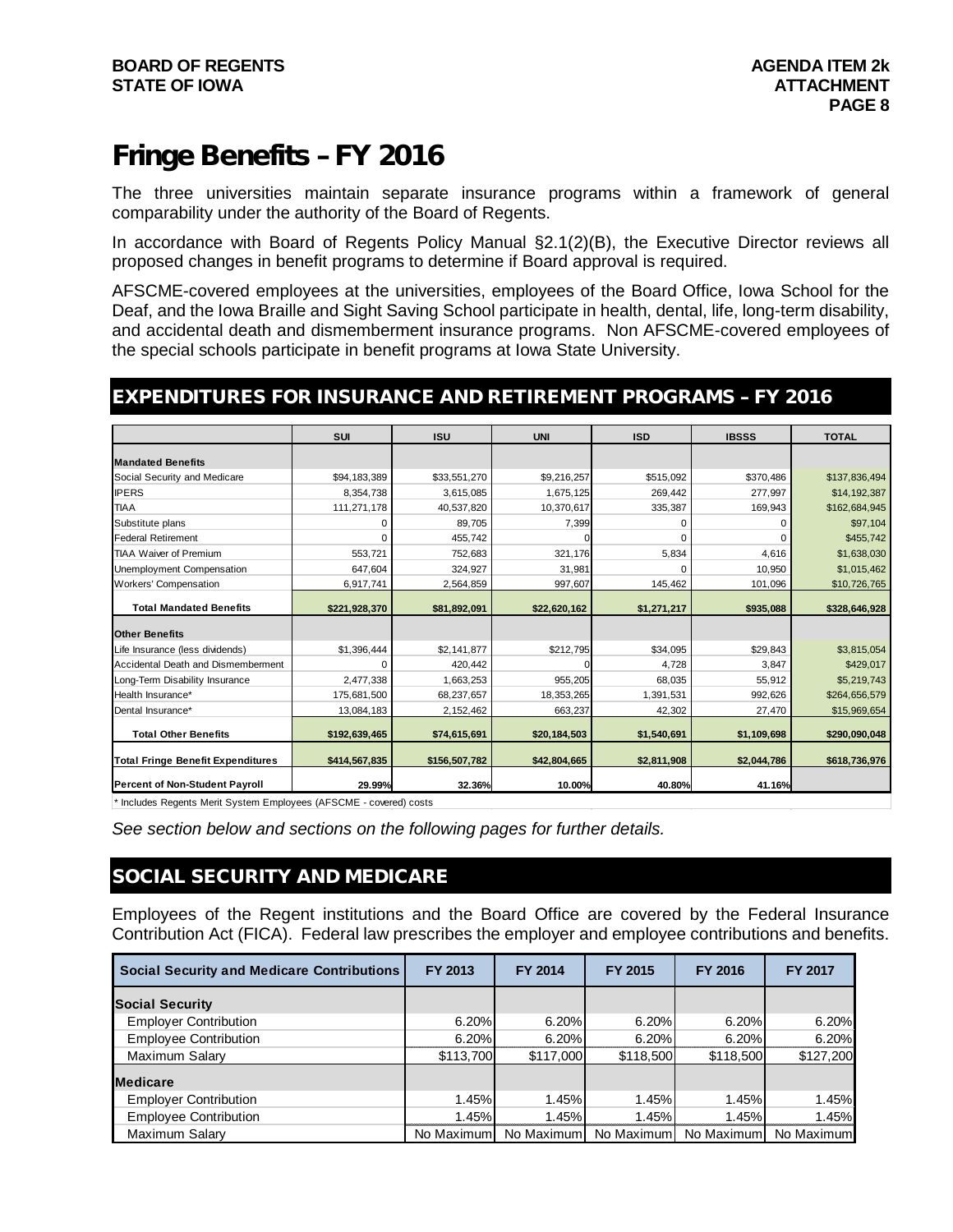#### RETIREMENT

Permanent employees of the Board Office and the Regent institutions (except students, House Staff, fellows and adjunct faculty) have the option to select either the Iowa Public Employees' Retirement System (IPERS), Teachers Insurance and Annuity Association (TIAA), or an approved substitute in accordance with Board Policy. Participation in a retirement program is required. The Board approved allowing the employees of the special schools to select between TIAA and IPERS effective January 1996. TIAA contribution levels are at the IPERS rates.

| <b>Contribution</b> | FY 2012 | FY 2013 | FY 2014 | <b>FY 2015</b> | FY 2016 |
|---------------------|---------|---------|---------|----------------|---------|
| Employer            | 8.93%   | 8.93%   | 8.93%   | 8.93%          | 8.93%   |
| Employee            | 5.95%   | 5.95%   | 5.95%   | 5.95%          | 5.95%   |

| <b>FY 2016</b>                       | # of Employees<br><b>Selecting</b><br><b>IPERS</b> | # of Employees<br><b>Selecting</b><br><b>TIAA</b> | # of Employees<br><b>Selecting</b><br><b>Substitute Plans</b> | # of Employees<br><b>Selecting</b><br><b>Federal Retirement</b> |
|--------------------------------------|----------------------------------------------------|---------------------------------------------------|---------------------------------------------------------------|-----------------------------------------------------------------|
| University of lowa                   | 4,833                                              | 17,673                                            |                                                               |                                                                 |
| Iowa State University                | 1,188                                              | 5,555                                             |                                                               | 34                                                              |
| University of Northern Iowa          | 480                                                | 1,504                                             |                                                               | 0                                                               |
| lowa School for the Deaf             | 95                                                 | 63                                                |                                                               | ΟI                                                              |
| lowa Braille and Sight Saving School | 59                                                 | 25                                                |                                                               |                                                                 |
| <b>Total</b>                         | 6,655                                              | 24,820                                            |                                                               | 34                                                              |

A TIAA waiver of premium, which continues contributions during periods of disability, is provided. Similar protection is provided to federal employees covered by the federal retirement program at ISU.

The contribution rate for TIAA for employees of the universities and Board Office is:

- ▶ Ten percent on the first \$4,800 of salary for staff members with less than five years of service and 15% on all additional salary up to applicable IRS limitations. The employer pays 2/3 of the cost and the employee 1/3.
- The contribution for employees with more than five years of service is 15% up to applicable IRS limitations. The employer pays 2/3 of the cost and the employee pays 1/3.
- The employer pays 10% of salary while the employee pays 5% with the exception noted above.

Benefits from the TIAA program are in the form of a fixed annuity, which is adjusted periodically. CREF benefits can be received as a lifetime annuity, a systematic payment, a cash withdrawal, or as a combination of these options. Vesting of employee and employer contributions to TIAA is immediate at SUI, UNI, ISD and IBSSS. Effective July 1, 2009, ISU implemented a three-year cliff vesting of employer contributions.

#### UNEMPLOYMENT COMPENSATION AND WORKERS' COMPENSATION

Employees of the five institutions and the Board Office are covered by unemployment compensation and workers' compensation with benefits under both determined by state and/or federal laws.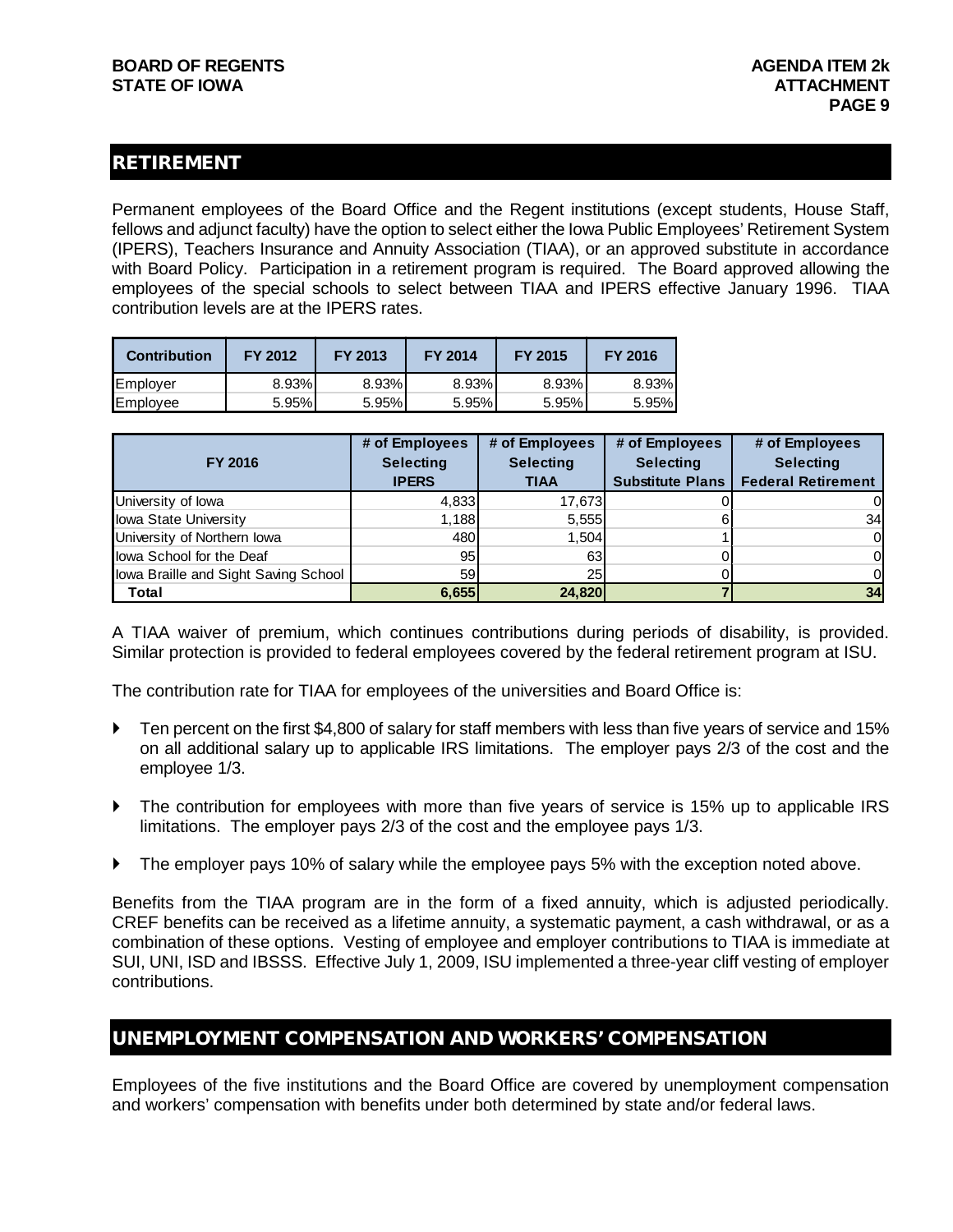#### LIFE INSURANCE

#### **University of Iowa**

Participation in the life insurance program is mandatory for all budgeted regular faculty and staff classified at 50% time or greater. The amount of life insurance coverage is based on salary.

- The amount of coverage is 2 times annual budgeted salary to a maximum coverage of \$400,000.
- The life insurance program is underwritten by Principal Financial Company.
- The University pays an annual rate of \$4.68 per \$1,000.

#### **Iowa State University**

Staff members holding a one-half time or more position for nine months or longer have the option to participate in the life insurance program underwritten by the Principal Financial Company of Des Moines.

- The amount of coverage is basically twice the employee's annual budgeted salary with a maximum coverage of \$750,000.
- ▶ Coverage is reduced by 35% percent at age 65.
- The annual cost of life insurance is \$2.52 per \$1,000 of coverage.

Faculty, P&S and supervisory merit employees at ISU have the full cost of their basic life insurance funded by the University through the ISU Plan. AFSCME-covered employees contribute \$0.60/year per \$1,000 coverage with the balance of the premium paid by the University.

Basic Term Life ends upon retirement. The University provides eligible retirees with \$4,000 paid-up life insurance, provided the retiree has been enrolled in the basic life insurance plan for 10 continuous years or more up to the retirement date.

#### **University of Northern Iowa**

Faculty and staff members holding a permanent position of half-time or more for a period of no less than nine months are included in the life insurance program. Life insurance coverage for Faculty and P&S is 1½ times their annual budgeted salary with a maximum benefit of \$250,000. Life insurance coverage for Merit staff is two times their annual budgeted salary with a maximum benefit of \$124,000.

- ▶ Coverage for faculty is reduced 5% each year following attainment age of 61.
- ▶ Coverage is reduced to 5% beginning at age 65 and to 45% at age 70 for merit and P&S staff.

All employees retiring at age 55 or older with ten years of continuous service immediately prior to retirement may carry 1/3 of the available scheduled insurance coverage until June 30 following attainment age of 70 at which time the University provides a non-contributory life insurance benefit in the amount of \$4,000 for faculty members and \$2,000 for all other employees.

The life insurance policy provides for continuance of the death benefit with no further premium payment in the event of total and permanent disability.

The university assumes the entire annual premium cost of \$3.48 per \$1,000 of coverage.

#### **Iowa School for the Deaf and Iowa Braille and Sight Saving School**

All permanent employees working at least 50% time participate have life insurance coverage equally 2 ½ times their annual budgeted salary.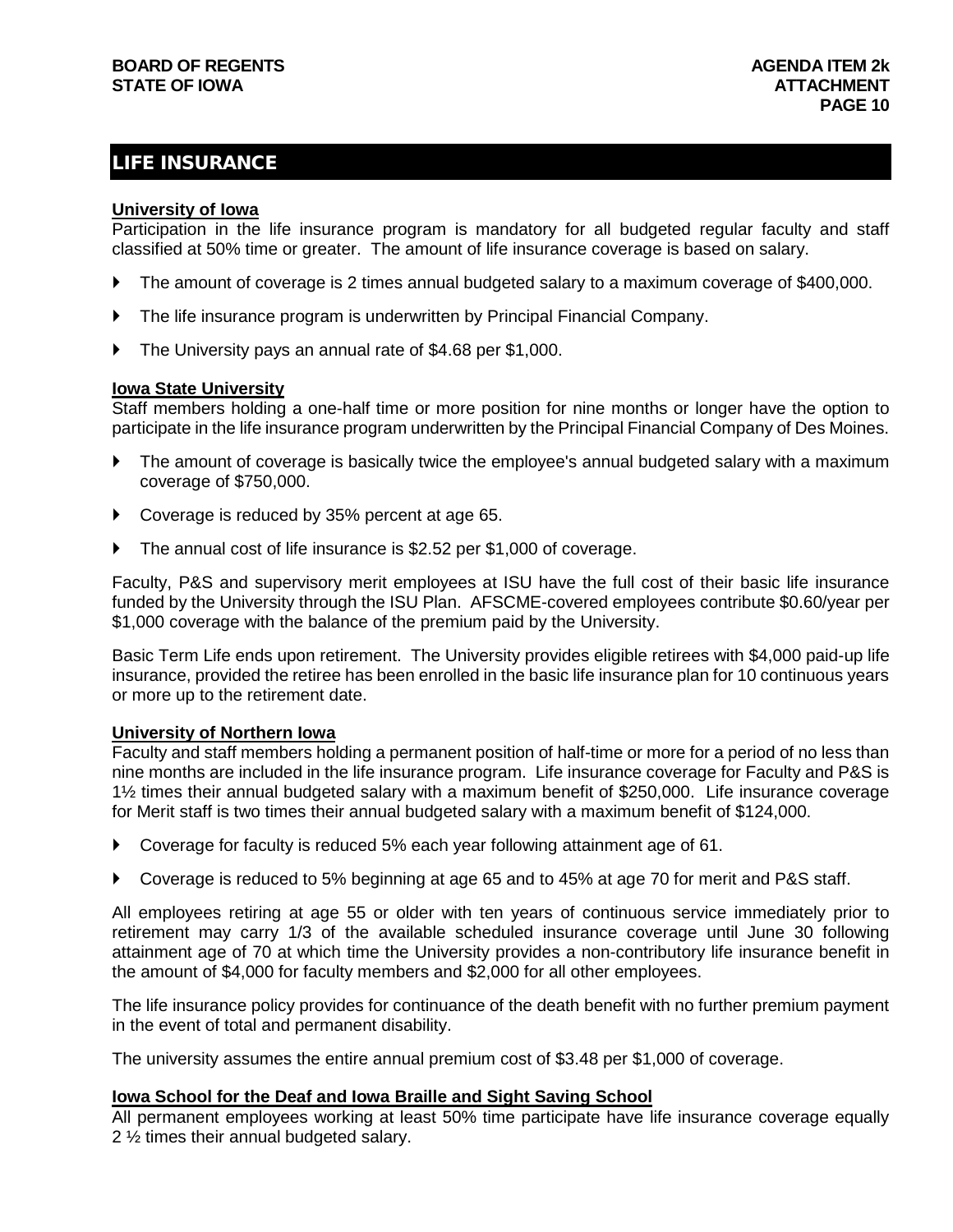#### ACCIDENTAL DEATH AND DISMEMBERMENT

#### **University of Iowa**

A voluntary group accidental death and dismemberment program was initiated in June 1980. Staff members pay the premiums and may purchase coverage in increments of \$100,000 up to a maximum of \$1,000,000. Monthly premium rates based on \$100,000 coverage are \$1.60 single, \$3.00 family, \$1.90 single with children and \$2.70 employee with spouse.

#### **Iowa State University**

Accidental death and dismemberment coverage is provided to employees who participate in the life insurance program. The amount of accidental death coverage is twice the amount of the basic life coverage or approximately four times the annual budgeted salary for the staff member. The University pays the annual rate of \$0.30 per \$1,000 coverage.

#### **University of Northern Iowa**

AD&D coverage is available to employees who purchased voluntary term life insurance with the employee covering the full cost.

#### **Iowa School for the Deaf and Iowa Braille and Sight Saving School**

All permanent employees working at least 50 percent time are covered by in the accidental death and dismemberment insurance at 2 times the employee's annual budgeted salary.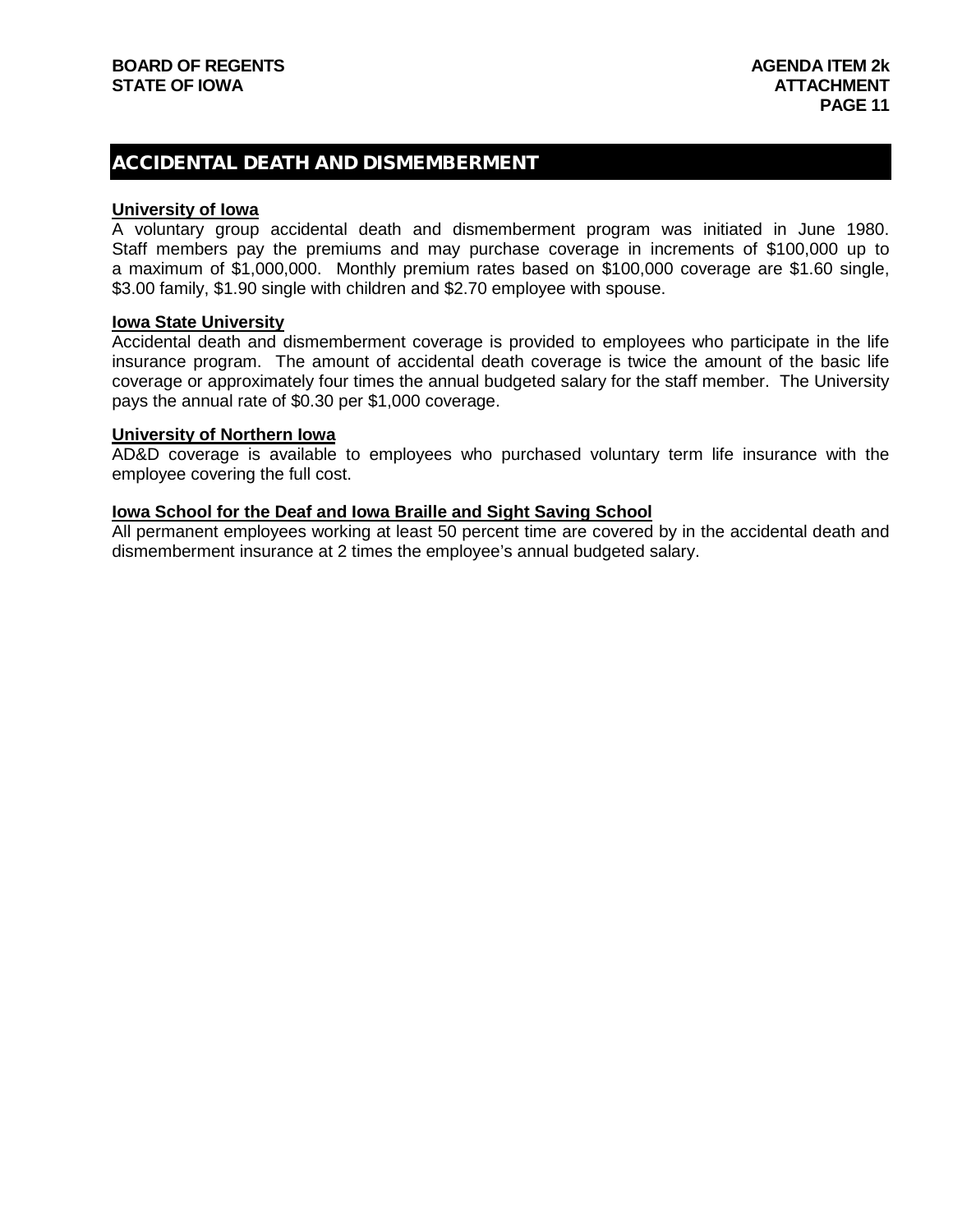#### LONG-TERM DISABILITY INSURANCE

#### **University of Iowa**

The University provides this coverage to regular and continuous 50% time or greater budgeted staff members.

The disability benefit is 60% of annual salary. The amount a staff member receives is reduced by any disability benefits paid by Social Security and/or workers' compensation. There is no minimum monthly benefit but a maximum of \$25,000. A cost-of-living escalator tied to the Consumer Price Index increases and limited to 5% in a fiscal year is provided to assist in offsetting the ongoing effects of inflation.

If benefits begin before age of 65, they cease on the latter of attainment of Social Security normal retirement age of 65 or 36 months after the benefits begin. If benefits begin after 65 but before age 68 they cease 24 months later, at age 68 – 69 they cease 18 months later, or 15 months following the attainment of age 70. If benefits begin after age 72, they cease 12 months later. The University pays the entire cost of this coverage.

#### **Iowa State University**

This coverage is provided for all employees with a one-half time or greater appointment for nine months following one year of continuous employment. Coverage can be elected during the first year of employment but is subject to medical approval. If approved, coverage is paid by the employee until completing one year of continuous employment. ISU Plan participants (faculty, P&S, supervisory merit staff) have a choice of either a 75/60% or 50% LTD plan. The maximum monthly benefit for the 75/60% plan is \$10,000.

The maximum monthly benefit for the 50% plan is \$8,000. Nonsupervisory merit system staff is covered by the 75/60% plan only with a maximum monthly benefit of \$7,650. A 5% maximum cost-of-living escalator tied to the Social Security cost-of-living escalator is provided. There is also a coordination provision with FICA and workers' compensation.

Benefits accrue after a 90 work day waiting period and cease on June 30 following attainment of age 65; or, if disability begins on or after age 61, payments continue for five years or attainment of age 70, whichever is earlier. If disability begins on or after age 69, benefits continue for 12 months. The University pays the entire cost for this coverage (except as noted above).

#### **University of Northern Iowa**

Long-term disability coverage is provided at University expense for all staff members holding permanent appointments of half-time or more for a period of 9 months or more.

Monthly benefits are payable for 12 months a year for all covered personnel once they have been totally disabled for 90 consecutive working days (or after all sick leave has expired, if later). The income benefit continues to age 65 if disability occurs prior to age 61, or on the date 60 months of benefit payments have been made but in no event beyond the June 30 coinciding with or next following the attainment of age 70 if disability began after age 61. If benefits begin on or after age 69, benefits continue for 12 months. The disability benefit is 66 2/3% of budgeted salary up to a maximum monthly benefit of \$6,667.

A cost-of-living escalator is tied to the average rate of increase to the Consumer Price Index during the preceding calendar year.

#### **Iowa School for the Deaf and Iowa Braille and Sight Saving School**

These employees are covered by the long-term disability plan provided by the University of Northern Iowa.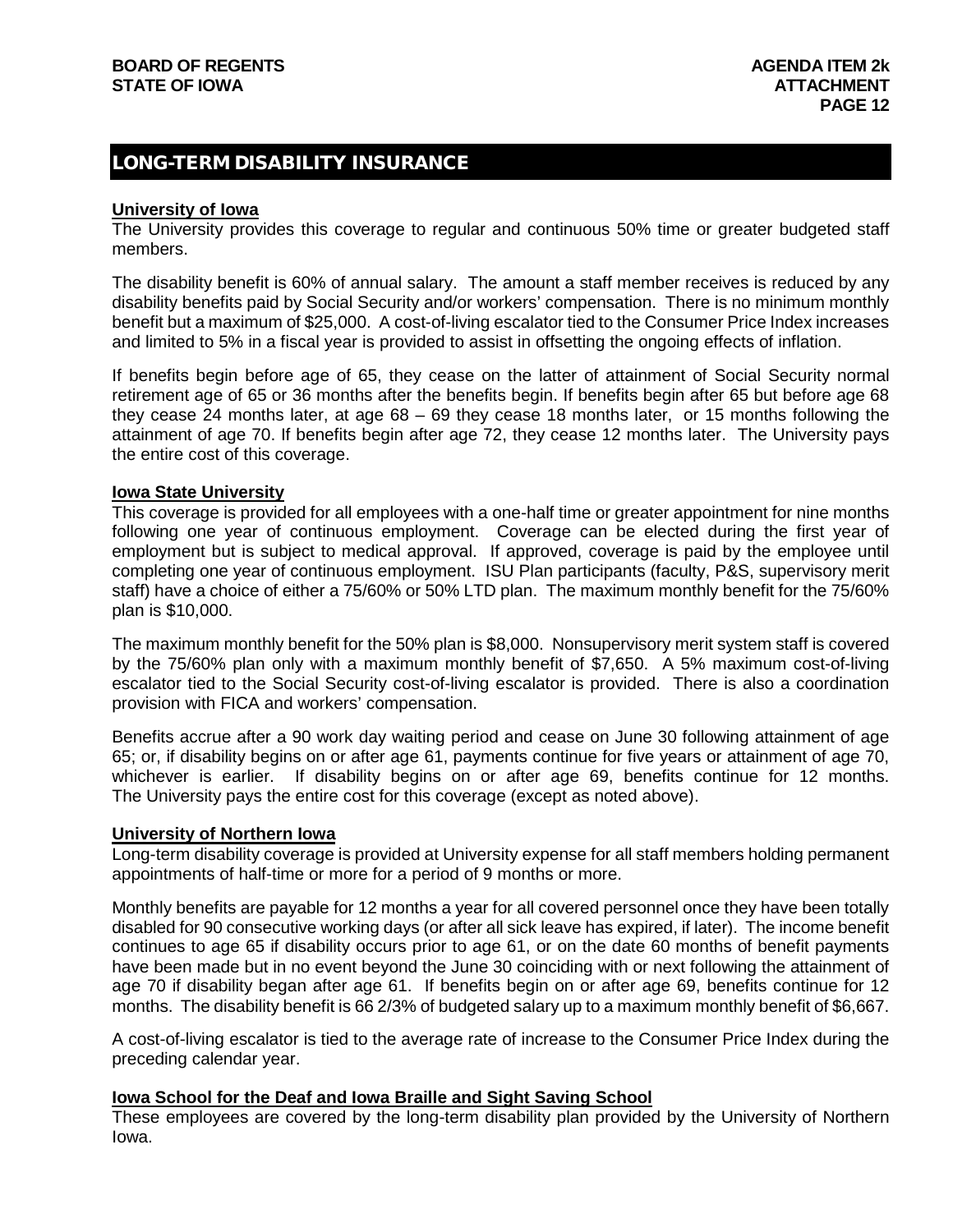#### HEALTH INSURANCE

#### **University of Iowa**

The University offers each employee group – faculty/professional scientific/Merit Supervisory; Graduate Students and House Staff one health insurance plan.

UICHOICE, a POS product, pays 100% of any combination of covered charges incurred by the subscriber in excess of \$1,700 for a single contract and \$3,400 for a family contract in a calendar year. The copayment is \$5 for UI providers, \$20 for Wellmark providers and 40% for all other providers. The hospital deductible is \$400 for UIHC, \$600 for Wellmark hospitals and \$800 for other hospitals.

UIGRADCARE pays 100% of any combination of covered charges incurred by the subscriber in excess of \$1,000 for a single contract and \$1,700 for a family contract in a calendar year. Plan is only available to graduate students, post-doctoral scholars and post-doctoral fellows. Coinsurance is applicable with covered charges at a 90/10 rate for hospital and related services. Hospital deductible is \$125 per day. \$10 copayment required for physician visits. Program is a restricted panel managed care product utilizing the University health providers.

HOUSE STAFF is a closed panel HMO with all services being obtained from UI Health Care. Program is closed to new employees and will end in three or four years. All new house staff hires are covered by UICHOICE.

| <b>Health Insurance - Single</b> |          |          |          |  |  |  |
|----------------------------------|----------|----------|----------|--|--|--|
| <b>UIChoice</b>                  | 2015     | 2016     | 2017     |  |  |  |
| <b>Employer Contribution</b>     | \$476.00 | \$534.00 | \$576.00 |  |  |  |
| <b>Employee Contribution</b>     | \$0.00   | \$0.00   | \$0.00   |  |  |  |
| Total                            | \$476.00 | \$534.00 | \$576.00 |  |  |  |
| Grad Care <sup>1, 2</sup>        |          |          |          |  |  |  |
| <b>Employer Contribution</b>     | \$222.00 | \$229.00 | \$240.30 |  |  |  |
| <b>Employee Contribution</b>     | \$25.00  | \$25.00  | \$26.70  |  |  |  |
| Total                            | \$247.00 | \$254.00 | \$267.00 |  |  |  |
| <b>House Staff</b>               |          |          |          |  |  |  |
| <b>Employer Contribution</b>     | \$554.00 | \$554,00 | \$554.00 |  |  |  |
| <b>Employee Contribution</b>     | \$0.00   | \$0.00   | \$0.00   |  |  |  |
| Total                            | \$554.00 | \$554.00 | \$554.00 |  |  |  |

| Health Insurance - Family    |            |            |            |  |  |  |
|------------------------------|------------|------------|------------|--|--|--|
| <b>UIChoice</b>              | 2015       | 2016       | 2017       |  |  |  |
| <b>Employer Contribution</b> | \$930,00   | \$1,030.00 | \$1,178.00 |  |  |  |
| <b>Employee Contribution</b> | \$233.00   | \$258.00   | \$295.00   |  |  |  |
| Total                        | \$1,163.00 | \$1,288.00 | \$1,473.00 |  |  |  |
| Grad Care <sup>1, 2</sup>    |            |            |            |  |  |  |
| <b>Employer Contribution</b> | \$729.00   | \$838.00   | \$938.00   |  |  |  |
| <b>Employee Contribution</b> | \$312,00   | \$359.00   | \$402.00   |  |  |  |
| Total                        | \$1,041.00 | \$1,197.00 | \$1,340.00 |  |  |  |
| <b>House Staff</b>           |            |            |            |  |  |  |
| <b>Employer Contribution</b> | \$1,396.00 | \$1,396.00 | \$1,396.00 |  |  |  |
| <b>Employee Contribution</b> | \$0.00     | \$0.00     | \$0.00     |  |  |  |
| Total                        | \$1,396.00 | \$1,396.00 | \$1,396.00 |  |  |  |

*Continued on the following page.*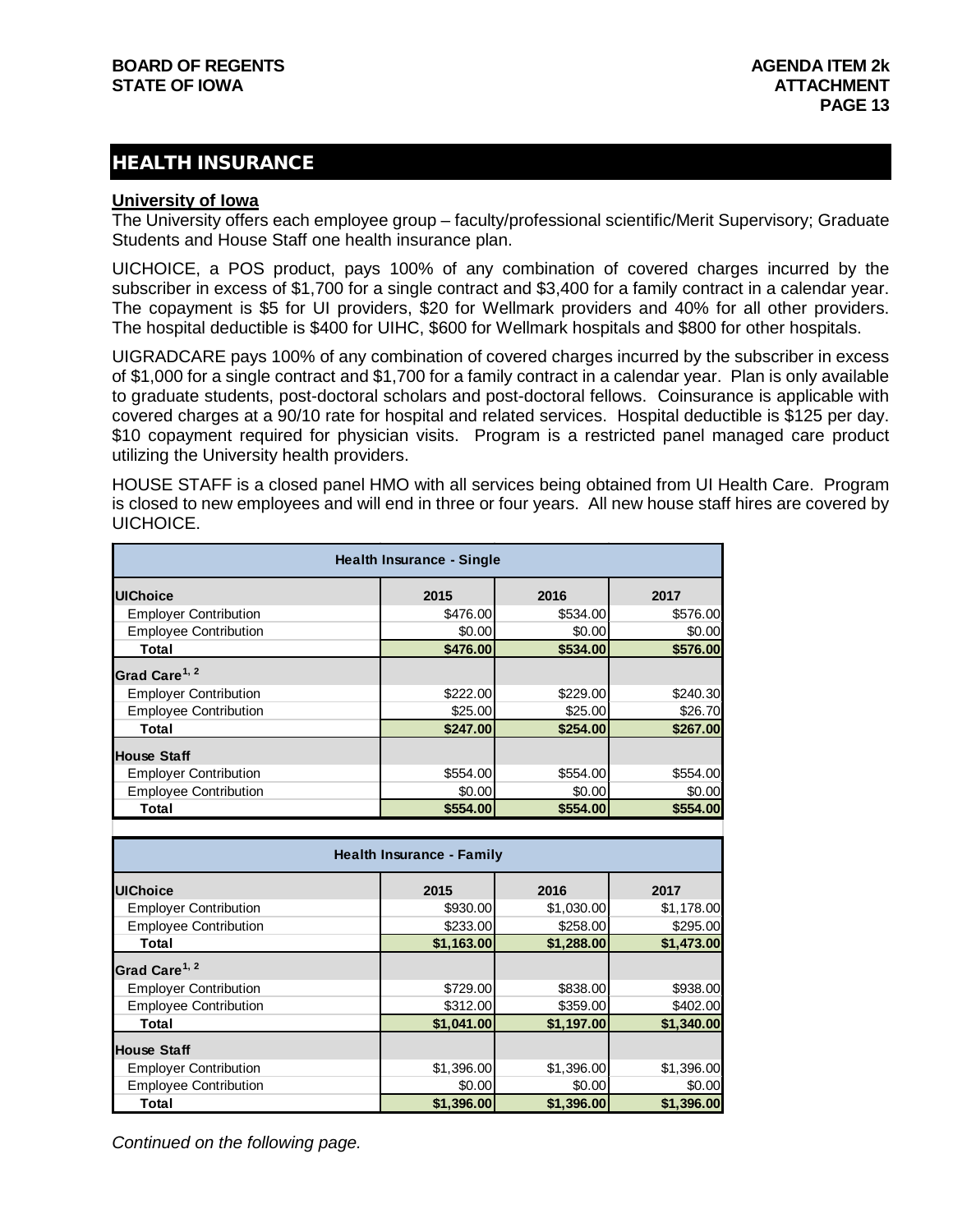#### **BOARD OF REGENTS**<br> **BOARD OF REGENTS**<br> **BOARD OF IOWA**<br> **ATTACHMENT STATE OF IOWA**

| Health Insurance - Employee with Children |            |            |            |  |  |
|-------------------------------------------|------------|------------|------------|--|--|
| <b>UIChoice</b>                           | 2015       | 2016       | 2017       |  |  |
| <b>Employer Contribution</b>              | \$728.00   | \$816.00   | \$897.00   |  |  |
| <b>Employee Contribution</b>              | \$182.00   | \$204.00   | \$224.00   |  |  |
| Total                                     | \$910.00   | \$1,020.00 | \$1,121.00 |  |  |
| Grad Care <sup>1, 2</sup>                 |            |            |            |  |  |
| <b>Employer Contribution</b>              | \$986.00   | n/a        | n/a        |  |  |
| <b>Employee Contribution</b>              | \$423.00   | n/a        | n/a        |  |  |
| Total                                     | \$1,409.00 | n/a        | \$0.00     |  |  |
| <b>House Staff</b>                        |            |            |            |  |  |
| <b>Employer Contribution</b>              | \$1,314.00 | \$1,314.00 | \$1,314.00 |  |  |
| <b>Employee Contribution</b>              | \$0.00     | \$0.00     | \$0.00     |  |  |
| Total                                     | \$1,314.00 | \$1,314.00 | \$1,314.00 |  |  |

| Health Insurance - Employee with Spouse |            |            |            |  |  |
|-----------------------------------------|------------|------------|------------|--|--|
| <b>UIChoice</b>                         | 2015       | 2016       | 2017       |  |  |
| <b>Employer Contribution</b>            | \$885.00   | \$936.00   | \$1,099.00 |  |  |
| <b>Employee Contribution</b>            | \$221.00   | \$234.00   | \$275.00   |  |  |
| Total                                   | \$1,106.00 | \$1,170.00 | \$1,374.00 |  |  |
| Grad Care <sup>1, 2</sup>               |            |            |            |  |  |
| <b>Employer Contribution</b>            | \$373.00   | \$400.00   | \$511.00   |  |  |
| <b>Employee Contribution</b>            | \$160.00   | \$171.00   | \$219.00   |  |  |
| <b>Total</b>                            | \$533.00   | \$571.00   | \$730.00   |  |  |
| <b>House Staff</b>                      |            |            |            |  |  |
| <b>Employer Contribution</b>            | \$747.00   | \$747.00   | \$747.00   |  |  |
| <b>Employee Contribution</b>            | \$0.00     | \$0.00     | \$0.00     |  |  |
| Total                                   | \$747.00   | \$747.00   | \$747.00   |  |  |

1. Grad Care rates are on an academic year basis.

2. Beginning 2016, the "Employee with Children" category was discontinued; employees with children are now included in the "Family" category.

| <b>Health Insurance Costs</b><br><b>Faculty, P&amp;S Staff, and Supervisory Merit Personnel</b> |               |               |  |  |  |
|-------------------------------------------------------------------------------------------------|---------------|---------------|--|--|--|
|                                                                                                 | 2015<br>2016  |               |  |  |  |
| University of lowa                                                                              | \$108,925,068 | \$119,325,971 |  |  |  |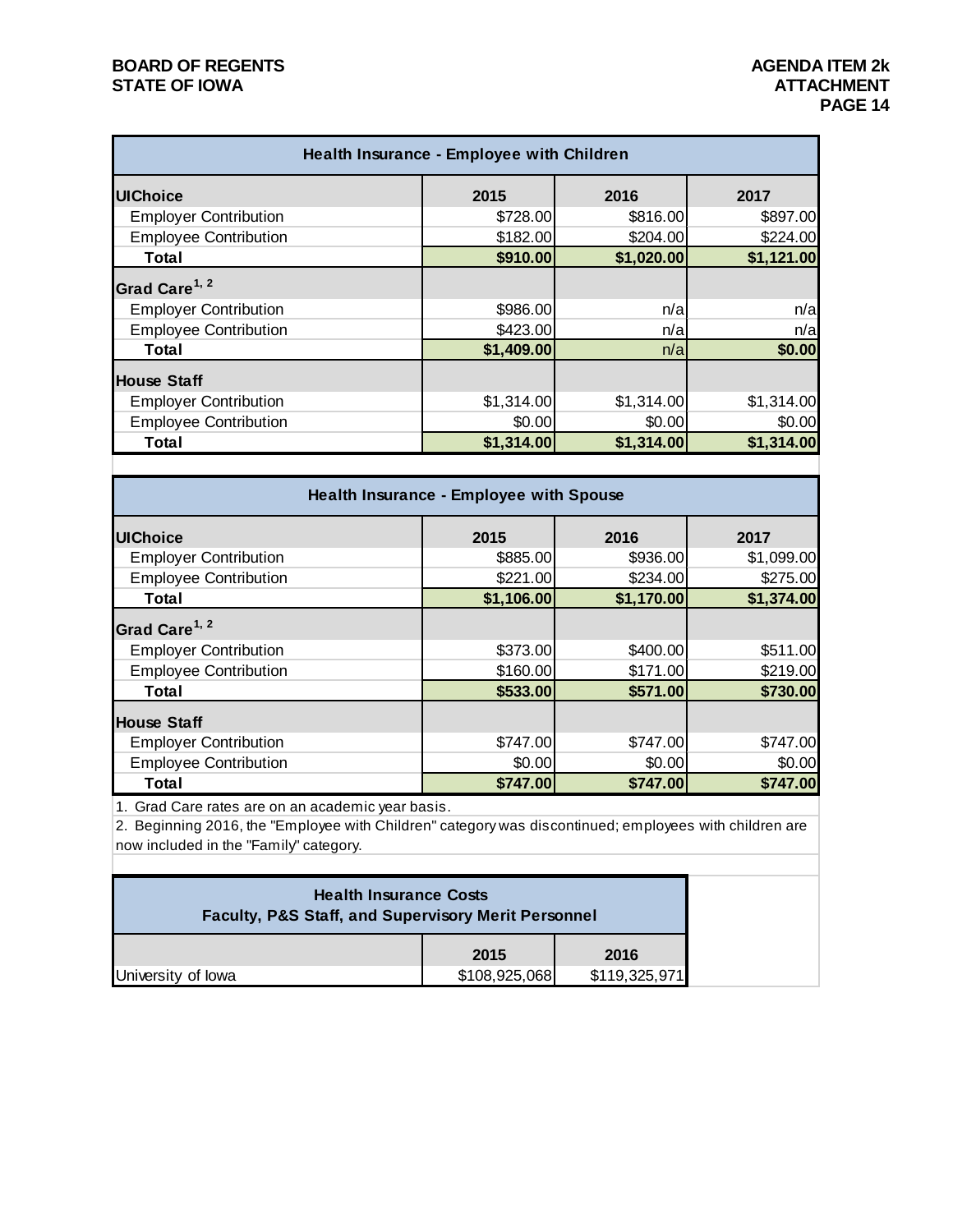#### **BOARD OF REGENTS AGENDA ITEM 2k STATE OF IOWA**

#### **Iowa State University**

ISU offered two insurance plans to its faculty, professional and scientific staff, post docs, and supervisory merit staff appointed to a one-half time or more budgeted position for nine months or longer.

Two managed care plans are offered to faculty, P&S, and supervisory merit employees – a Preferred Provider Organization (PPO) and a Health Maintenance Organization (HMO). An opt-out credit of \$107 is also available.

| <b>Health Insurance - Single</b>   |          |          |          |  |  |  |  |  |  |
|------------------------------------|----------|----------|----------|--|--|--|--|--|--|
| <b>PPO</b><br>2015<br>2016<br>2017 |          |          |          |  |  |  |  |  |  |
| <b>Employer Contribution</b>       | \$481.00 | \$481.00 | \$481.00 |  |  |  |  |  |  |
| <b>Employee Contribution</b>       | \$20.00  | \$20.00  | \$20.00  |  |  |  |  |  |  |
| Total                              | \$501.00 | \$501.00 | \$501.00 |  |  |  |  |  |  |
| <b>HMO</b>                         |          |          |          |  |  |  |  |  |  |
| <b>Employer Contribution</b>       | \$485.00 | \$485.00 | \$485.00 |  |  |  |  |  |  |
| <b>Employee Contribution</b>       | \$0.00   | \$0.00   | \$0.00   |  |  |  |  |  |  |
| Total                              | \$485.00 | \$485.00 | \$485.00 |  |  |  |  |  |  |
|                                    |          |          |          |  |  |  |  |  |  |

| <b>Health Insurance - Family</b> |            |            |            |  |  |
|----------------------------------|------------|------------|------------|--|--|
| <b>PPO</b>                       | 2015       | 2016       | 2017       |  |  |
| <b>Employer Contribution</b>     | \$1,129.00 | \$1,129.00 | \$1,129.00 |  |  |
| <b>Employee Contribution</b>     | \$339.00   | \$339.00   | \$339.00   |  |  |
| Total                            | \$1,468.00 | \$1,468.00 | \$1,468.00 |  |  |
| <b>HMO</b>                       |            |            |            |  |  |
| <b>Employer Contribution</b>     | \$1,305.00 | \$1,305.00 | \$1,305.00 |  |  |
| <b>Employee Contribution</b>     | \$112.00   | \$112.00   | \$112.00   |  |  |
| Total                            | \$1,417.00 | \$1,417.00 | \$1,417.00 |  |  |
|                                  |            |            |            |  |  |

| Health Insurance - Employee with Children |          |          |          |  |  |
|-------------------------------------------|----------|----------|----------|--|--|
| <b>PPO</b>                                | 2015     | 2016     | 2017     |  |  |
| <b>Employer Contribution</b>              | \$721.00 | \$721.00 | \$721.00 |  |  |
| <b>Employee Contribution</b>              | \$173.00 | \$173.00 | \$173.00 |  |  |
| Total                                     | \$894.00 | \$894,00 | \$894.00 |  |  |
| <b>HMO</b>                                |          |          |          |  |  |
| <b>Employer Contribution</b>              | \$825.00 | \$825.00 | \$825.00 |  |  |
| <b>Employee Contribution</b>              | \$46.00  | \$46.00  | \$46.00  |  |  |
| Total                                     | \$871.00 | \$871,00 | \$871.00 |  |  |

| <b>Health Insurance - Employee with Spouse</b> |            |            |            |  |  |  |
|------------------------------------------------|------------|------------|------------|--|--|--|
| <b>IPPO</b>                                    | 2015       | 2016       | 2017       |  |  |  |
| <b>Employer Contribution</b>                   | \$882.00   | \$882.00   | \$882.00   |  |  |  |
| <b>Employee Contribution</b>                   | \$263.00   | \$263.00   | \$263.00   |  |  |  |
| Total                                          | \$1,145.00 | \$1,145.00 | \$1,145.00 |  |  |  |
| <b>HMO</b>                                     |            |            |            |  |  |  |
| <b>Employer Contribution</b>                   | \$1,036.00 | \$1,036.00 | \$1,036.00 |  |  |  |
| <b>Employee Contribution</b>                   | \$78.00    | \$78.00    | \$78.00    |  |  |  |
| Total                                          | \$1,114.00 | \$1,114.00 | \$1,114.00 |  |  |  |

PPO = Preferred Provider Organization

HMO = Health Maintenance Organization

| <b>Health Insurance Costs</b><br><b>Faculty, P&amp;S Staff, and Supervisory Merit Personnel</b> |     |                 |  |            |  |  |
|-------------------------------------------------------------------------------------------------|-----|-----------------|--|------------|--|--|
| 2015<br>2016                                                                                    |     |                 |  |            |  |  |
| lowa State University                                                                           | -\$ | 48,823,808   \$ |  | 50,815,729 |  |  |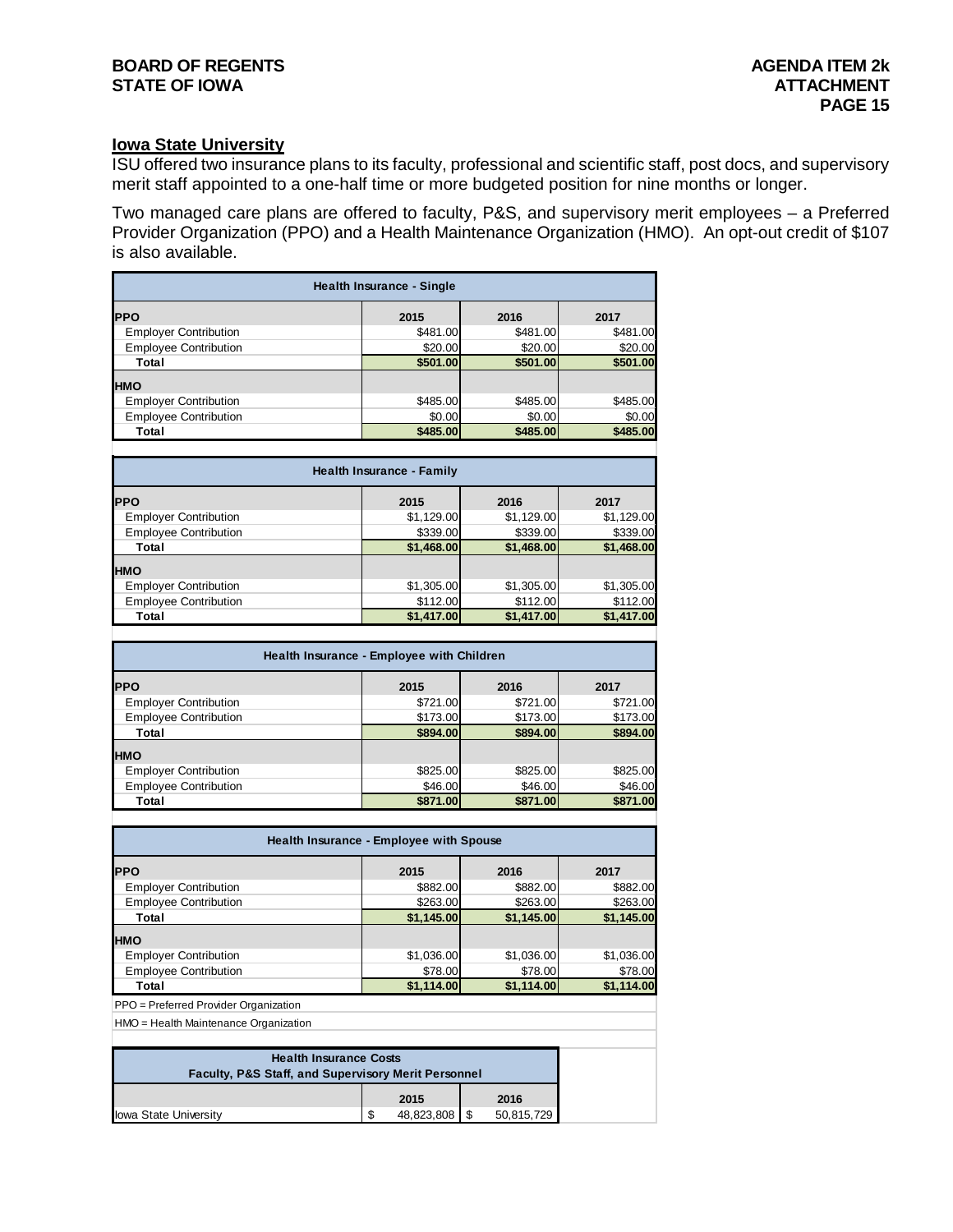#### **University of Northern Iowa**

UNI offers two health insurance plans to faculty, professional and scientific staff and merit supervisory and confidential staff appointed to a non-temporary position of half-time or more for nine months or longer. These two managed care plans are Alliance Select - a PPO plan, and Blue Advantage - an HMO plan. A third plan option is the Classic Blue indemnity plan, but is only available to employees of the aforementioned groups hired prior to July 1, 2011.

UNI's Health Plan pays 90% of usual, customary, and reasonable charges, after deductibles are met. Outpatient services for the care of mental, nervous/drug and alcohol abuse are paid at 50% up to a maximum of 34 visits per calendar year. Inpatient coverage for nervous/drug and alcohol abuse is limited to 45 days per calendar year. Deductibles are: (1) the first two days of room and board charges for inpatient car; and (2) \$100 for "all other services". The maximum out-of-pocket limit is \$500 per calendar year per contract. Once this maximum is met, all services for the remainder of the year will be paid at 100%.

UNI offers an insured HMO – Blue Advantage– to professional and scientific staff and Merit System supervisory staff. Covered members are required to name a primary care physician from the Blue Advantage network. All care must be coordinated through primary care physician. Most services require a copayment and then may be paid at 90% or 100%. The maximum out-of-pocket limit is \$500 per calendar year for single contracts and \$1,000 for family contracts. Once this maximum has been met, services will be paid at 100% except that all co-payments will continue.

On August 1, 2011, UNI added an additional health insurance option for organized faculty and professional and scientific staff. The new plan is a Preferred Provider Organization (PPO) plan administered by Wellmark BCBS. The existing Blue Advantage health plan also became an option for organized faculty. The indemnity health insurance plan (UNI Health) continues to be an option for employees hired prior to July 1, 2011, but is no longer an option for employees hired after July 1, 2011.

| <b>Health Insurance - Single</b> |          |          |            |  |  |
|----------------------------------|----------|----------|------------|--|--|
| <b>UNI Health Classic Blue</b>   | 2015     | 2016     | 2017       |  |  |
| <b>Employer Contribution</b>     | \$506.00 | \$513.75 | \$667.80   |  |  |
| <b>Employee Contribution</b>     | \$160.00 | \$278.25 | \$1,613.16 |  |  |
| Total                            | \$666.00 | \$792.00 | \$2,280.96 |  |  |
| <b>UNI PPO Alliance Select</b>   |          |          |            |  |  |
| <b>Employer Contribution</b>     | \$506.00 | \$513.75 | \$667.80   |  |  |
| <b>Employee Contribution</b>     | \$0.00   | \$0.00   | \$0.00     |  |  |
| Total                            | \$506.00 | \$513.75 | \$667.80   |  |  |
| <b>UNI Blue Advantage HMO</b>    |          |          |            |  |  |
| <b>Employer Contribution</b>     | \$486.00 | \$486.00 | \$614.79   |  |  |
| <b>Employee Contribution</b>     | \$0.00   | \$0.00   | \$0.00     |  |  |
| Total                            | \$486.00 | \$486.00 | \$614.79   |  |  |

| <b>Health Insurance - Family</b> |            |            |            |
|----------------------------------|------------|------------|------------|
| <b>UNI Health Classic Blue</b>   | 2015       | 2016       | 2017       |
| <b>Employer Contribution</b>     | \$1.023.20 | \$1,038.00 | \$1,349.40 |
| <b>Employee Contribution</b>     | \$681.80   | \$990.75   | \$4,493.40 |
| Total                            | \$1,705.00 | \$2,028.75 | \$5,842.80 |
| <b>UNI PPO Alliance Select</b>   |            |            |            |
| <b>Employer Contribution</b>     | \$1.023.20 | \$1.038.00 | \$1.349.40 |
| <b>Employee Contribution</b>     | \$255.80   | \$259.50   | \$188.85   |
| Total                            | \$1.279.00 | \$1,297.50 | \$1,538.25 |
| <b>UNI Blue Advantage HMO</b>    |            |            |            |
| <b>Employer Contribution</b>     | \$1.023.20 | \$1.038.00 | \$1.349.40 |
| <b>Employee Contribution</b>     | \$192.80   | \$178.50   | \$337.35   |
| Total                            | \$1.216.00 | \$1.216.50 | \$1.686.75 |

| <b>Health Insurance Costs</b><br><b>Faculty, P&amp;S Staff, and Supervisory Merit Personnel</b> |  |  |  |
|-------------------------------------------------------------------------------------------------|--|--|--|
| 2015<br>2016                                                                                    |  |  |  |
| \$13,386,599<br>\$12,086,478<br>University of Northern Iowa                                     |  |  |  |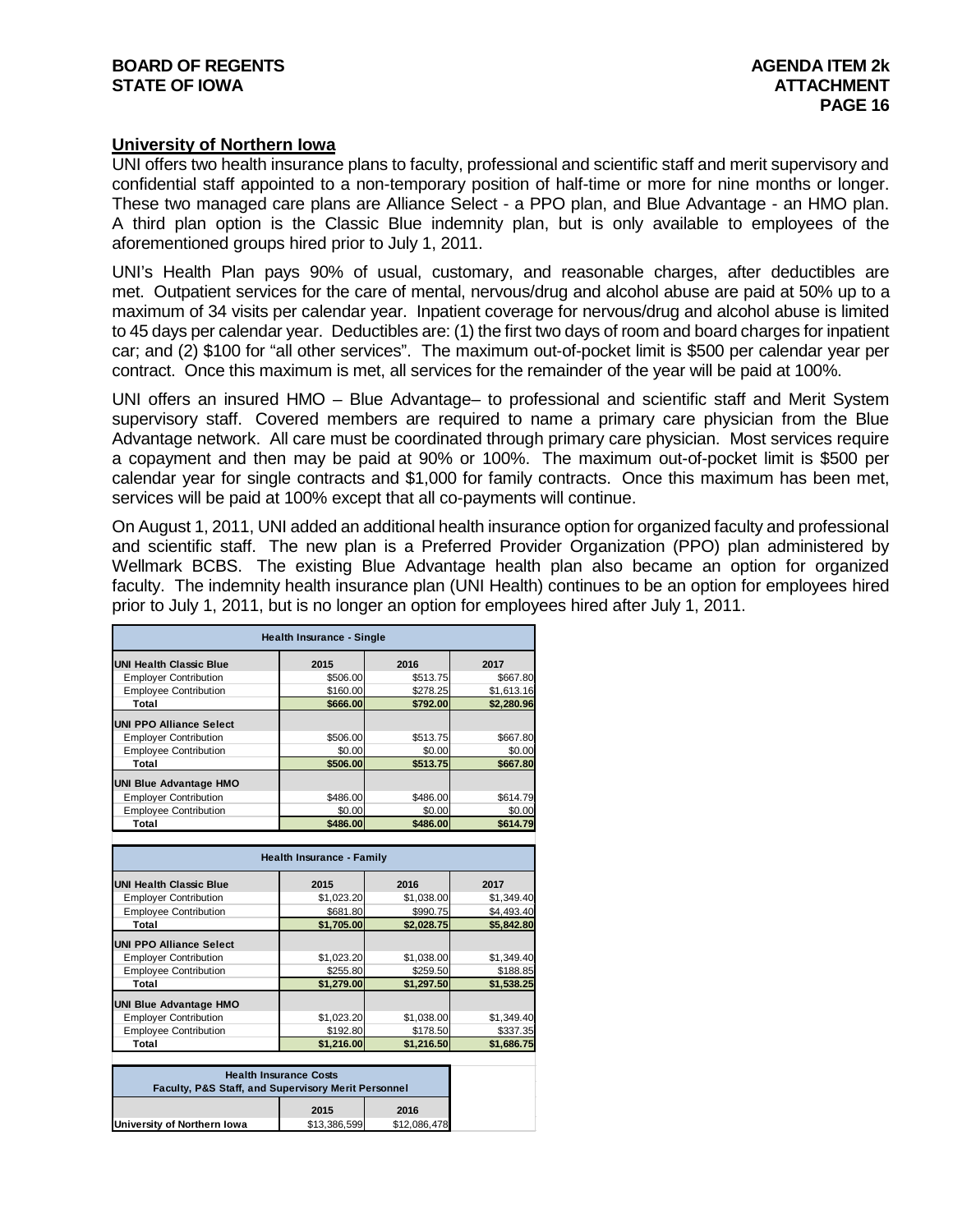#### **Iowa School for the Deaf and Iowa Braille and Sight Saving School**

Employees of the two Special Schools, with the exception of those covered by AFSCME, participate in the health insurance plans at ISU.

| <b>Health Insurance Costs - Excludes AFSCME Covered Employees</b><br>(includes premiums for state of lowa and ISU plans) |                           |           |  |  |
|--------------------------------------------------------------------------------------------------------------------------|---------------------------|-----------|--|--|
|                                                                                                                          | FY 2015<br><b>FY 2016</b> |           |  |  |
| lowa School for the Deaf                                                                                                 | \$1,279,178               | \$736,384 |  |  |
| lowa Braille and Sight Saving School                                                                                     | \$967,513                 | \$697,966 |  |  |

#### **Regents Merit System Employees (AFSCME - covered)**

AFSCME-covered employees of the institutions participate in the health plans offered by the state of Iowa.

The State provides one indemnity plan (Program 3 Plus); one Preferred Provider Organization (PPO) (Iowa Select); and two Managed Care Organization (MCO) products (Blue Access and Blue Advantage).

| Indemnity                             | Participant is free to choose any health care provider (doctors,<br>hospitals, etc.)                                                                          |
|---------------------------------------|---------------------------------------------------------------------------------------------------------------------------------------------------------------|
| Preferred Provider Organization (PPO) | Participant is free to choose any health care provider. Participant<br>pays lower coinsurance if provider is a part of Wellmark's Alliance<br>Select network. |
| Managed Care Organization (MCO)       | Services are provided by a network of health care providers with<br>the exception of emergency care.                                                          |

The State's monthly contribution to all family plans is 85% of the Iowa Select total family premium. Employees may apply that amount to the plan of their choice. The State pays 98% of single and double spouse contracts.

Program 3 Plus provides for 80/20 coinsurance during a calendar year. There is a \$300 single and \$400 family deductible for inpatient services.

All covered services above the \$650 single, \$1,450 family out-of-pocket maximum are paid at 100% with no maximum payment limit for Program 3 Plus and Iowa Select; respective amounts for Blue Access are \$750/\$1,500.

*Continued on the following page.*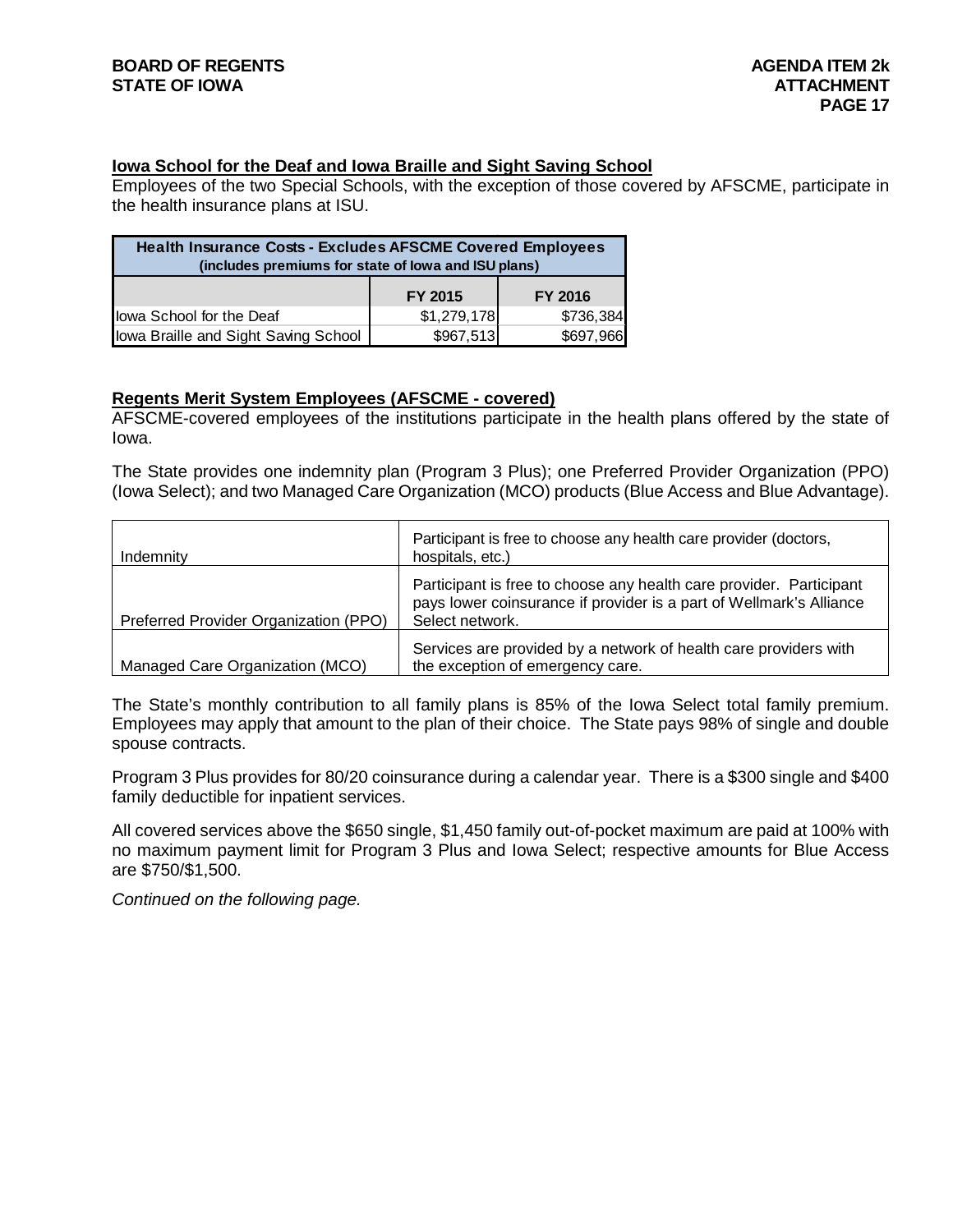#### **BOARD OF REGENTS**<br> **BOARD OF REGENTS**<br> **BOARD OF IOWA**<br> **ATTACHMENT STATE OF IOWA**

| <b>Health Insurance - Single</b> |          |          |          |
|----------------------------------|----------|----------|----------|
| <b>Program 3 Plus</b>            | 2015     | 2016     | 2017     |
| <b>Employer Contribution</b>     | \$823.84 | \$829.66 | \$920.00 |
| <b>Employee Contribution</b>     | \$0.00   | \$20.00  | \$20.00  |
| Total                            | \$823.84 | \$849.66 | \$940.00 |
| lowa Select                      |          |          |          |
| <b>Employer Contribution</b>     | \$821.31 | \$827.04 | \$920.00 |
| <b>Employee Contribution</b>     | \$0.00   | \$20.00  | \$20.00  |
| Total                            | \$821.31 | \$847.04 | \$940.00 |
| <b>Blue Access</b>               |          |          |          |
| <b>Employer Contribution</b>     | \$582.66 | \$599.10 | \$664.00 |
| <b>Employee Contribution</b>     | \$0.00   | \$20.00  | \$20.00  |
| Total                            | \$582.66 | \$619.10 | \$684.00 |
| <b>Blue Advantage*</b>           |          |          |          |
| <b>Employer Contribution</b>     | \$561.67 | n/a      | n/a      |
| <b>Employee Contribution</b>     | \$0.00   | n/a      | n/a      |
| Total                            | \$561.67 | n/a      | n/a      |

*\* Blue Advantage not offered in 2016 or 2017.*

| <b>Health Insurance - Family</b> |            |            |            |
|----------------------------------|------------|------------|------------|
| Program 3 Plus                   | 2015       | 2016       | 2017       |
| <b>Employer Contribution</b>     | \$1,634.36 | \$1,688.77 | \$1,863.00 |
| <b>Employee Contribution</b>     | \$294.32   | \$304.04   | \$335.00   |
| Total                            | \$1,928.68 | \$1,992.81 | \$2,198.00 |
| lowa Select                      |            |            |            |
| <b>Employer Contribution</b>     | \$1,634.36 | \$1,688.77 | \$1,863.00 |
| <b>Employee Contribution</b>     | \$288.42   | \$297.92   | \$328.00   |
| Total                            | \$1,922.78 | \$1,986.69 | \$2,191.00 |
| <b>Blue Access</b>               |            |            |            |
| <b>Employer Contribution</b>     | \$1,364.27 | \$1,433.20 | \$1,580.00 |
| <b>Employee Contribution</b>     | \$0.00     | \$20.00    | \$20.00    |
| Total                            | \$1,364.27 | \$1,453.20 | \$1,600.00 |
| <b>Blue Advantage*</b>           |            |            |            |
| <b>Employer Contribution</b>     | \$1,315.24 | n/a        | n/a        |
| <b>Employee Contribution</b>     | \$0.00     | n/a        | n/a        |
| Total                            | \$1,315.24 | n/a        | n/a        |

*\* Blue Advantage not offered in 2016 or 2017.*

| <b>Health Insurance - Employer Costs for Premiums</b> |              |              |  |
|-------------------------------------------------------|--------------|--------------|--|
|                                                       | 2015         | 2016         |  |
| University of lowa                                    | \$52,088,335 | \$56,355,529 |  |
| <b>Iowa State University</b>                          | 16,511,298   | 17,421,928   |  |
| University of Northern lowa                           | 6,650,102    | 6,266,787    |  |
| lowa School for the Deaf                              | 1,279,178    | 655,147      |  |
| lowa Braille and Sight Saving School                  | 967,513      | 294,660      |  |
| Total                                                 | \$77,496,426 | \$80,994,051 |  |

т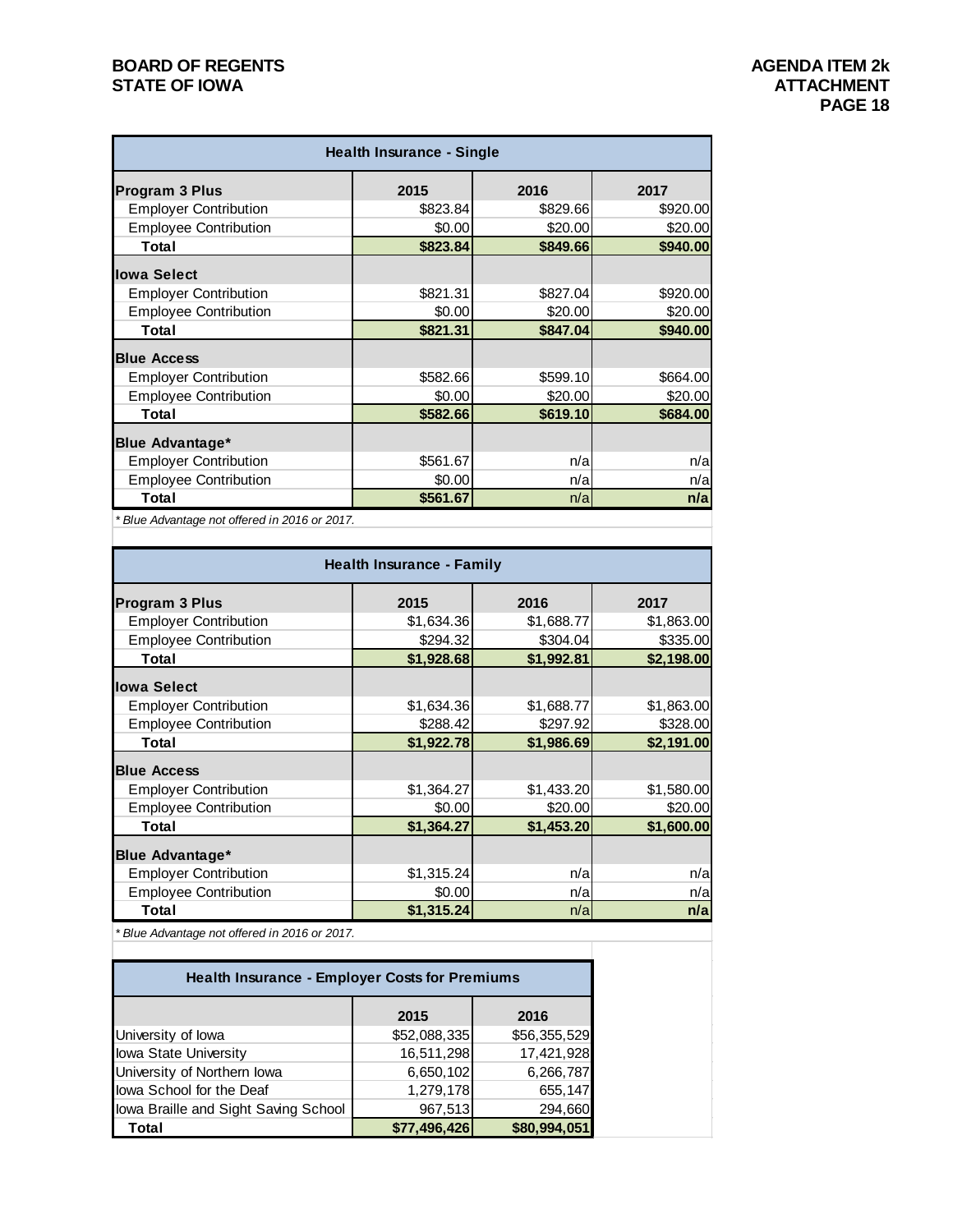#### DENTAL INSURANCE

#### **University of Iowa**

Faculty, professional and scientific staff, and Regents Merit System supervisory staff with a regular appointment of 50% or more are offered the University of Iowa's dental insurance plans. Dental coverage provides for 100% payment of normal cleaning and checkup expenses and 80% coinsurance for restorative care, and 50% for orthodontia.

|                              | Dental Insurance - Single |         |         |
|------------------------------|---------------------------|---------|---------|
| <b>Dental</b>                | 2015                      | 2016    | 2017    |
| <b>Employer Contribution</b> | \$42.00                   | \$42.00 | \$45.00 |
| <b>Employee Contribution</b> | \$0.00                    | \$0.00  | \$0.00  |
| Total                        | \$42.00                   | \$42.00 | \$45.00 |
| <b>Grad Dental</b>           |                           |         |         |
| <b>Employer Contribution</b> | \$21.00                   | \$21.00 | \$21.25 |
| <b>Employee Contribution</b> | \$4.00                    | \$4.00  | \$3.75  |
| Total                        | \$25.00                   | \$25.00 | \$25.00 |
| <b>House Staff</b>           |                           |         |         |
| <b>Employer Contribution</b> | \$34.00                   | \$34.00 | \$34.00 |
| <b>Employee Contribution</b> | \$0.00                    | \$0.00  | \$0.00  |
| Total                        | \$34.00                   | \$34.00 | \$34.00 |

| Dental Insurance - Employee/Spouse |         |         |         |
|------------------------------------|---------|---------|---------|
| Dental                             | 2015    | 2016    | 2017    |
| <b>Employer Contribution</b>       | \$68.00 | \$68,00 | \$0.00  |
| <b>Employee Contribution</b>       | \$16.00 | \$16.00 | \$0.00  |
| Total                              |         | \$84.00 | \$0.00  |
| <b>Grad Dental</b>                 |         |         |         |
| <b>Employer Contribution</b>       | \$31.50 | \$31.50 | \$31.50 |
| <b>Employee Contribution</b>       | \$13.50 | \$13.50 | \$13.50 |
| Total                              | \$45.00 | \$45.00 | \$45.00 |
| <b>House Staff</b>                 |         |         |         |
| <b>Employer Contribution</b>       | \$87.00 | \$87.00 | \$87.00 |
| <b>Employee Contribution</b>       | \$0.00  | \$0.00  | \$0.00  |
| Total                              | \$87.00 | \$87.00 | \$87.00 |

| Dental Insurance - Employee/Child |         |          |          |
|-----------------------------------|---------|----------|----------|
| Dental                            | 2015    | 2016     | 2017     |
| <b>Employer Contribution</b>      | \$80.00 | \$80.00  | \$80.00  |
| <b>Employee Contribution</b>      | \$20.00 | \$20.00  | \$20.00  |
| Total                             |         | \$100.00 | \$100.00 |
| <b>Grad Dental</b>                |         |          |          |
| <b>Employer Contribution</b>      | \$43.40 | \$43.40  | \$46.90  |
| <b>Employee Contribution</b>      | \$18.60 | \$18.60  | \$20.10  |
| Total                             | \$62.00 | \$62.00  | \$67.00  |
| <b>House Staff</b>                |         |          |          |
| <b>Employer Contribution</b>      | \$70.00 | \$70.00  | \$70.00  |
| <b>Employee Contribution</b>      | \$0.00  | \$0.00   | \$0.00   |
| Total                             | \$70.00 | \$70.00  | \$70.00  |
|                                   |         |          |          |

| Dental Insurance - Family    |          |          |          |
|------------------------------|----------|----------|----------|
| Dental                       | 2015     | 2016     | 2017     |
| <b>Employer Contribution</b> | \$101.00 | \$101.00 | \$106.40 |
| <b>Employee Contribution</b> | \$25.00  | \$25.00  | \$26.60  |
| Total                        | \$126.00 | \$126.00 | \$133.00 |
| <b>Grad Dental</b>           |          |          |          |
| <b>Employer Contribution</b> | \$45.00  | \$55.30  | \$56.00  |
| <b>Employee Contribution</b> | \$19.00  | \$23.70  | \$24.00  |
| Total                        | \$64.00  | \$79.00  | \$80.00  |
| <b>House Staff</b>           |          |          |          |
| <b>Employer Contribution</b> | \$89.00  | \$89.00  | \$89.00  |
| <b>Employee Contribution</b> | \$0.00   | \$0.00   | \$0.00   |
| Total                        | \$89.00  | \$89.00  | \$89.00  |

| Dental Insurance Premiums - Faculty, P&S Staff, Graduate Assistants<br>Covered through COGS Contract, Post Docs, and Supervisory Merit Staff |              |            |  |  |
|----------------------------------------------------------------------------------------------------------------------------------------------|--------------|------------|--|--|
| 2015<br>2016                                                                                                                                 |              |            |  |  |
| University of lowa                                                                                                                           | \$10.513.664 | 11,398,983 |  |  |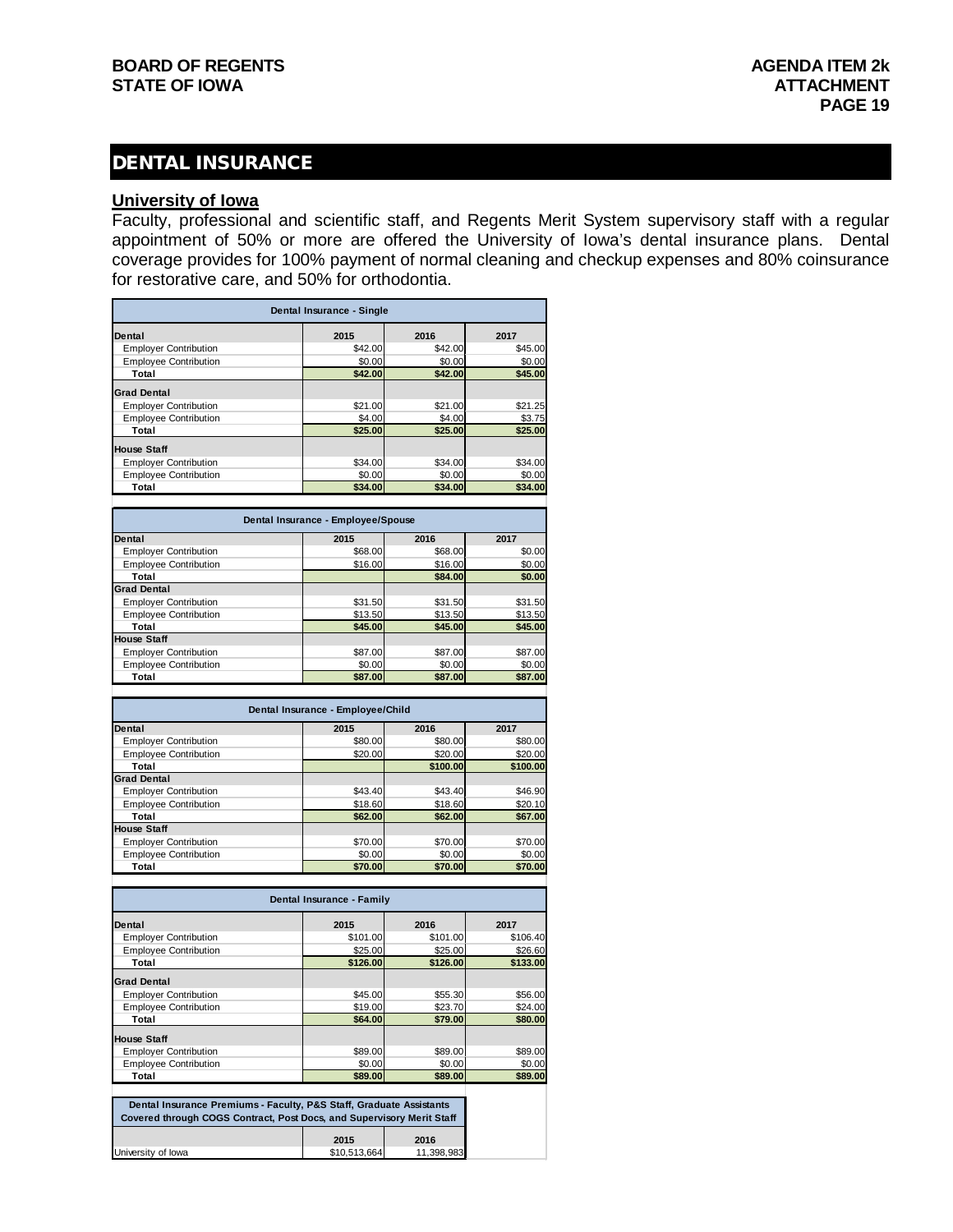#### **Iowa State University**

All employees of one-half time or more for nine months or longer who are classified as faculty, professional and scientific or supervisory merit staff are eligible to participate in the University's dental insurance program.

The ISU Plan dental insurance program consists of the ISU Basic Dental Plan and the ISU Comprehensive Dental Plan. Premium accounting for this plan is on a calendar year basis. Employer and employee contributions to dental insurance did not change from 2015 to 2016. Coverage tiers are provided for single, spouse/partner, employee plus children and family. An Opt-Out credit is available.

| Dental Insurance - Single    |                                           |          |          |  |  |
|------------------------------|-------------------------------------------|----------|----------|--|--|
| <b>Basic</b>                 | 2015                                      | 2016     | 2017     |  |  |
| <b>Employer Contribution</b> | \$26.00                                   | \$26.00  | \$26.00  |  |  |
| <b>Employee Contribution</b> | \$0.00                                    | \$0.00   | \$0.00   |  |  |
| Total                        | \$26.00                                   | \$26.00  | \$26.00  |  |  |
| Comprehensive                |                                           |          |          |  |  |
| <b>Employer Contribution</b> | \$26.00                                   | \$26.00  | \$26.00  |  |  |
| <b>Employee Contribution</b> | \$16.00                                   | \$16.00  | \$16.00  |  |  |
| Total                        | \$42.00                                   | \$42.00  | \$42.00  |  |  |
|                              |                                           |          |          |  |  |
|                              | Dental Insurance - Family                 |          |          |  |  |
| <b>Basic</b>                 | 2015                                      | 2016     | 2017     |  |  |
| <b>Employer Contribution</b> | \$26.00                                   | \$26.00  | \$26.00  |  |  |
| <b>Employee Contribution</b> | \$45.00                                   | \$45.00  | \$45.00  |  |  |
| Total                        | \$71.00                                   | \$71.00  | \$71.00  |  |  |
| Comprehensive                |                                           |          |          |  |  |
| <b>Employer Contribution</b> | \$26.00                                   | \$26.00  | \$26.00  |  |  |
| <b>Employee Contribution</b> | \$96.00                                   | \$96.00  | \$96.00  |  |  |
| Total                        | \$122.00                                  | \$122.00 | \$122.00 |  |  |
|                              |                                           |          |          |  |  |
|                              | Dental Insurance - Employee with Children |          |          |  |  |
| <b>Basic</b>                 | 2015                                      | 2016     | 2017     |  |  |
| <b>Employer Contribution</b> | \$26.00                                   | \$26.00  | \$26.00  |  |  |

| <b>Employee Contribution</b> | \$37.00  | \$37.00  | \$37.00  |
|------------------------------|----------|----------|----------|
| Total                        | \$63,00  | \$63,00  | \$63.00  |
| <b>Comprehensive</b>         |          |          |          |
| <b>Employer Contribution</b> | \$26.00  | \$26.00  | \$26.00  |
| <b>Employee Contribution</b> | \$82.00  | \$82.00  | \$82.00  |
| Total                        | \$108.00 | \$108,00 | \$108.00 |

| Dental Insurance - Employee with Spouse |                               |          |          |  |  |  |
|-----------------------------------------|-------------------------------|----------|----------|--|--|--|
| <b>Basic</b>                            | 2015                          | 2016     | 2017     |  |  |  |
| <b>Employer Contribution</b>            | \$26.00                       | \$26.00  | \$26.00  |  |  |  |
| <b>Employee Contribution</b>            | \$30.00                       | \$30.00  | \$30.00  |  |  |  |
| Total                                   | \$56.00<br>\$56.00<br>\$56.00 |          |          |  |  |  |
| Comprehensive                           |                               |          |          |  |  |  |
| <b>Employer Contribution</b>            | \$26.00                       | \$26.00  | \$26.00  |  |  |  |
| <b>Employee Contribution</b>            | \$77.00                       | \$77.00  | \$77.00  |  |  |  |
| Total                                   | \$103.00                      | \$103.00 | \$103.00 |  |  |  |

| <b>Dental Insurance Premiums</b>                                          |  |  |  |  |
|---------------------------------------------------------------------------|--|--|--|--|
| <b>Faculty, P&amp;S Staff, Post Docs, and Supervisory Merit Personnel</b> |  |  |  |  |
| 2016<br>2015                                                              |  |  |  |  |
| \$1.583.402<br>\$1.637.682                                                |  |  |  |  |
| <b>Iowa State University</b>                                              |  |  |  |  |

| <b>Dental Insurance Costs</b><br><b>Excludes AFSCME Covered Employees</b> |          |          |  |  |  |
|---------------------------------------------------------------------------|----------|----------|--|--|--|
| FY 2015<br>FY 2016                                                        |          |          |  |  |  |
| <b>ISD</b>                                                                | \$40,753 | \$22,152 |  |  |  |
| <b>IBSSS</b>                                                              | \$28,533 | \$20.301 |  |  |  |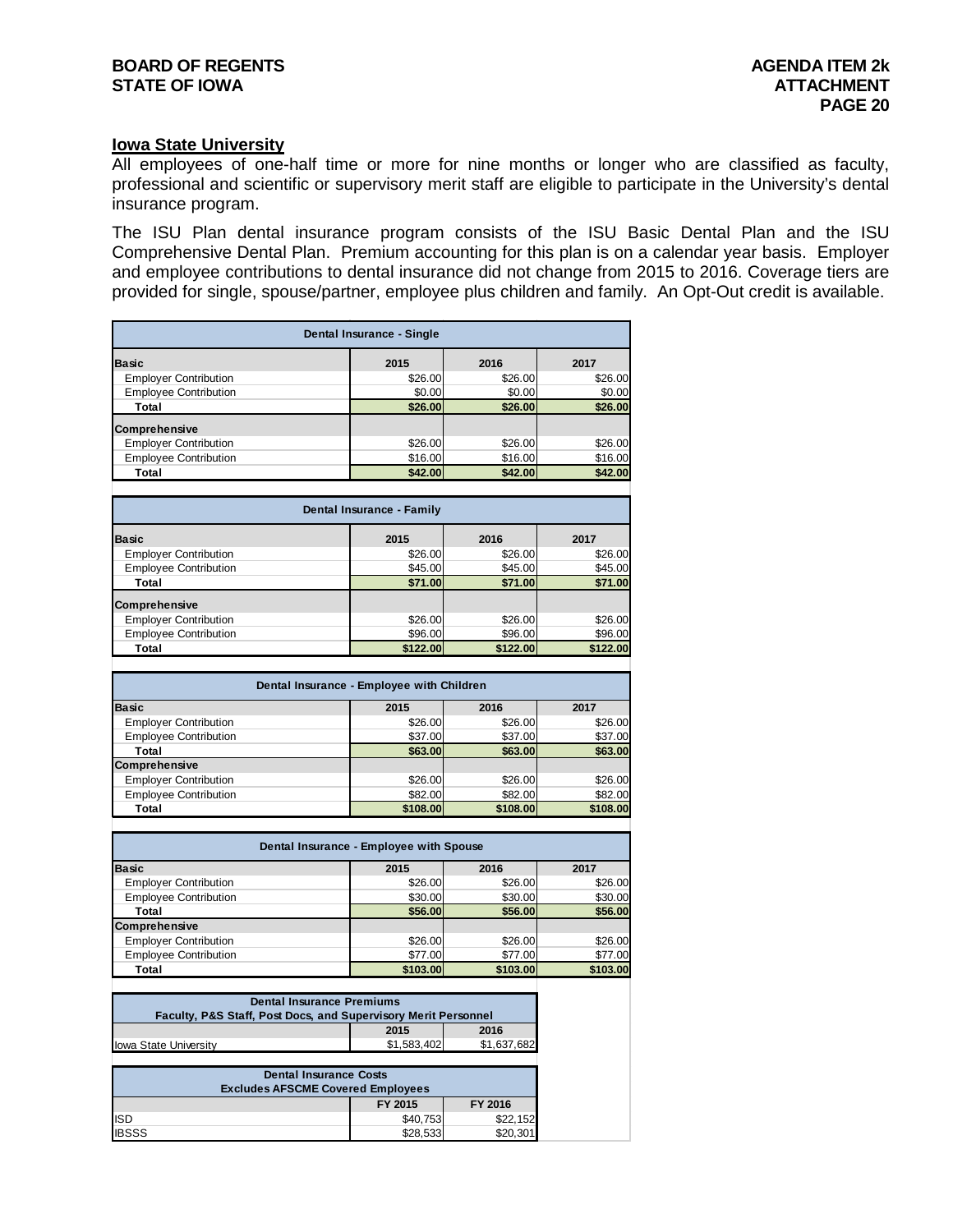#### **BOARD OF REGENTS**<br> **BOARD OF REGENTS**<br> **BOARD OF IOWA**<br> **ATTACHMENT STATE OF IOWA**

#### **University of Northern Iowa**

Faculty, professional and scientific staff and supervisory merit staff with at least half-time appointments for the academic year are eligible to participate in the University's dental plan.

| Dental Insurance - Single    |         |         |         |  |
|------------------------------|---------|---------|---------|--|
| <b>Dental</b> I              | 2015    | 2016    | 2017    |  |
| <b>Employer Contribution</b> | \$25.00 | \$25.50 | \$25.50 |  |
| <b>Employee Contribution</b> | \$0.00  | \$0.00  | \$0.00  |  |
| Total                        | \$25.00 | \$25.50 | \$25.50 |  |
| Dental II                    |         |         |         |  |
| <b>Employer Contribution</b> | \$25.00 | \$25.50 | \$25.50 |  |
| <b>Employee Contribution</b> | \$6.00  | \$6.00  | \$6.00  |  |
| Total                        | \$31.00 | \$31.50 | \$31.50 |  |
| <b>Dental II - Faculty</b>   |         |         |         |  |
| <b>Employer Contribution</b> | \$25.00 | \$25.50 | \$25.50 |  |
| <b>Employee Contribution</b> | \$6.00  | \$6.00  | \$6.00  |  |
| Total                        | \$31.00 | \$31.50 | \$31.50 |  |
|                              |         |         |         |  |

| <b>Dental Insurance - Family</b> |          |          |          |  |
|----------------------------------|----------|----------|----------|--|
| Dental I                         | 2015     | 2016     | 2017     |  |
| <b>Employer Contribution</b>     | \$25.00  | \$25.50  | \$25.50  |  |
| <b>Employee Contribution</b>     | \$62.00  | \$61.50  | \$61.50  |  |
| Total                            | \$87.00  | \$87.00  | \$87.00  |  |
| <b>Dental II</b>                 |          |          |          |  |
| <b>Employer Contribution</b>     | \$54.50  | \$54.75  | \$54.75  |  |
| <b>Employee Contribution</b>     | \$54.50  | \$54.75  | \$54.75  |  |
| Total                            | \$109.00 | \$109.50 | \$109.50 |  |
| <b>Dental II - Faculty</b>       |          |          |          |  |
| <b>Employer Contribution</b>     | \$25.00  | \$25.50  | \$25.50  |  |
| <b>Employee Contribution</b>     | \$84.00  | \$84.00  | \$84.00  |  |
| Total                            | \$109.00 | \$109.50 | \$109.50 |  |
|                                  |          |          |          |  |

| <b>Dental Insurance Premiums</b><br><b>Faculty, P&amp;S Staff, and Supervisory Merit Personnel</b> |              |           |  |
|----------------------------------------------------------------------------------------------------|--------------|-----------|--|
|                                                                                                    | 2016<br>2015 |           |  |
| University of Northern Iowa                                                                        | \$479,516    | \$471,849 |  |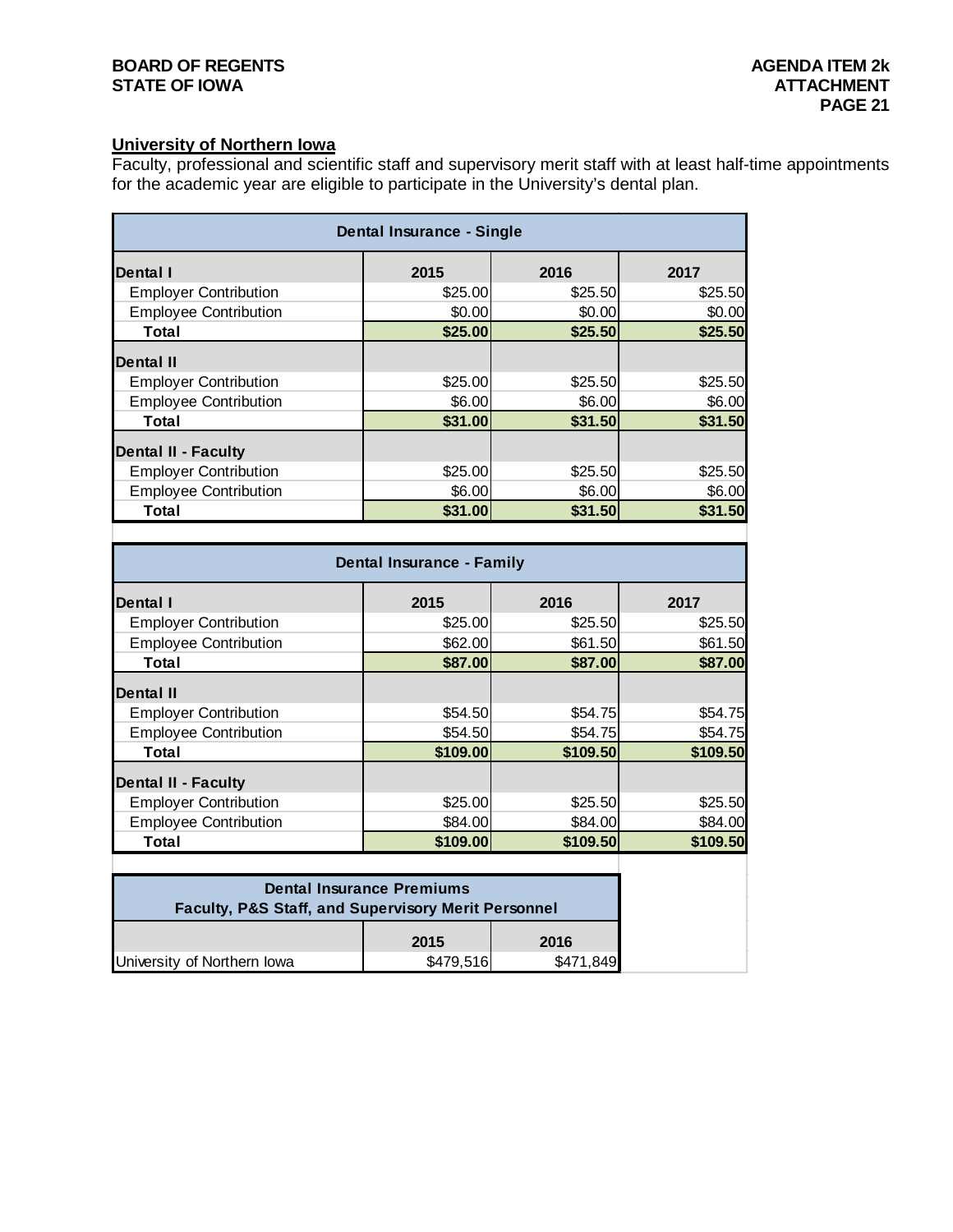#### **Iowa School for the Deaf / Iowa Braille and Sight Saving School**

Employees of the two Special Schools, with the exception of those covered by AFSCME, participate in the dental insurance plans at ISU.

| <b>Dental Insurance Costs - Excludes AFSCME Covered Employees</b> |          |          |  |  |
|-------------------------------------------------------------------|----------|----------|--|--|
| FY 2015<br>FY 2016                                                |          |          |  |  |
| <b>ISD</b>                                                        | \$40,753 | \$22,152 |  |  |
| <b>I</b> IBSSS                                                    | \$28,533 | \$20,301 |  |  |

#### **Regents Merit System Employees (AFSCME - covered)**

AFSCME-covered employees of the institutions participate in the dental plan offered by the State of Iowa. Dental insurance through the State of Iowa plan is underwritten by Delta Dental. Employees are eligible following one month of employment.

The program provides 100% payment for diagnostic and preventative services; 80% for routine and restorative services; 50% for major restorative services; 50% for prosthetics; annual maximum plan payment for all plan benefits \$1,500 per member, per year; and 50% orthodontics coinsurance with a per dependent lifetime maximum of \$1,500. *\*Source: 2015-2017 Collective Bargaining Agreement.*

| <b>Dental Insurance - Premiums</b> |         |         |         |
|------------------------------------|---------|---------|---------|
| Single                             | 2015    | 2016    | 2017    |
| <b>Employer Contribution</b>       | \$29.13 | \$29.13 | \$28.68 |
| <b>Employee Contribution</b>       | \$0.00  | \$0.00  | \$0.00  |
| Total                              | \$29.13 | \$29.13 | \$28.68 |
| Family                             |         |         |         |
| <b>Employer Contribution</b>       | \$39.15 | \$39.15 | \$38.54 |
| <b>Employee Contribution</b>       | \$39.15 | \$39.15 | \$38.52 |
| Total                              | \$78.30 | \$78.30 | \$77.06 |
|                                    |         |         |         |

| <b>Dental Insurance - Employer Costs for Premiums</b> |             |             |
|-------------------------------------------------------|-------------|-------------|
|                                                       | 2015        | 2016        |
| University of lowa                                    | \$1,706,755 | \$1,685,200 |
| Iowa State University                                 | 522,369     | 514,780     |
| University of Northern Iowa                           | 213,130     | 191,388     |
| lowa School for the Deaf                              | 40,753      | 20,150      |
| lowa Braille and Sight Saving School                  | 28,533      | 7,169       |
| Total                                                 | \$2,511,540 | \$2,418,687 |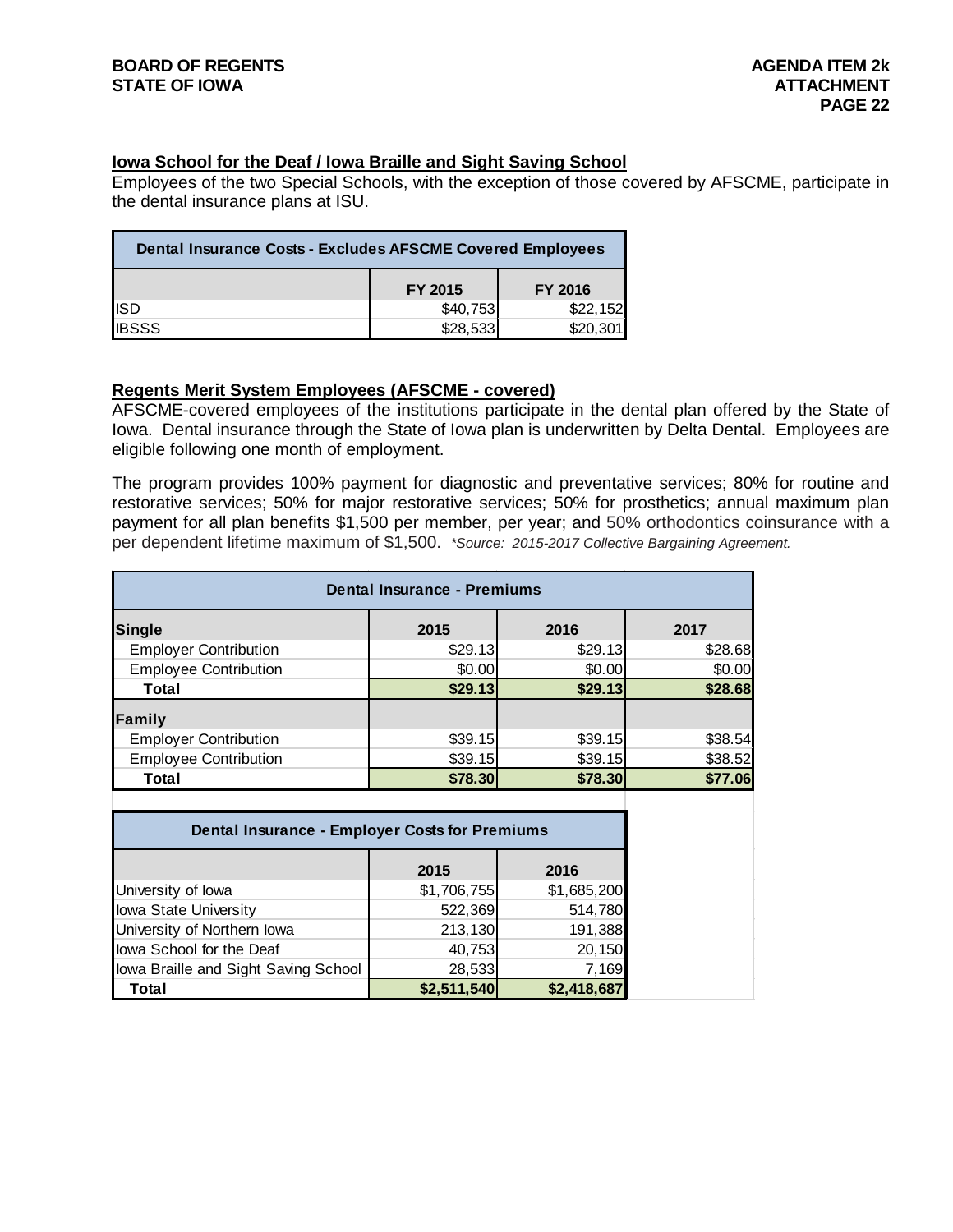# Retirements – FY 2016

#### REGULAR RETIREMENTS

| FY 2016 Regular Retirements |                |                |              |              |
|-----------------------------|----------------|----------------|--------------|--------------|
|                             | <b>Faculty</b> | <b>P&amp;S</b> | <b>Merit</b> | <b>Total</b> |
| SUI                         | 72             | 199            | 139          | 410          |
| <b>ISU</b>                  | 33             | 58             | 52           | 143          |
| UNI                         | 19             | 16             | 27           | 62           |
| <b>ISD</b>                  |                |                |              | 8            |
| <b>IBSSS</b>                | 5              |                |              | 6            |
| <b>TOTAL</b>                | 131            | 275            | 223          | 629          |

#### PHASED RETIREMENT PROGRAM

In addition to regular retirement through either IPERS or TIAA, with approval of the institution, Regent employees may enter the phased retirement program. The Board first approved the Phased Retirement Program in 1982. The current program will expire on June 30, 2017. Details of the current program may be found in Regent Policy Manual §2.1(2)(H)(i) – Phased and Early Retirement.

There were 68 new entrants into the phased retirement program during FY 2016. To date 1,362 faculty and staff have participated in the program. There have been no participants from ISD or IBSSS.

|              |                | FY 2016 Phased Retirement Program New Entrants |              |       |            | FY 2016 Phased Retirement Impact |                 |
|--------------|----------------|------------------------------------------------|--------------|-------|------------|----------------------------------|-----------------|
|              | <b>Faculty</b> | <b>P&amp;S</b>                                 | <b>Merit</b> | Total |            | <b>Incentive</b>                 | <b>Released</b> |
| <b>SUI</b>   | 22             |                                                |              | 32    | <b>SUI</b> | \$1,604,210                      | \$3,790,400     |
| <b>I</b> ISU |                |                                                |              | 17I   | <b>ISU</b> | 895,742                          | 1,201,766       |
| <b>UNI</b>   |                |                                                |              | 19    | UNI        | 233,197                          | 539,866         |
| TOTAL        | 44             | 15                                             |              | 68    | TOTAL      | \$2,733,149                      | \$5,532,032     |

"*Incentive Amount*" is the difference between the total compensation paid (salary and university fringe benefit contributions) under the Phased Retirement Program and the total compensation that would have been paid if the individual had reduced to the specified percentage of effort without the special provisions of the program.

"*Released Funds*" is the difference between the total compensation received under the policy and the total compensation that would have been received if the individual had remained full time.

The funds released through operation of the phased retirement program are used in a variety of ways at the universities. For the most part, the funds are utilized for replacement personnel or reallocation within the retirees' employing units to fund other areas of need.

|         | <b>Phased Retirement New Participants Last Five Fiscal Years</b> |         |         |         |  |  |  |  |  |  |
|---------|------------------------------------------------------------------|---------|---------|---------|--|--|--|--|--|--|
| FY 2012 | FY 2013                                                          | FY 2014 | FY 2015 | FY 2016 |  |  |  |  |  |  |
| 51      | 60                                                               | 60      | 82      | 68      |  |  |  |  |  |  |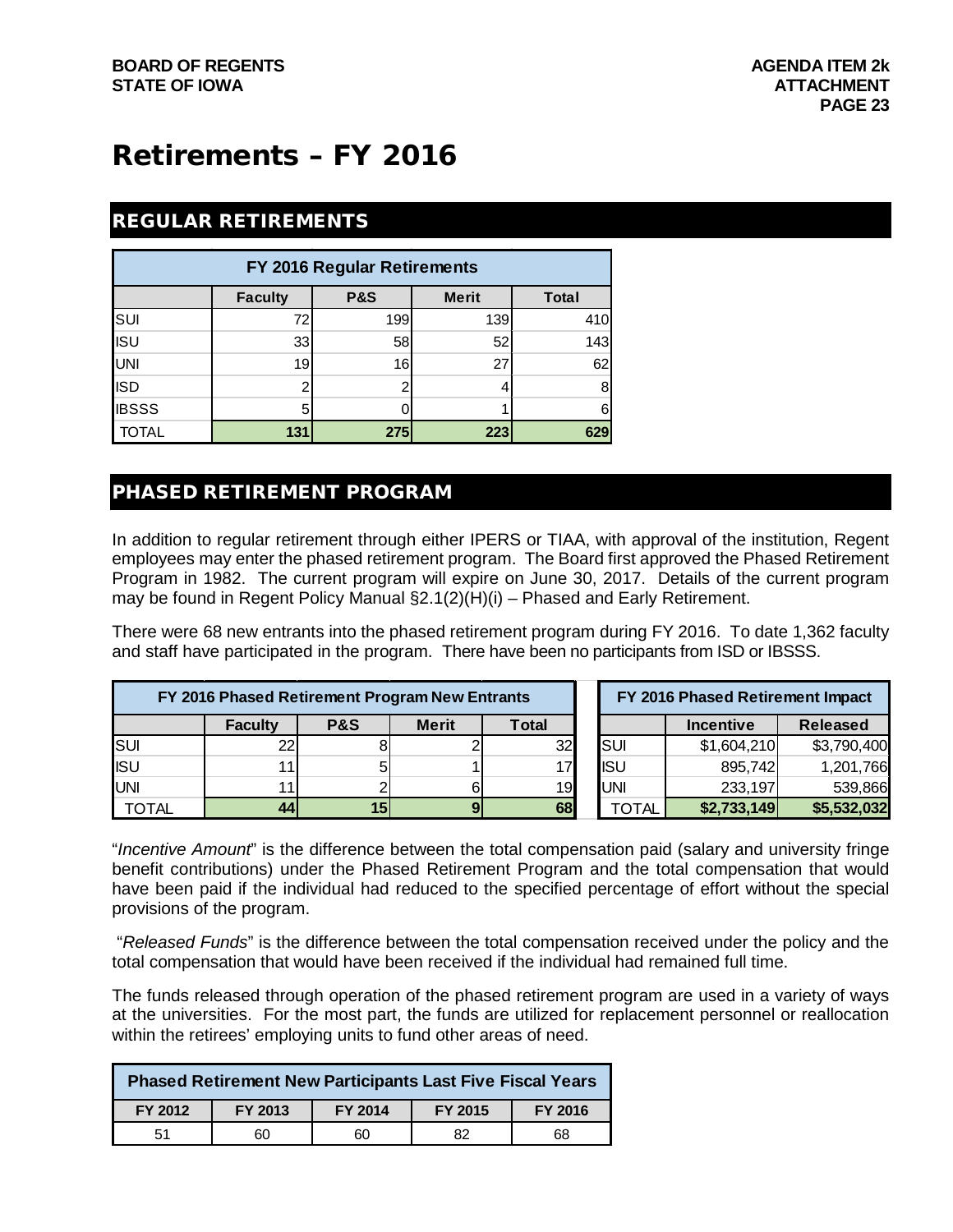# Salaries – FY 2017

#### SALARY POLICIES AND NEGOTIATED SALARY INCREASES

In June 2016, the Board approved the following salary policies for the institutions for FY 2017:

#### **COLLECTIVE BARGAINING AGREEMENTS**

*American Federation of State, County, and Municipal Employees (AFSCME - all institutions)*: The statewide collective bargaining agreement with AFSCME provides for a two and one-quarter percent (2.25%) increase on July 1, 2016, and a one and one quarter percent (1.25%) increase on January 1, 2017. AFSCME covered staff will receive a step increase of 4.5% at their next scheduled merit increase dates, until they reach the maximum of their pay scales. The Board of Regents employs approximately six thousand three hundred (6,300) AFSCME covered staff in blue collar, security, technical and clerical units at its institutions.

*SERVICE EMPLOYEES INTERNATIONAL UNION (SEIU – tertiary care employees at UIHC):* A voluntary agreement for a two-year contract beginning July 1, 2015, was reached with SEIU. The agreement provides for a two and three-quarters percent (2.75%) increase on July 1, 2016 (there are no step increases). There are approximately three thousand three hundred (3,300) SEIU covered staff.

*COGS (University of Iowa graduate assistants):* A voluntary agreement for a two-year contract beginning July 1, 2015, was reached with the United Electrical, Radio and Machine Workers of America, Local 896/COGS. The agreement provides for the minimum tuition scholarship in an amount equal to 100% of the cost of resident graduate tuition rate for the College of Liberal Arts and Sciences and the College of Education. The agreement also provides for contribution of twenty-five percent (25%) of mandatory fees and a three percent (3%) increase in the average graduate assistant stipend on July 1, 2016 (there are no step increases). There are approximately two thousand one hundred (2,100) COGS covered staff.

*UNI – UNITED FACULTY (faculty at the University of Northern Iowa):* A voluntary agreement for a twoyear contract beginning July 1, 2015, was reached with the organized faculty (UNI-United Faculty). The agreement provides for a wage increase of two and one-half percent (2.5%) on July 1, 2016 (there are no step increases). There are approximately seven hundred (700) UNI-United Faculty covered staff.

#### **NON-REPRESENTED REGENT MERIT SYSTEM SALARY POLICY**

*Regent Merit System Supervisory and Confidential Staff:* As customary, the pay policy proposed for the non-represented supervisory and confidential staff in the Regent Merit System is the same as that negotiated with AFSCME for employees in statewide bargaining units and results in the pay matrix on the following two pages. The two-year AFSCME agreement beginning July 1, 2015, provides for two and onequarter percent (2.25%) increase on July 1, 2016, and a one and one quarter percent (1.25%) increase on January 1, 2017. Eligible employees (those not at the maximums of their pay grades) will continue to receive four and one-half percent (4.5%) step increases on their anniversary dates.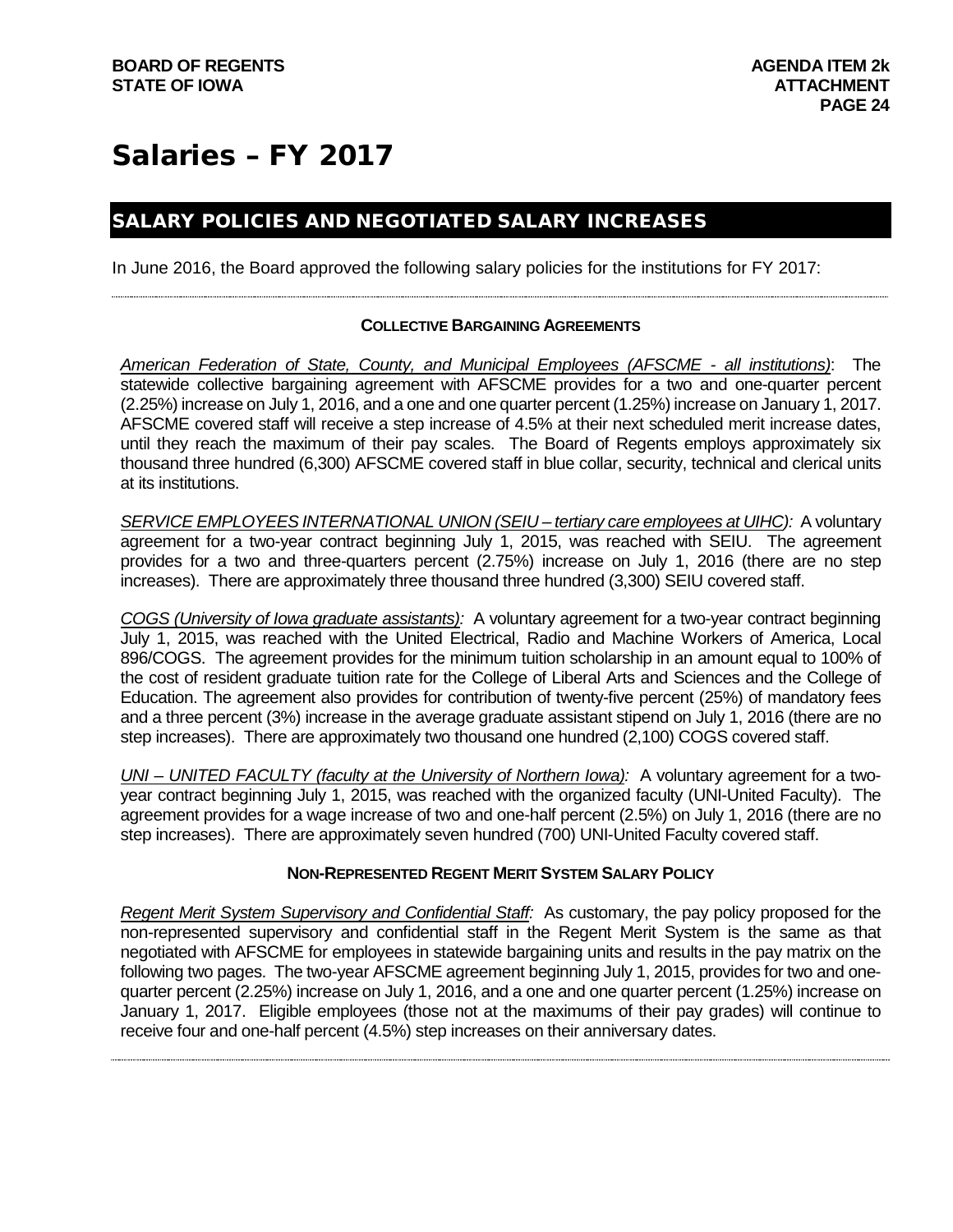### REGENT MERIT SYSTEM PAY MATRIX

|       |                   | Board of Regents, State of Iowa |                        |
|-------|-------------------|---------------------------------|------------------------|
|       |                   | <b>Regent Merit System</b>      |                        |
|       |                   | <b>July 1, 2016</b>             |                        |
| Grade | <b>Pay Basis</b>  | 7/1/2016                        | 7/1/2016               |
|       |                   | <b>Minimum</b>                  | <b>Maximum</b>         |
| 1     | Hourly            | \$9.34                          | \$17.19                |
| 2     | Hourly            | \$10.26                         | \$17.94                |
|       | Hourly            | \$12.62                         | \$18.77                |
| 3     | Semi-Monthly      | \$1,097.94                      | \$1,632.99             |
|       | Monthly           | \$2,195.88                      | \$3,265.98             |
|       | Annual            | \$26,350.56                     | \$39,191.76            |
|       | Hourly            | \$13.18                         | \$19.61                |
| 4     | Semi-Monthly      | \$1,146.66                      | \$1,706.07             |
|       | Monthly<br>Annual | \$2,293.32                      | \$3,412.14             |
|       | Hourly            | \$27,519.84<br>\$13.78          | \$40,945.68<br>\$20.49 |
|       | Semi-Monthly      | \$1,198.86                      | \$1,782.63             |
| 5     | Monthly           | \$2,397.72                      | \$3,565.26             |
|       | Annual            | \$28,772.64                     | \$42,783.12            |
|       | Hourly            | \$14.41                         | \$21.42                |
|       | Semi-Monthly      | \$1,253.67                      | \$1,863.54             |
| 6     | Monthly           | \$2,507.34                      | \$3,727.08             |
|       | Annual            | \$30,088.08                     | \$44,724.96            |
|       | Hourly            | \$15.04                         | \$22.37                |
|       | Semi-Monthly      | \$1,308.48                      | \$1,946.19             |
| 7     | Monthly           | \$2,616.96                      | \$3,892.38             |
|       | Annual            | \$31,403.52                     | \$46,708.56            |
|       | Hourly            | \$15.71                         | \$23.38                |
|       | Semi-Monthly      | \$1,366.77                      | \$2,034.06             |
| 8     | Monthly           | \$2,733.54                      | \$4,068.12             |
|       | Annual            | \$32,802.48                     | \$48,817.44            |
|       | Hourly            | \$16.45                         | \$24.43                |
|       | Semi-Monthly      | \$1,431.15                      | \$2,125.41             |
| 9     | Monthly           | \$2,862.30                      | \$4,250.82             |
|       | Annual            | \$34,347.60                     | \$51,009.84            |
|       | Hourly            | \$17.18                         | \$25.53                |
|       | Semi-Monthly      | \$1,494.66                      | \$2,221.11             |
| 10    | Monthly           | \$2,989.32                      | \$4,442.22             |
|       | Annual            | \$35,871.84                     | \$53,306.64            |
|       | Hourly            | \$17.93                         | \$26.70                |
|       | Semi-Monthly      | \$1,559.91                      | \$2,322.90             |
| 11    | Monthly           | \$3,119.82                      | \$4,645.80             |
|       | Annual            | \$37,437.84                     | \$55,749.60            |
|       | Hourly            | \$18.77                         | \$27.89                |
|       | Semi-Monthly      | \$1,632.99                      | \$2,426.43             |
| 12    | Monthly           | \$3,265.98                      | \$4,852.86             |
|       | Annual            | \$39,191.76                     | \$58,234.32            |

*Continued on the following page.*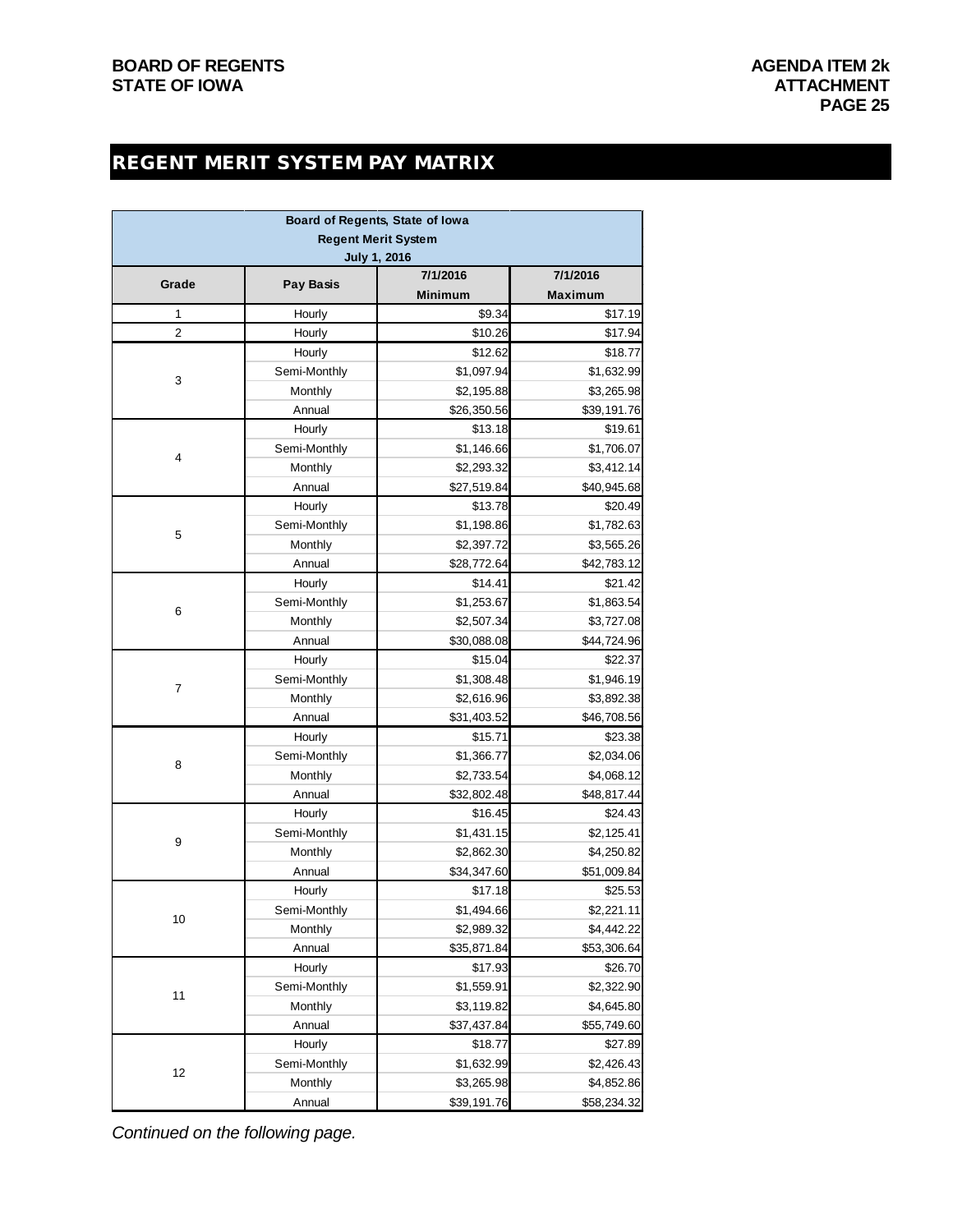#### **BOARD OF REGENTS**<br> **BOARD OF REGENTS**<br> **BOARD OF IOWA**<br> **ATTACHMENT STATE OF IOWA**

| Board of Regents, State of Iowa        |                  |                                 |                |  |  |  |  |  |
|----------------------------------------|------------------|---------------------------------|----------------|--|--|--|--|--|
|                                        |                  | <b>Regent Merit System</b>      |                |  |  |  |  |  |
|                                        |                  | <b>July 1, 2016</b><br>7/1/2016 | 7/1/2016       |  |  |  |  |  |
| Grade                                  | <b>Pay Basis</b> | <b>Minimum</b>                  | <b>Maximum</b> |  |  |  |  |  |
|                                        | Hourly           | \$19.59                         | \$29.14        |  |  |  |  |  |
|                                        | Semi-Monthly     | \$1,704.33                      | \$2,535.18     |  |  |  |  |  |
| 13                                     | Monthly          | \$3,408.66                      | \$5,070.36     |  |  |  |  |  |
|                                        | Annual           | \$40,903.92                     | \$60,844.32    |  |  |  |  |  |
|                                        | Hourly           | \$20.49                         | \$30.45        |  |  |  |  |  |
|                                        | Semi-Monthly     | \$1,782.63                      | \$2,649.15     |  |  |  |  |  |
| 14                                     | Monthly          | \$3,565.26                      | \$5,298.30     |  |  |  |  |  |
|                                        | Annual           | \$42,783.12                     | \$63,579.60    |  |  |  |  |  |
|                                        | Hourly           | \$21.40                         | \$31.82        |  |  |  |  |  |
|                                        | Semi-Monthly     | \$1,861.80                      | \$2,768.34     |  |  |  |  |  |
| 15                                     | Monthly          | \$3,723.60                      | \$5,536.68     |  |  |  |  |  |
|                                        | Annual           | \$44,683.20                     | \$66,440.16    |  |  |  |  |  |
|                                        | Hourly           | \$22.36                         | \$33.23        |  |  |  |  |  |
| 16                                     | Semi-Monthly     | \$1,945.32                      | \$2,891.01     |  |  |  |  |  |
|                                        | Monthly          | \$3,890.64                      | \$5,782.02     |  |  |  |  |  |
|                                        | Annual           | \$46,687.68                     | \$69,384.24    |  |  |  |  |  |
|                                        | Hourly           | \$23.37                         | \$34.77        |  |  |  |  |  |
| 17                                     | Semi-Monthly     | \$2,033.19                      | \$3,024.99     |  |  |  |  |  |
|                                        | Monthly          | \$4,066.38                      | \$6,049.98     |  |  |  |  |  |
|                                        | Annual           | \$48,796.56                     | \$72,599.76    |  |  |  |  |  |
|                                        | Hourly           | \$24.42                         | \$36.30        |  |  |  |  |  |
| 18                                     | Semi-Monthly     | \$2,124.54                      | \$3,158.10     |  |  |  |  |  |
|                                        | Monthly          | \$4,249.08                      | \$6,316.20     |  |  |  |  |  |
|                                        | Annual           | \$50,988.96                     | \$75,794.40    |  |  |  |  |  |
|                                        | Hourly           | \$25.51                         | \$37.93        |  |  |  |  |  |
| 19                                     | Semi-Monthly     | \$2,219.37                      | \$3,299.91     |  |  |  |  |  |
|                                        | Monthly          | \$4,438.74                      | \$6,599.82     |  |  |  |  |  |
|                                        | Annual           | \$53,264.88                     | \$79,197.84    |  |  |  |  |  |
| Note: Grade 19 added on July 31, 2016. |                  |                                 |                |  |  |  |  |  |

| <b>Regent Merit System Average Salaries</b> |          |          |          |          |          |  |  |  |  |  |  |
|---------------------------------------------|----------|----------|----------|----------|----------|--|--|--|--|--|--|
|                                             | FY 2012  | FY 2013  | FY 2014  | FY 2015  | FY 2016  |  |  |  |  |  |  |
| <b>SUI</b>                                  | \$40,714 | \$41,641 | \$41,383 | \$41,072 | \$41,454 |  |  |  |  |  |  |
| <b>ISU</b>                                  | 43,306   | 44,510   | 44,207   | 43,848   | 44,687   |  |  |  |  |  |  |
| <b>UNI</b>                                  | 43,017   | 44,883   | 44,879   | 45,047   | 45,670   |  |  |  |  |  |  |
| ISD <sup>*</sup>                            | 38,190   | 38,294   | 32,544   | 32,135   | 32,982   |  |  |  |  |  |  |
| <b>IBSSS</b>                                | 39,012   | 39,932   | 40,981   | 41,507   | 41,780   |  |  |  |  |  |  |
| System-Wide                                 | 40,848   | 41,852   | 40,799   | 40,722   | 41,315   |  |  |  |  |  |  |

\* Updated FY 2014 and FY 2015 numbers.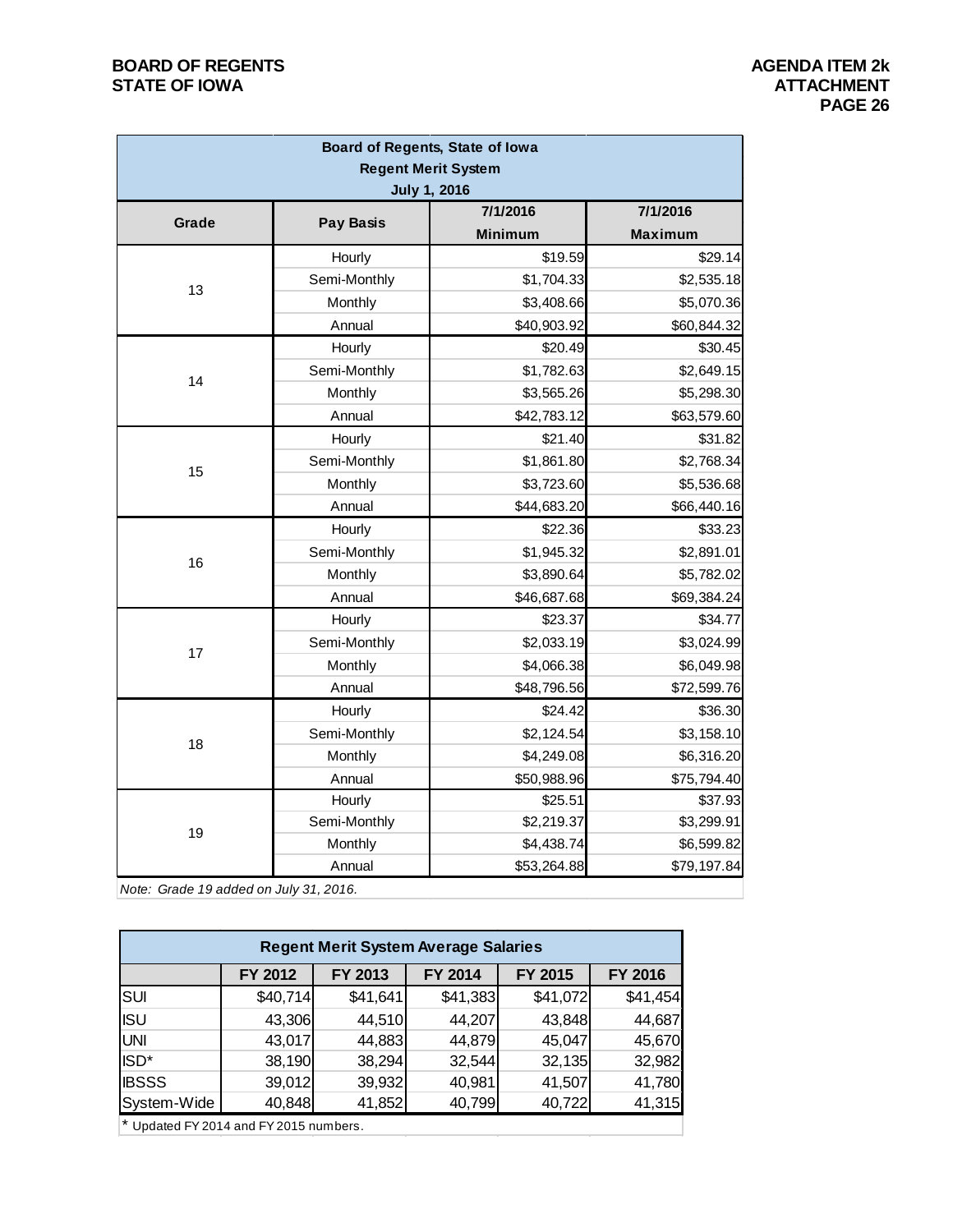#### NARRATIVE (SALARIES)

#### **University of Iowa**

The University's new budgeting process provides a framework for accelerating advancement in strategically targeted areas while maintaining and contributing to the high quality in core missions and central programs. For FY 2017, \$20.1 million of incremental revenue was distributed to collegiate and non-collegiate units for budget development. Units set priorities and created spending plans guided by four agreed upon principles (Student Success, Quality Indicators, UI Values, and UI Future.)

The salary policy for faculty and non-bargaining professional and scientific (P&S) staff was an outcome of this process. The salary policy provided collegiate and other major units latitude in establishing unitspecific salary policies, regardless of the source of funds. It also enabled units to reward high-achieving faculty and staff contributing significantly and in a measurable way to the success of the University. Collegiate units were encouraged to implement plans that move faculty salaries to at least 95% of the peer median over a three-year period. Salary increments for faculty and non-bargaining P&S staff will be distributed differentially to individual staff based upon performance and market competitiveness demands.

Individual salary increases that exceed 6.0% must be reviewed and approved by the Office of Provost (faculty) or University Human Resources (P&S staff). The University will allow major units to provide promotion increases, counter offers and similar critical adjustments to retain highly valued faculty and staff but must be within their budget limitations.

The university will continue to utilize the exceptional performance pay policy approved by the Board in 2006 for non-bargaining P&S staff. The use of the exceptional performance policy will be both selective and reflective of the university's economic circumstances. Achievements recognized by the awards include activities such as completion of a major project, sustained exceptional performance, outstanding productivity and revenue generation. Payments under the exceptional performance policy are entirely non-recurring compensation.

P&S salary matrices for FY 2017 reflect the most recent calibration of market ranges and median zones using salary survey data. Based on this year's analysis of competitive market data, the proposed ranges were increased 0.09% to 1.6% depending on relative market data for each structure and level.

#### **Iowa State University**

As approved by the Executive Director, faculty, post docs, P&S staff, and contract employees with satisfactory performance received a minimum performance-based salary increase of 1% on July 1, 2016. Meritorious based performance adjustments up to 5%, in addition to the 1.0% for satisfactory performance, could be provided for those whose performance was better than satisfactory. Total salary adjustments of more than 5% required a request form and authorization from the respective Senior Vice President or President. Total salary adjustment is defined as an increase in base pay effective July 1, 2016 attributed to a performance-based, market/equity, or retention salary adjustment.

Less than satisfactory performing employees did not receive a salary increase on July 1, 2016. In these cases, the supervisor filed a performance improvement plan for P&S staff and contract employees or an action plan for faculty and post docs. These plans included a required performance review in December 2016. Should the employee improve sufficiently as a result of the PIP or action plan (i.e. his/her overall performance is satisfactory), the employee would be eligible for a performance-based increase effective January 1, 2017.

The P&S staff pay matrix increased by 1.75% for FY 2017.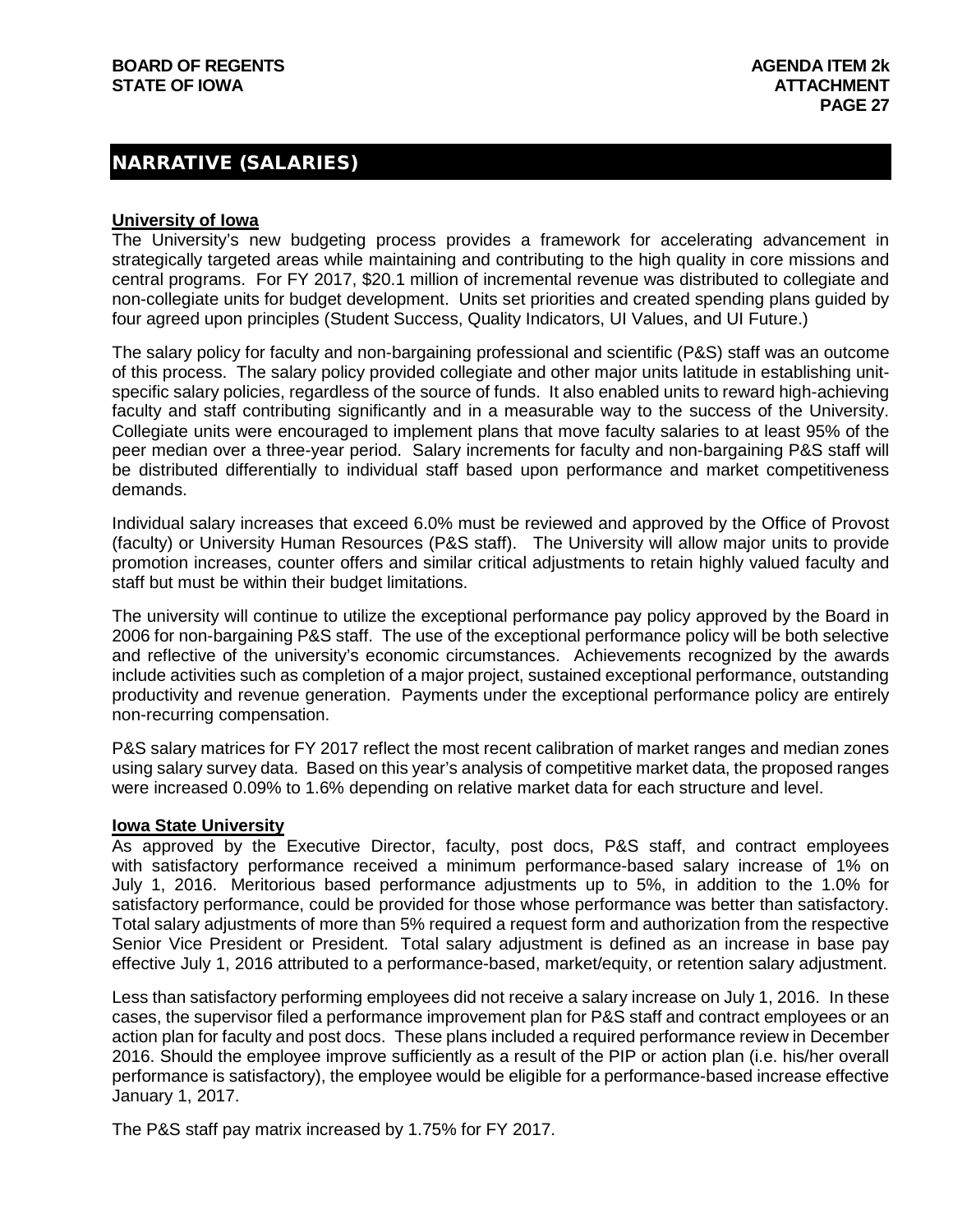#### **BOARD OF REGENTS AGENDA ITEM 2k STATE OF IOWA**

#### **University of Northern Iowa**

UNI implemented the terms of a voluntary agreement for a two-year contract beginning July 1, 2015, that was reached with the organized faculty (UNI-United Faculty). The agreement provided for a wage increase of 2.5% on July 1, 2015.

As approved by the Executive Director, the FY 2016 salary increase for P&S staff was an amount equal to 1.25% of combined annual salaries. The funds were distributed as a 2.5% increase on January 1, 2016, with 1% for employees with satisfactory performance and the remaining 1.5% based on performance and equity.

The P&S staff pay matrix was not increased for FY 2016 and remained identical to FY 2015.

#### **Iowa School for the Deaf and Iowa Braille and Sight Saving School**

The faculty salary and the non-bargaining P&S staff salary matrices were approved by the Executive Director. ISD and IBSSS share a single P&S salary matrix. The overall average salary increase for all faculty and non-bargaining P&S staff was approximately 1.5% and salary increases for institutional officials ranged from 0-1%. Also, the supplemental pay schedule for various extracurricular activities remained unchanged from FY 2015.

#### **AFSCME (all institutions)**

The statewide collective bargaining agreement with AFSCME provided an across-the-board increase of 2.25% on July 1, 2016 and a 1.25% across-the-board increase effective January 1, 2017. Eligible merit staff members continue to receive step increases of 4.5% at their next scheduled merit increase dates, until they reach the maximum of their pay scales. The Board of Regents employs about 6,300 AFSCME-covered staff in blue collar, security, technical, clerical and education units at the five institutions.

#### **SERVICE EMPLOYEES INTERNATIONAL UNION (SEIU – tertiary care employees at UIHC)**

A voluntary agreement on wages for a two-year contract beginning July 1, 2015, was reached with SEIU. The agreement provided for an across-the-board increase on July 1, 2016, of 2.75%.

#### **UE Local 896/COGS (University of Iowa graduate assistants)**

A voluntary agreement for a two-year contract beginning July 1, 2015, was reached with the United Electrical, Radio and Machine Workers of America, Local 896/COGS. The agreement provided for continuation of the minimum tuition scholarship in an amount equal to 100% of the cost of resident graduate tuition for the College of Liberal Arts and Sciences. The agreement also provided for contribution of 25% of mandatory fees and a 3% increase in the minimum graduate assistant stipend on July 1, 2016.

#### **UNI – UNITED FACULTY (faculty at the University of Northern Iowa)**

A voluntary agreement for a two-year contract beginning July 1, 2015, was reached with the organized faculty (UNI-United Faculty). The agreement provided for a wage increase of 2.5% on July 1, 2015.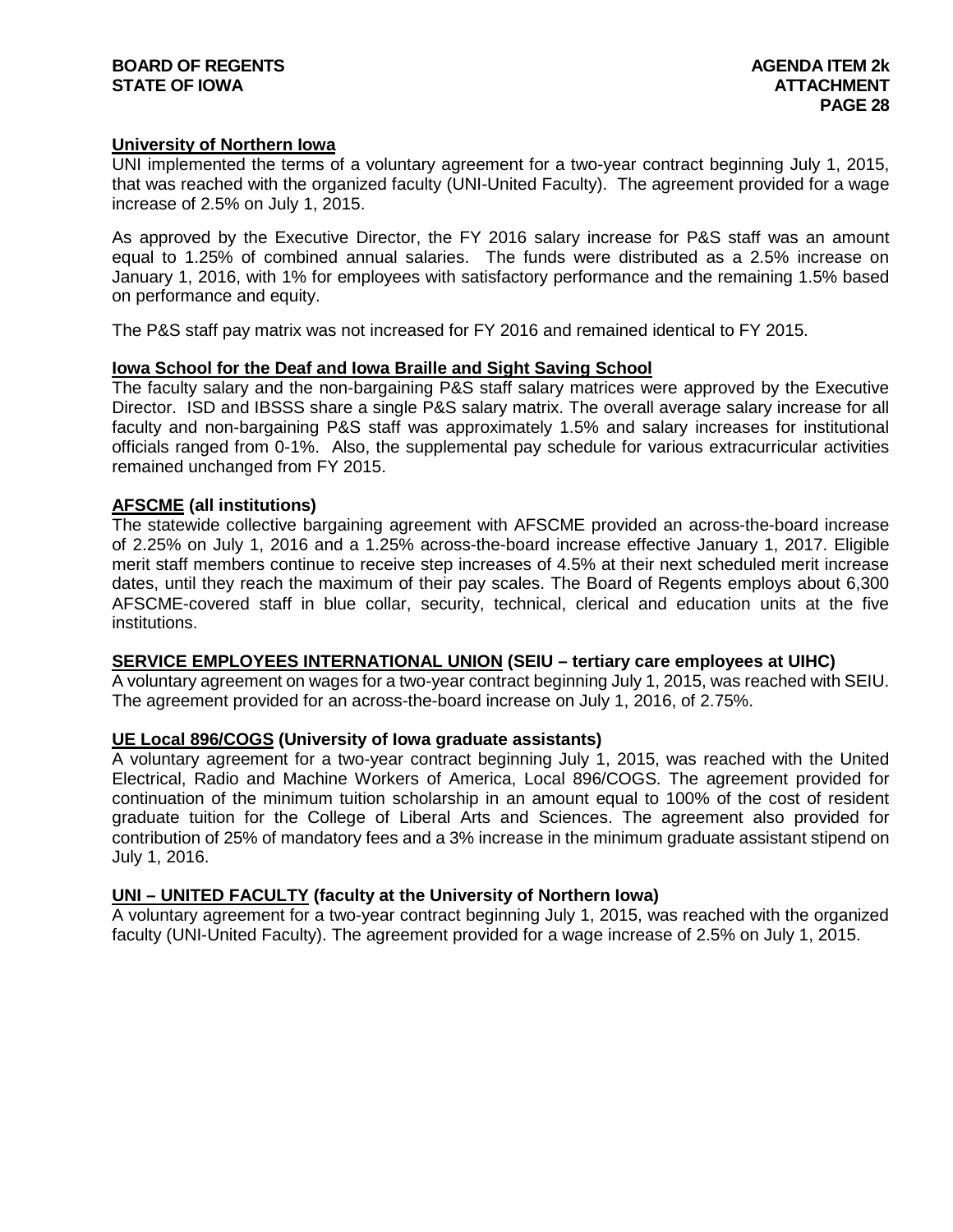### SALARIES – FACULTY

| <b>Average Faculty Increases</b> | FY 2013 <sup>1</sup> | FY 2014 | FY 2015 | <b>FY 2016</b> | <b>FY 2017</b> | Average for the<br><b>Five-Year Period</b> |
|----------------------------------|----------------------|---------|---------|----------------|----------------|--------------------------------------------|
| SUI                              | 2.4%                 | 2.1%    | 2.2%    | 1.9%           | 2.6%           | 2.2%                                       |
| <b>ISU</b>                       | 2.4%                 | 3.2%    | 3.5%    | 1.3%           | 3.8%           | 2.8%                                       |
| UNI                              | 3.52%                | 2.0%    | 2.25%   | 2.5%           | 2.5%           | 2.6%                                       |
| <b>ISD</b>                       | 3.7%                 | 2.8%    | 4.0%    | 1.6%           | 2.1%           | 2.8%                                       |
| <b>IBSSS</b>                     | 3.3%                 | 3.2%    | 5.1%    | 3.3%           | 3.4%           | 3.7%                                       |

*1. UNI faculty increases: 3.52% reflects annualization of of the 2.25% increase on 7-1-12 and 1.25% on 1-1-13.*

| <b>Average Nine-Month</b><br><b>Equivalent Salaries</b> | FY 2013  | <b>FY 2014</b> | FY 2015   | <b>FY 2016</b> | <b>FY 2017</b> |
|---------------------------------------------------------|----------|----------------|-----------|----------------|----------------|
| SUI                                                     | \$99,883 | \$103.492      | \$104.483 | \$105,611      | \$107,798      |
| <b>ISU</b>                                              | \$84.160 | \$86,142       | \$88,113  | \$89,008       | \$94,341       |
| UNI                                                     | \$74,492 | \$76,221       | \$75,780  | \$76,733       | \$78,912       |

*Note: Excludes salaries for ther professional colleges of Medicine, Dentistry, and Law at SUI and Veterinary Medicine and faculty associated with the Agricultural Experiment Station and the Cooperative Extension Service at ISU.*

### SALARIES – PROFESSIONAL AND SCIENTIFIC

| <b>Average P&amp;S Increases</b>             | FY 2013 | FY 2014 | FY 2015 | FY 2016 | FY 2017 | Average for the<br><b>Five-Year Period</b> |
|----------------------------------------------|---------|---------|---------|---------|---------|--------------------------------------------|
| SUI*                                         | 2.6%    | 2.4%    | 2.6%    | 2.4%    | 2.6%    | 2.5%                                       |
| <b>ISU</b>                                   | 2.5%    | 2.9%    | 3.0%    | 1.2%    | 3.7%    | 2.7%                                       |
| <b>UNI</b>                                   | 2.9%    | 2.6%    | 2.2%    | 1.3%    | 2.5%    | 2.3%                                       |
| <b>ISD</b>                                   | 3.3%    | 3.3%    | 4.8%    | 1.6%    | 6.5%    | 3.9%                                       |
| <b>IBSSS</b>                                 | 2.4%    | 2.7%    | 4.0%    | 1.0%    | 1.6%    | 2.3%                                       |
| Service Employees International Union (SEIU) | 2.95%   | 2.2%    | 2.5%    | 2.7%    | 2.7%    | 2.6%                                       |

*\* Members of the tertiary health care unit (SEIU) are not included in this average. They are shown separately.*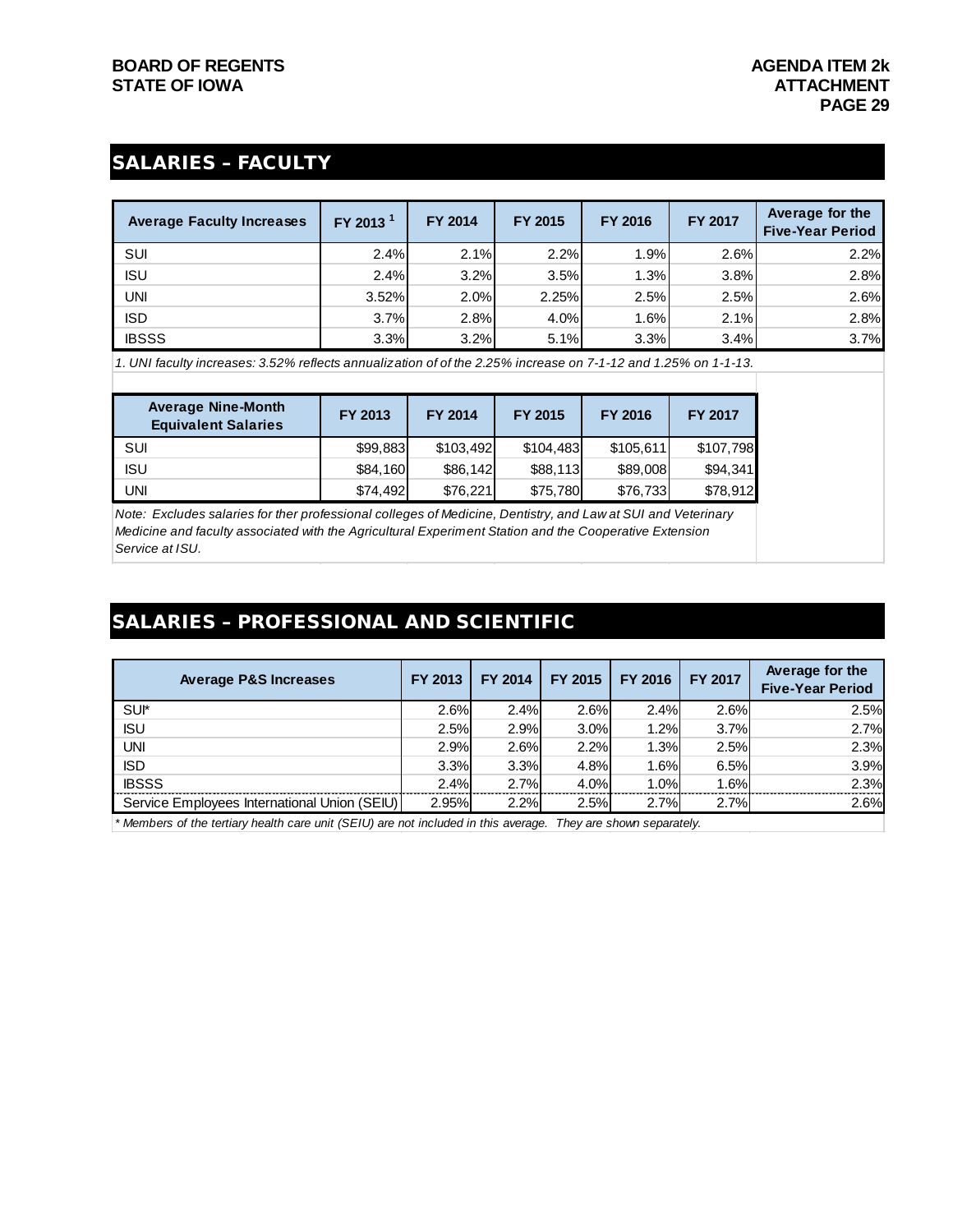#### **BOARD OF REGENTS AGENDA ITEM 2k STATE OF IOWA**

| <b>Average P&amp;S Salaries</b> | FY 2013  | FY 2014  | <b>FY 2015</b> | <b>FY 2016</b> | <b>FY 2017</b> |
|---------------------------------|----------|----------|----------------|----------------|----------------|
| <b>Overall Average</b>          |          |          |                |                |                |
| SUI <sup>1</sup>                | \$65,592 | \$66,769 | \$68,169       | \$68,711       | \$69,477       |
| <b>ISU</b>                      | \$59,015 | \$60,057 | \$59,483       | \$61,415       | \$62,376       |
| <b>UNI</b>                      | \$62,077 | \$63,245 | \$65,468       | \$65,901       | \$68,188       |
| <b>Male Average</b>             |          |          |                |                |                |
| SUI <sup>1</sup>                | \$70,816 | \$72,270 | \$74,164       | \$74,257       | \$75,223       |
| <b>ISU</b>                      | \$63,865 | \$64,958 | \$64,575       | \$66,232       | \$67,934       |
| <b>UNI</b>                      | \$66,323 | \$68,923 | \$71,730       | \$71,877       | \$74,139       |
| <b>Female Average</b>           |          |          |                |                |                |
| SUI <sup>1</sup>                | \$62,341 | \$63,381 | \$64,534       | \$65,248       | \$66,153       |
| <b>ISU</b>                      | \$55,032 | \$56,057 | \$55,417       | \$57,509       | \$58,157       |
| <b>UNI</b>                      | \$58,801 | \$58,978 | \$60,634       | \$61,189       | \$63,116       |

1. Includes all university and hospital non-SEIU employees. Does not include SEIU or 3 highest paid head coaches.

| <b>Average Salaries at the Special Schools</b> | FY 2013  | FY 2014  | FY 2015  | <b>FY 2016</b> | <b>FY 2017</b> |
|------------------------------------------------|----------|----------|----------|----------------|----------------|
| <b>Faculty Salaries</b>                        |          |          |          |                |                |
| <b>ISD</b>                                     | \$64,966 | \$64,966 | \$68,355 | \$65,098       | \$67,823       |
| <b>IBSSS</b>                                   | \$62,340 | \$64,270 | \$66,763 | \$66,764       | \$67,785       |
| <b>P&amp;S Salaries (annualized)</b>           |          |          |          |                |                |
| <b>ISD</b>                                     | \$55,483 | \$57,136 | \$58,626 | \$58,132       | \$60,354       |
| <b>IBSSS</b>                                   | \$65,670 | \$67,443 | \$70,148 | \$59,768       | \$61,507       |

## SALARY INCREASES – REGENT MERIT SYSTEM

| <b>Average Merit Increases</b> | FY 2013 | FY 2014 | FY 2015 | FY 2016 | FY 2017 | Average for the<br><b>Five-Year Period</b> |
|--------------------------------|---------|---------|---------|---------|---------|--------------------------------------------|
| SUI                            | 4.7%    | 2.0%    | 2.1%    | 4.6%    | 5.0%    | 3.7%                                       |
| <b>ISU</b>                     | 4.3%    | 1.25%   | 1.3%    | 3.9%    | 4.6%    | 3.1%                                       |
| UNI                            | 4.2%    | 1.1%    | 1.0%    | 3.5%    | 3.9%    | 2.7%                                       |
| <b>ISD</b>                     | 5.0%    | 2.9%    | 1.8%    | 3.3%    | 3.2%    | 3.2%                                       |
| <b>IBSSS</b>                   | 6.7%    | 1.8%    | 1.0%    | 3.6%    | 5.1%    | 3.6%                                       |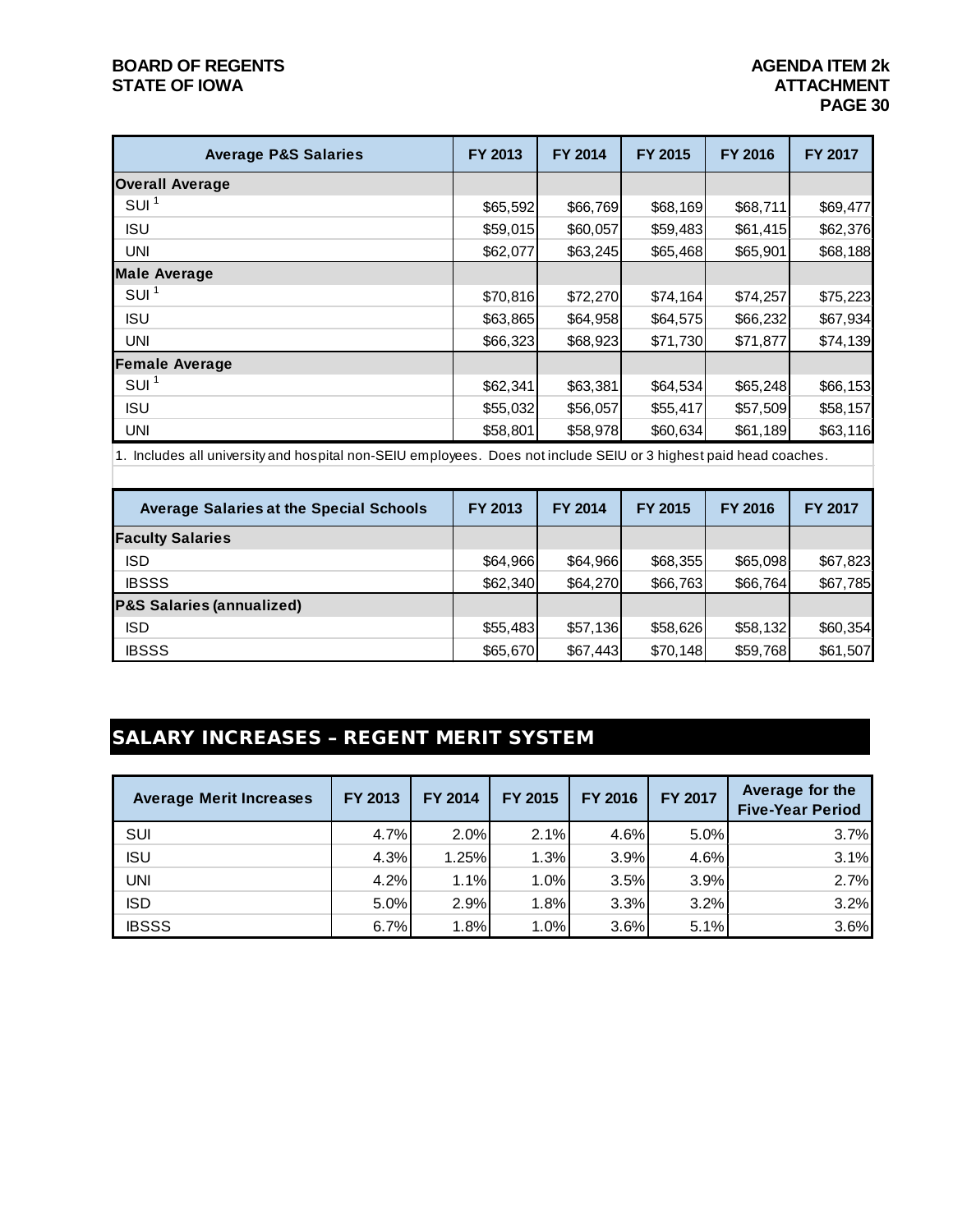#### SALARIES – TEACHING AND RESEARCH ASSISTANTS

#### **University of Iowa**

At the University of Iowa, the minimum salary for half-time appointments for teaching and research assistants is \$18,809. Salaries increased 3.0% over the prior year. Bargaining unit (COGS) employees received tuition scholarships equivalent to 100% of the resident graduate student tuition rate for the College of Liberal Arts and Sciences, plus 25% of mandatory student fees.

#### **Iowa State University**

Stipends for half-time appointments for teaching and research assistants at Iowa State University range from \$18,000 - \$44,000. Stipends increased 5.9% on the minimum and 10.0% on the maximum from FY 2015.

#### **University of Northern Iowa**

Almost all of the graduate assistantships at the University of Northern Iowa are research assistantships. Teaching assistants teach less than 1.0% of the student credit hours at the University. A graduate assistantship at the Master's level is paid \$10,088 while that of a doctoral level is paid \$15,120. This represents an average increase of 2.5% from the previous year. Graduate assistantships in some disciplines such as Geography, Biology, and Environmental Science are slightly higher than the regular assistantships at the University. This ranges from \$13,440 in Geography to \$20,176 in Biology.

#### AVERAGE ESTIMATED TOTAL COMPENSATION

Average estimated total compensation for FY 2017 is shown below. Total compensation includes salary, retirement including FICA, health and dental insurance, long-term disability, life insurance, and unemployment and workers' compensation costs. The averages do not take into account any health and dental insurance increases for the 2017 insurance year.

|                          |                  |                  | <b>Faculty by Rank</b> |                        |                |              |
|--------------------------|------------------|------------------|------------------------|------------------------|----------------|--------------|
|                          | <b>Professor</b> | <b>Associate</b> | <b>Assistant</b>       | <b>Overall Average</b> | <b>P&amp;S</b> | <b>Merit</b> |
| SUI <sup>2</sup>         | \$219,740        | \$165,624        | \$157,368              | \$184,342              | \$93,671       | \$63,723     |
| <b>ISU</b>               | \$169,742        | \$124,171        | \$104,336              | \$120,285              | \$83,896       | \$62,865     |
| <b>UNI</b>               | \$131,135        | \$101,559        | \$87,640               | \$105,202              | \$93,090       | \$70,729     |
| ISD <sup>3</sup>         |                  |                  |                        | \$92,208               | \$71,765       | \$54,840     |
| <b>IBSSS<sup>3</sup></b> |                  |                  |                        | \$91,617               | \$84,495       | \$66,184     |

1. Overall averages weighted by the number of faculty.

2. P&S employees at SUI - non-hospital, non-SEIU.

3. The majority of ISD and IBSSS merit employees are on nine-month appointments.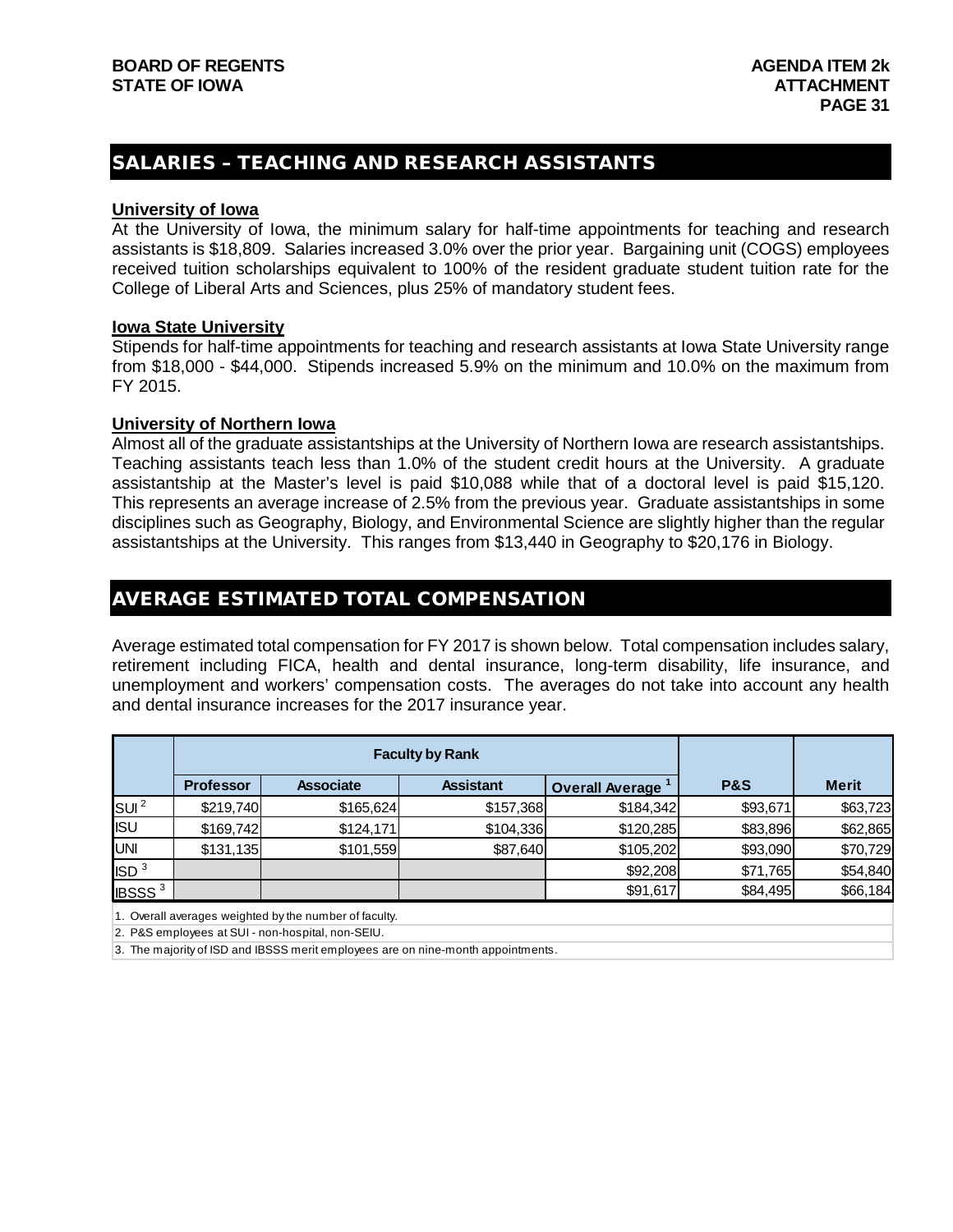### FIVE-YEAR SALARY INCREASE HISTORY

| <b>Average Salary Increases by Employee Group</b> |         |         |         |         |         |  |  |  |  |  |
|---------------------------------------------------|---------|---------|---------|---------|---------|--|--|--|--|--|
| <b>Faculty</b>                                    | FY 2013 | FY 2014 | FY 2015 | FY 2016 | FY 2017 |  |  |  |  |  |
| University of lowa                                | 2.4%    | 2.1%    | 2.2%    | 1.9%    | 2.6%    |  |  |  |  |  |
| lowa State University                             | 2.4%    | 3.2%    | 3.5%    | 1.3%    | 3.8%    |  |  |  |  |  |
| University of Northern Iowa                       | 3.5%    | 2.0%    | 2.3%    | 2.5%    | 2.5%    |  |  |  |  |  |
| lowa School for the Deaf                          | 3.7%    | 2.8%    | 4.0%    | 1.6%    | 2.1%    |  |  |  |  |  |
| lowa Braille and Sight Saving School              | 3.3%    | 3.2%    | 5.1%    | 3.3%    | 3.4%    |  |  |  |  |  |
| <b>P&amp;S</b>                                    | FY 2013 | FY 2014 | FY 2015 | FY 2016 | FY 2017 |  |  |  |  |  |
| University of lowa                                | 2.5%    | 2.4%    | 2.6%    | 2.4%    | 2.6%    |  |  |  |  |  |
| lowa State University                             | 2.5%    | 2.9%    | 3.0%    | 1.2%    | 3.7%    |  |  |  |  |  |
| University of Northern Iowa                       | 2.9%    | 2.6%    | 2.2%    | 1.3%    | 2.5%    |  |  |  |  |  |
| lowa School for the Deaf                          | 3.3%    | 3.3%    | 4.8%    | 1.6%    | 6.5%    |  |  |  |  |  |
| lowa Braille and Sight Saving School              | 2.4%    | 2.7%    | 4.0%    | 1.0%    | 1.6%    |  |  |  |  |  |
| <b>Merit</b>                                      | FY 2013 | FY 2014 | FY 2015 | FY 2016 | FY 2017 |  |  |  |  |  |
| University of lowa                                | 4.7%    | 2.0%    | 2.1%    | 4.6%    | 5.0%    |  |  |  |  |  |
| lowa State University                             | 4.3%    | 1.2%    | 1.3%    | 3.9%    | 4.6%    |  |  |  |  |  |
| University of Northern Iowa                       | 4.2%    | 1.1%    | 1.0%    | 3.5%    | 3.9%    |  |  |  |  |  |
| lowa School for the Deaf                          | 5.0%    | 2.9%    | 1.8%    | 3.3%    | 3.2%    |  |  |  |  |  |
| lowa Braille and Sight Saving School              | 6.7%    | 1.8%    | 1.0%    | 3.6%    | 5.1%    |  |  |  |  |  |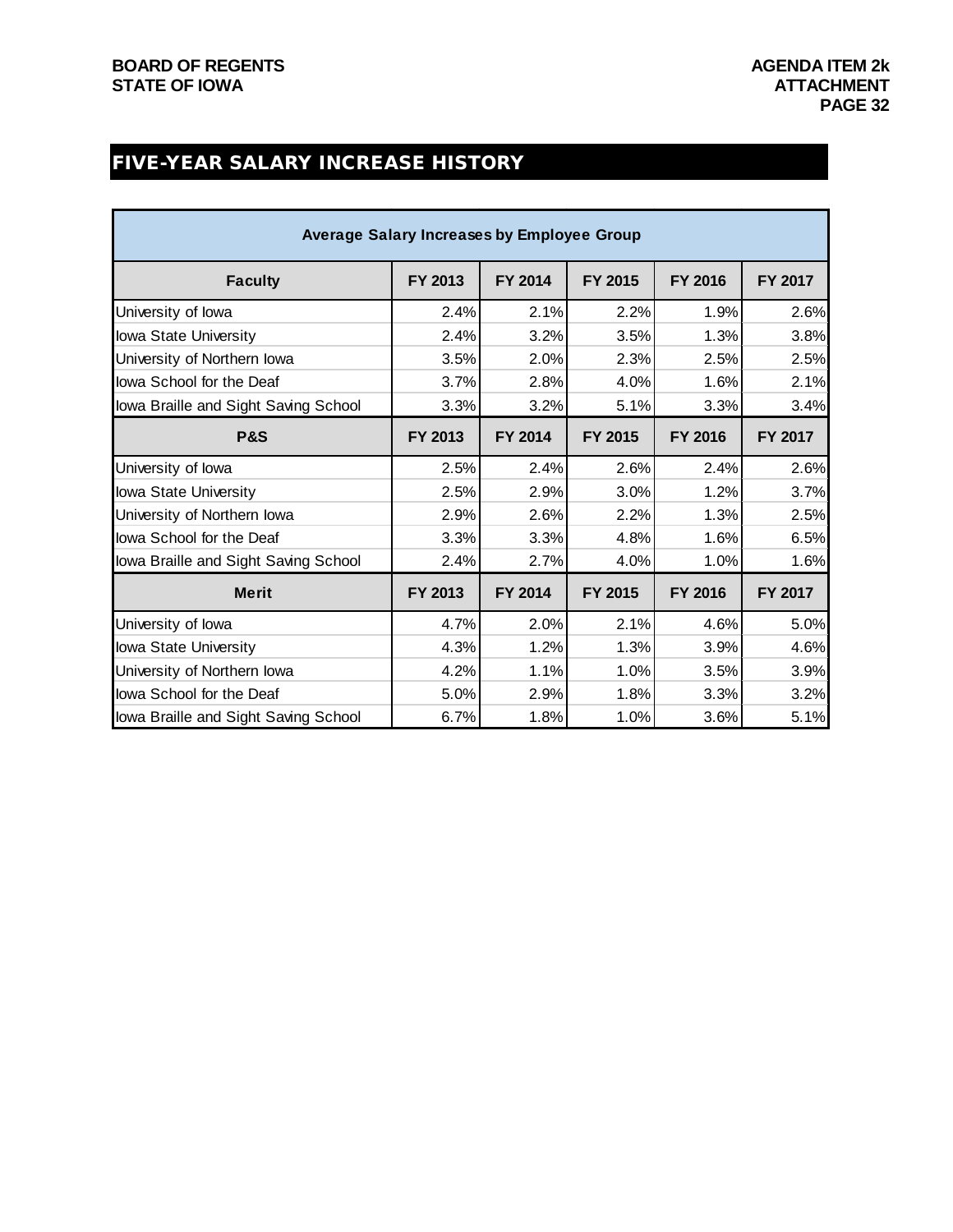## Faculty Salary Comparisons

#### PEER INSTITUTIONS

For many years, the universities have used Board-designated peer groups to make comparisons in several areas such as tuition and fees, residence system rates, and salaries. Each group includes 10 peer institutions which were deemed by the Board to be comparable. These institutions are public universities in Minnesota, Illinois, Indiana, Ohio, Arizona, California, Michigan, North Carolina, Texas, and Wisconsin. *See Exhibit 1.*

In order to get a broader comparison for faculty salaries, the ISU and SUI groups were expanded to include 56 AAU institutions in the AAU Data Exchange (AAUDE). This group includes the original designated institutions with the exception of one – North Carolina State University which was designated as an ISU peer institution. *See Exhibits 2 and 3*.

The University of Northern Iowa's list includes institutions in the Education Trust. The salaries for these institutions are those that are published by the AAUP in its annual faculty salary survey. *See Exhibit 4*. The Education Trust was established in 1990 by the American Association of Higher Education as a special project to encourage colleges and universities to support K-12 reform efforts. Since then, the Education Trust has grown into an independent nonprofit organization. Its mission is to make schools and colleges work for all the young people they serve.

*Exhibits 5 (SUI) and 6 (ISU)* compare average salaries as a percent of the respective peer averages.

*Exhibit 7* provides a 5-year history of faculty salary increases at peer institutions.

*Exhibit 8* provides a comparison of average faculty salaries of peer institutions along with total average compensation.

*Exhibit 9* provides salary comparison information for the University of Iowa's Carver College of Medicine. This information is provided by the University from survey data collected by the Association of American Medical Colleges (AAMC).

"Founded in 1876 and based in Washington, D.C., the Association of American Medical Colleges is a not-for-profit association dedicated to transforming health care through innovative medical education, cutting-edge patient care, and groundbreaking medical research. Its members comprise all 145 accredited U.S. and 17 accredited Canadian medical schools; nearly 400 major teaching hospitals and health systems, including 51 Department of Veterans Affairs' medical centers; and more than 80 academic societies. Through these institutions and organizations, the AAMC serves the leaders of America's medical schools and teaching hospitals and their 148,000 faculty members, 83,000 medical students, and 115,000 resident physicians."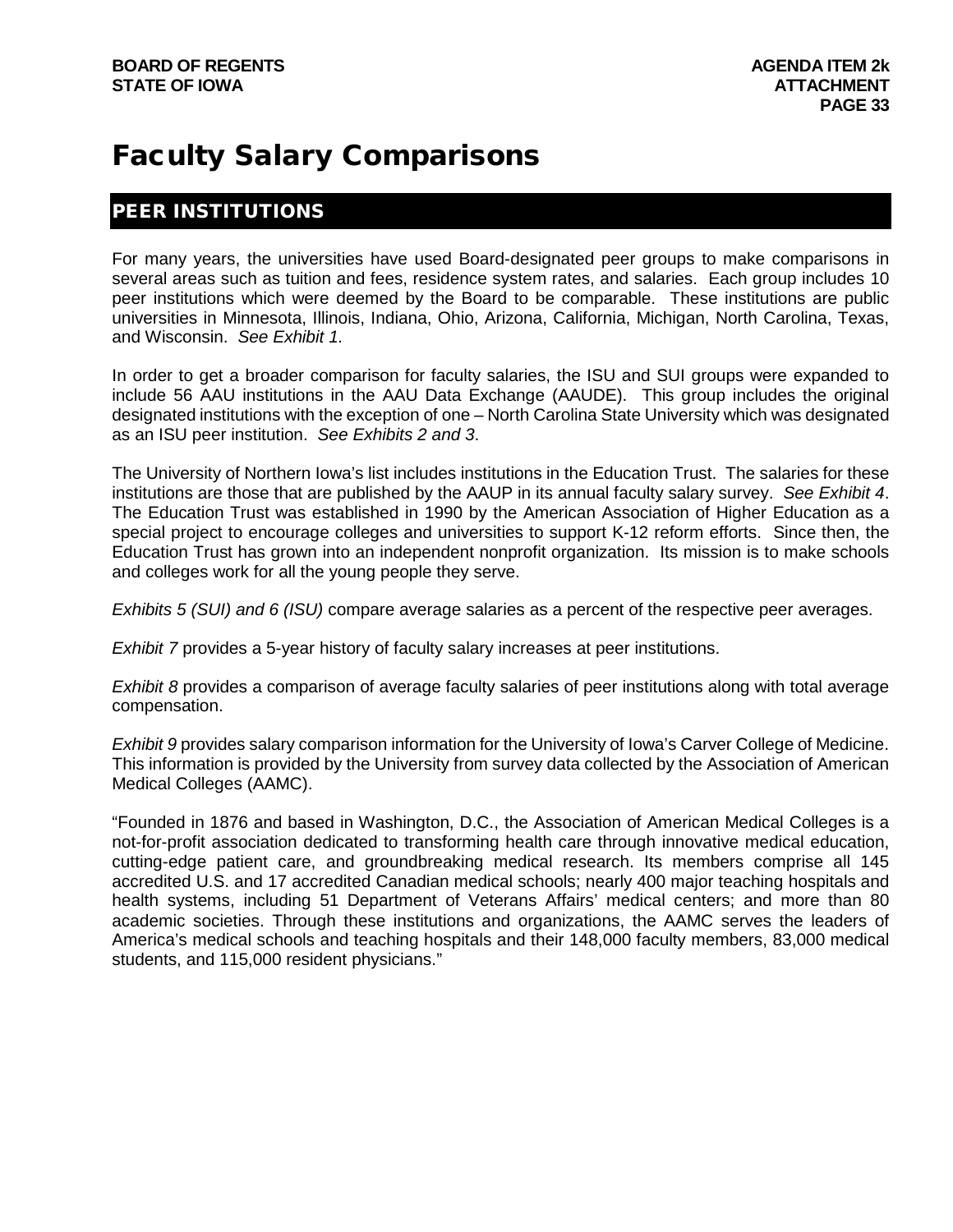| <b>Exhibit 1</b> |  |  |
|------------------|--|--|
|------------------|--|--|

| <b>REGENT INSTITUTIONS COMPARISON GROUPS</b> |                                                                                             |                            |                                                      |  |  |  |  |  |  |
|----------------------------------------------|---------------------------------------------------------------------------------------------|----------------------------|------------------------------------------------------|--|--|--|--|--|--|
|                                              | <b>AVERAGE FACULTY SALARIES, 2015-2016</b><br>ESTIMATED FACULTY SALARY INCREASES, 2016-2017 |                            |                                                      |  |  |  |  |  |  |
|                                              |                                                                                             | <b>Estimated Average %</b> |                                                      |  |  |  |  |  |  |
| <b>University of lowa</b>                    | <b>Average Faculty</b><br>Salary 2015-2016 <sup>1</sup>                                     | Increase $2016 - 2017^2$   | <b>Estimated Average</b><br>Faculty Salary 2016-2017 |  |  |  |  |  |  |
| University of California, Los Angeles        | \$161,600                                                                                   | 1.50%                      | \$164,024                                            |  |  |  |  |  |  |
| University of Texas, Austin                  | \$127,900                                                                                   | 3.98%                      | \$132,990                                            |  |  |  |  |  |  |
| University of Michigan, Ann Arbor            | \$132,400                                                                                   | nda                        | \$132,400                                            |  |  |  |  |  |  |
| University of Illinois, Urbana               | \$119,000                                                                                   | 0.00%                      | \$119,000                                            |  |  |  |  |  |  |
| University of North Carolina, Chapel Hill    | \$116,400                                                                                   | 1.50%                      | \$118,146                                            |  |  |  |  |  |  |
| The Ohio State University, Main Campus       | \$115,700                                                                                   | 2.00%                      | \$118,014                                            |  |  |  |  |  |  |
| University of Wisconsin, Madison             | \$113,300                                                                                   | 2.28%                      | \$115,883                                            |  |  |  |  |  |  |
| University of Minnesota, Minneapolis         | \$112,100                                                                                   | 2.50%                      | \$114,903                                            |  |  |  |  |  |  |
| Indiana University, Bloomington              | \$113,400                                                                                   | nda                        | \$113,400                                            |  |  |  |  |  |  |
| University of Iowa                           | \$108,400                                                                                   | 2.64%                      | \$111,262                                            |  |  |  |  |  |  |
| University of Arizona                        | \$101,000                                                                                   | 5.00%                      | \$106,050                                            |  |  |  |  |  |  |
|                                              | <b>Average Faculty</b>                                                                      | <b>Estimated Average %</b> | <b>Estimated Average</b>                             |  |  |  |  |  |  |
| <b>Iowa State University</b>                 | Salary 2015-2016 <sup>1</sup>                                                               | Increase $2016 - 2017^2$   | Faculty Salary 2016-2017                             |  |  |  |  |  |  |
| University of California, Davis              | \$124,500                                                                                   | 1.50%                      | \$126,368                                            |  |  |  |  |  |  |
| Pennsylvania State University <sup>3</sup>   | \$117,200                                                                                   | 2.00%                      | \$119,544                                            |  |  |  |  |  |  |
| University of Illinois, Urbana               | \$119,500                                                                                   | 0.00%                      | \$119,500                                            |  |  |  |  |  |  |
| Ohio State University, Main Campus           | \$115,872                                                                                   | 2.00%                      | \$118,189                                            |  |  |  |  |  |  |
| Texas A & M University                       | \$109,700                                                                                   | 4.10%                      | \$114,198                                            |  |  |  |  |  |  |
| Purdue University, Main Campus               | \$110,443                                                                                   | 3.20%                      | \$113,977                                            |  |  |  |  |  |  |
| University of Minnesota, Twin Cities         | \$110,670                                                                                   | 2.50%                      | \$113,437                                            |  |  |  |  |  |  |
| University of Wisconsin, Madison             | \$110,800                                                                                   | 2.28%                      | \$113,326                                            |  |  |  |  |  |  |
| Michigan State University                    | \$108,120                                                                                   | 2.50%                      | \$110,823                                            |  |  |  |  |  |  |
| <b>Iowa State University</b>                 | \$104,197                                                                                   | 3.81%                      | \$108,167                                            |  |  |  |  |  |  |
| North Carolina State University              | \$101,500                                                                                   | 5.10%                      | \$106,677                                            |  |  |  |  |  |  |
|                                              | <b>Average Faculty</b>                                                                      | <b>Estimated Average %</b> | <b>Estimated Average</b>                             |  |  |  |  |  |  |
| University of Northern Iowa                  | Salary 2015-2016 <sup>1</sup>                                                               | Increase $2016 - 2017^2$   | Faculty Salary 2016-2017 <sup>4</sup>                |  |  |  |  |  |  |
| College of Charleston                        | \$76,771                                                                                    | 0.00%                      | \$76,771                                             |  |  |  |  |  |  |
| Eastern Illinois University                  | \$80,010                                                                                    | 0.00%                      | \$80,010                                             |  |  |  |  |  |  |
| Ferris State University                      | \$63,400                                                                                    | 3.00%                      | \$65,302                                             |  |  |  |  |  |  |
| James Madison University                     | \$80,633                                                                                    | 3.00%                      | \$83,052                                             |  |  |  |  |  |  |
| <b>Marshall University</b>                   | \$67,862                                                                                    | 0.00%                      | \$67,862                                             |  |  |  |  |  |  |
| Southern Illinois University-Edwardsville    | \$78,214                                                                                    | 0.00%                      | \$78,214                                             |  |  |  |  |  |  |
| Truman State University                      | \$65,551                                                                                    | 2.50%                      | \$67,190                                             |  |  |  |  |  |  |
| University of Massachusetts-Dartmouth        | \$103,736                                                                                   | 1.75%                      | \$105,551                                            |  |  |  |  |  |  |
| University of Northern Iowa                  | \$78,635                                                                                    | 2.50%                      | \$80,601                                             |  |  |  |  |  |  |
| University of Minnesota, Duluth              | \$75,883                                                                                    | 2.50%                      | \$77,780                                             |  |  |  |  |  |  |
| Western Washington University                | \$86,545                                                                                    | 3.80%                      | \$89,834                                             |  |  |  |  |  |  |

1. *Academe*, the Bulletin of the American Association of University Professors, Special Bulletin. The averages are for the ranks of professor, associate professor, and assistant professor.

2. Estimated increase obtained by universities through contacts with comparison institutions. Average excludes clinical faculty per *Academe* guidelines. Averages exclude clinical faculty per *Academe* guidelines. Average increases for Iowa universities are actual increases.

3. Penn State replaced Arizona as an ISU peer institution in July 2016.

4. FY 2017 is the first year using the new UNI peer group.

nda = No data available.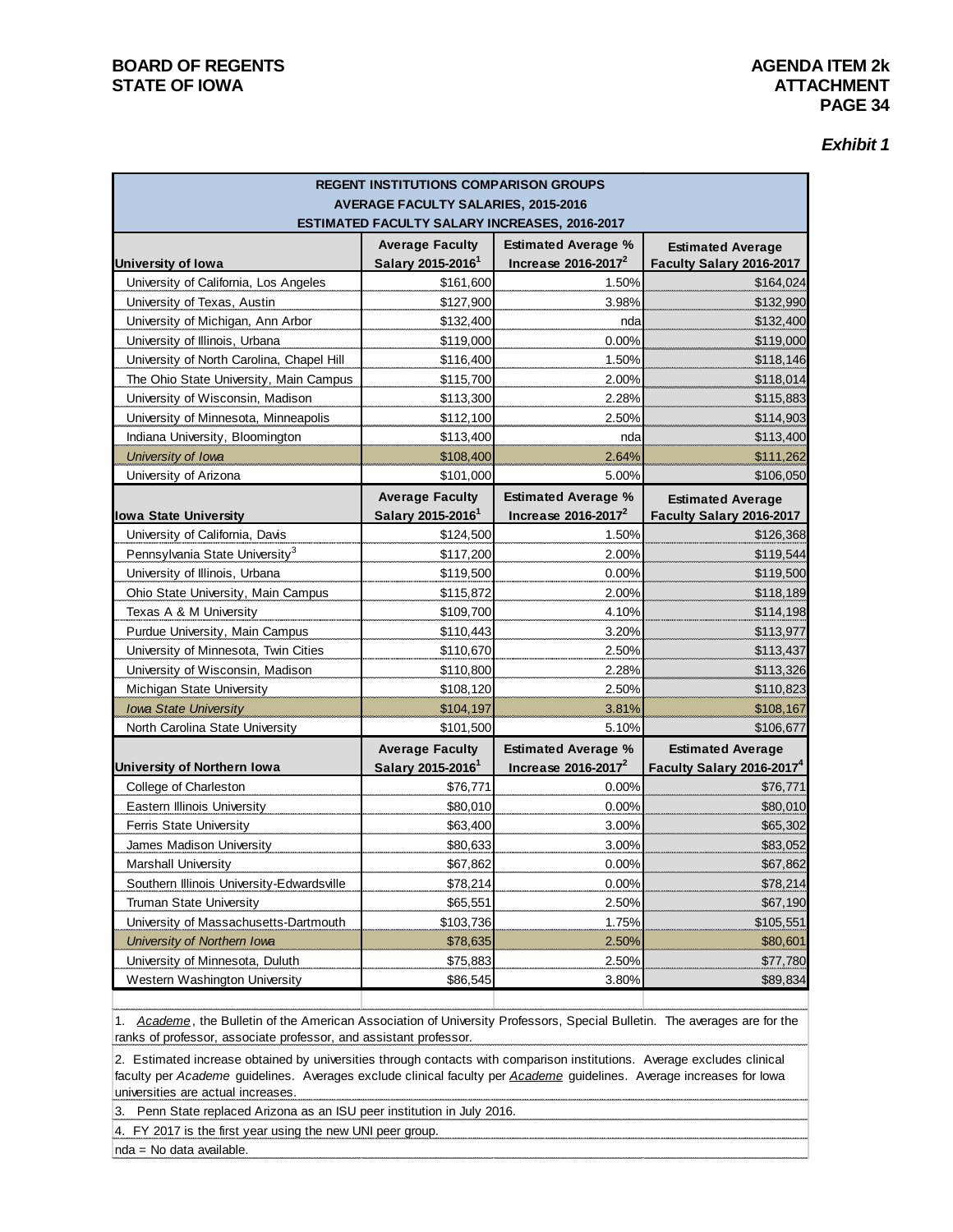#### *Exhibit 2 University of Iowa*

| Institution<br>Columbia<br>Stanford<br>Princeton<br>Harvard<br>Chicago, Univ of<br>міт<br>Duke<br>Yale<br>Northwestern<br>Wash. Univ - St Louis<br>UCLA<br>Rice<br>UC Berkeley | Average<br>Salary<br>236,289<br>229,629<br>222,673<br>220,248<br>222,611<br>202,618<br>197,794<br>203.463<br>193,660<br>188,688<br>187,639<br>185,712 | <b>Professor</b><br>Ν<br>464<br>464<br>464<br>464<br>464<br>464<br>464<br>464<br>464 | Salary<br>Ranking<br>$\mathbf{1}$<br>$\overline{2}$<br>3<br>5<br>4<br>$\overline{7}$<br>8 | Average<br>Salary<br>158,776<br>144,490<br>138,244<br>129,154<br>127,489<br>136,464 | <b>Associate Professor</b><br>N<br>389<br>389<br>389<br>389 | (Adjusted to SUI Rank Distribution)<br>Salary<br>Ranking<br>1<br>$\overline{2}$ | Average<br>Salary<br>121,547 | <b>Assistant Professor</b><br>N<br>300 | Salary<br>Ranking | Average<br>Salary  | <b>Combined</b><br>N | <b>Three-Professorial-Ranks</b><br>Salary<br>Ranking |
|--------------------------------------------------------------------------------------------------------------------------------------------------------------------------------|-------------------------------------------------------------------------------------------------------------------------------------------------------|--------------------------------------------------------------------------------------|-------------------------------------------------------------------------------------------|-------------------------------------------------------------------------------------|-------------------------------------------------------------|---------------------------------------------------------------------------------|------------------------------|----------------------------------------|-------------------|--------------------|----------------------|------------------------------------------------------|
|                                                                                                                                                                                |                                                                                                                                                       |                                                                                      |                                                                                           |                                                                                     |                                                             |                                                                                 |                              |                                        |                   |                    |                      |                                                      |
|                                                                                                                                                                                |                                                                                                                                                       |                                                                                      |                                                                                           |                                                                                     |                                                             |                                                                                 |                              |                                        |                   |                    |                      |                                                      |
|                                                                                                                                                                                |                                                                                                                                                       |                                                                                      |                                                                                           |                                                                                     |                                                             |                                                                                 |                              |                                        |                   |                    |                      |                                                      |
|                                                                                                                                                                                |                                                                                                                                                       |                                                                                      |                                                                                           |                                                                                     |                                                             |                                                                                 |                              |                                        | 2                 | 180,283            | 1,153                | 1                                                    |
|                                                                                                                                                                                |                                                                                                                                                       |                                                                                      |                                                                                           |                                                                                     |                                                             |                                                                                 | 125,909                      | 300                                    | 1                 | 173,918            | 1,153                | $\overline{2}$                                       |
|                                                                                                                                                                                |                                                                                                                                                       |                                                                                      |                                                                                           |                                                                                     |                                                             | 3<br>5                                                                          | 107,326<br>120,182           | 300<br>300                             | 10<br>3           | 164,176<br>163,479 | 1,153                | 3<br>4                                               |
|                                                                                                                                                                                |                                                                                                                                                       |                                                                                      |                                                                                           |                                                                                     | 389                                                         | 7                                                                               | 113,157                      | 300                                    | 5                 | 162,039            | 1,153<br>1,153       | 5                                                    |
|                                                                                                                                                                                |                                                                                                                                                       |                                                                                      |                                                                                           |                                                                                     | 389                                                         | 4                                                                               | 116,414                      | 300                                    | 4                 | 157,870            | 1,153                | 6                                                    |
|                                                                                                                                                                                |                                                                                                                                                       |                                                                                      |                                                                                           | 128,429                                                                             | 389                                                         | 6                                                                               | 109.860                      | 300                                    | 8                 | 151,512            | 1,153                | 7                                                    |
|                                                                                                                                                                                |                                                                                                                                                       |                                                                                      | 6                                                                                         | 122,051                                                                             | 389                                                         | 10                                                                              | 103,340                      | 300                                    | 12                | 149,945            | 1,153                | 8                                                    |
|                                                                                                                                                                                |                                                                                                                                                       |                                                                                      | 9                                                                                         | 123,100                                                                             | 389                                                         | 8                                                                               | 111,449                      | 300                                    | 6                 | 148,464            | 1,153                | 9                                                    |
|                                                                                                                                                                                |                                                                                                                                                       | 464                                                                                  | 10                                                                                        | 117,172                                                                             | 389                                                         | 12                                                                              | 104,685                      | 300                                    | 11                | 142,703            | 1,153                | 10                                                   |
|                                                                                                                                                                                |                                                                                                                                                       | 464                                                                                  | 11                                                                                        | 122,243                                                                             | 389                                                         | 9                                                                               | 97,652                       | 300                                    | 18                | 142,162            | 1,153                | 11                                                   |
|                                                                                                                                                                                |                                                                                                                                                       | 464                                                                                  | 12                                                                                        | 116,148                                                                             | 389                                                         | 14                                                                              | 99,574                       | 300                                    | 14                | 139,830            | 1,153                | 12                                                   |
|                                                                                                                                                                                | 178,494                                                                                                                                               | 464                                                                                  | 14                                                                                        | 115,897                                                                             | 389                                                         | 15                                                                              | 109,433                      | 300                                    | 9                 | 139,406            | 1,153                | 13                                                   |
| Cornell University - Endowe                                                                                                                                                    | 170,756                                                                                                                                               | 464                                                                                  | 17                                                                                        | 120,287                                                                             | 389                                                         | 11                                                                              | 110,461                      | 300                                    | $\overline{7}$    | 138,040            | 1,153                | 14                                                   |
| Vanderbilt                                                                                                                                                                     | 184,849                                                                                                                                               | 464                                                                                  | 13                                                                                        | 111,693                                                                             | 389                                                         | 18                                                                              | 93,847                       | 300                                    | 23                | 136,490            | 1,153                | 15                                                   |
| <b>Boston University</b>                                                                                                                                                       | 171,686                                                                                                                                               | 464                                                                                  | 16                                                                                        | 117,126                                                                             | 389                                                         | 13                                                                              | 99,071                       | 300                                    | 16                | 134,385            | 1,153                | 16                                                   |
| Brown                                                                                                                                                                          | 173,734                                                                                                                                               | 464                                                                                  | 15                                                                                        | 114,861                                                                             | 389                                                         | 16                                                                              | 94,608                       | 300                                    | 20                | 133,283            | 1,153                | 17                                                   |
| Johns Hopkins                                                                                                                                                                  | 167,273                                                                                                                                               | 464                                                                                  | 19                                                                                        | 114,290                                                                             | 389                                                         | 17                                                                              | 98,988                       | 300                                    | 17                | 131,630            | 1,153                | 18                                                   |
| Southern Cal                                                                                                                                                                   | 170,567                                                                                                                                               | 464                                                                                  | 18                                                                                        | 107,158                                                                             | 389                                                         | 22                                                                              | 93,870                       | 300                                    | 22                | 129,218            | 1,153                | 19                                                   |
| Virginia                                                                                                                                                                       | 164,948                                                                                                                                               | 464                                                                                  | 20                                                                                        | 111,283                                                                             | 389                                                         | 19                                                                              | 94,888                       | 300                                    | 19                | 128,614            | 1,153                | 20                                                   |
| <b>Michigan</b>                                                                                                                                                                | 164,802                                                                                                                                               | 464                                                                                  | 21                                                                                        | 109,172                                                                             | 389                                                         | 20                                                                              | 92,160                       | 300                                    | 25                | 127,133            | 1,153                | 21                                                   |
| UC San Diego                                                                                                                                                                   | 159,306                                                                                                                                               | 464                                                                                  | 24                                                                                        | 107,849                                                                             | 389                                                         | 21                                                                              | 92,274                       | 300                                    | 24                | 124,504            | 1,153                | 22                                                   |
| Georgia Tech                                                                                                                                                                   | 154,427                                                                                                                                               | 464                                                                                  | 27                                                                                        | 107,028                                                                             | 389                                                         | 23                                                                              | 99,454                       | 300                                    | 15                | 124,132            | 1,153                | 23                                                   |
| Carnegie-Mellon                                                                                                                                                                | 152,911                                                                                                                                               | 464                                                                                  | 28                                                                                        | 105,138                                                                             | 389                                                         | 25                                                                              | 99,988                       | 300                                    | 13                | 123,023            | 1,153                | 24                                                   |
| UC Irvine                                                                                                                                                                      | 159,388                                                                                                                                               | 464                                                                                  | 23                                                                                        | 101,532                                                                             | 389                                                         | 30                                                                              | 90,699                       | 300                                    | 29                | 121,996            | 1,153                | 25                                                   |
| Maryland                                                                                                                                                                       | 154,515                                                                                                                                               | 464                                                                                  | 26                                                                                        | 106,606                                                                             | 389                                                         | 24                                                                              | 89,679                       | 300                                    | 30                | 121,482            | 1,153                | 26                                                   |
| UC Santa Barbara                                                                                                                                                               | 161,291                                                                                                                                               | 464                                                                                  | 22                                                                                        | 100,241                                                                             | 389                                                         | 34                                                                              | 85,622                       | 300                                    | 40                | 121,005            | 1,153                | 27                                                   |
| <b>Texas</b>                                                                                                                                                                   | 154,809                                                                                                                                               | 464                                                                                  | 25                                                                                        | 100,478                                                                             | 389                                                         | 33                                                                              | 93,880                       | 300                                    | 21                | 120,625            | 1,153                | 28                                                   |
| <b>SUNY-Stony Brook</b>                                                                                                                                                        | 150,381                                                                                                                                               | 464                                                                                  | 31                                                                                        | 103,564                                                                             | 389                                                         | 26                                                                              | 88,438                       | 300                                    | 32                | 118,469            | 1,153                | 29                                                   |
| Penn State                                                                                                                                                                     | 150,905                                                                                                                                               | 464                                                                                  | 29                                                                                        | 101,510                                                                             | 389                                                         | 31                                                                              | 89,145                       | 300                                    | 31                | 118,171            | 1,153                | 30                                                   |
| UC Davis                                                                                                                                                                       | 148,706                                                                                                                                               | 464                                                                                  | 32                                                                                        | 103,313                                                                             | 389                                                         | 28                                                                              | 88,099                       | 300                                    | 33                | 117,622            | 1,153                | 31                                                   |
| <b>North Carolina</b>                                                                                                                                                          | 150,551                                                                                                                                               | 464                                                                                  | 30                                                                                        | 101,786                                                                             | 389                                                         | 29                                                                              | 87,081                       | 300                                    | 36                | 117,584            | 1,153                | 32                                                   |
| <b>Illinois</b>                                                                                                                                                                | 147,957                                                                                                                                               | 464                                                                                  | 33                                                                                        | 99,515                                                                              | 389                                                         | 36                                                                              | 91,256                       | 300                                    | 28                | 116,860            | 1,153                | 33                                                   |
| <b>Brandeis</b>                                                                                                                                                                | 147,575                                                                                                                                               | 464                                                                                  | 34<br>39                                                                                  | 103,479                                                                             | 389                                                         | 27<br>32                                                                        | 84,585                       | 300                                    | 43<br>34          | 116,309            | 1,153                | 34<br>35                                             |
| University of Illinois at Chic<br><b>Ohio State</b>                                                                                                                            | 141,805<br>145,472                                                                                                                                    | 464<br>464                                                                           | 36                                                                                        | 101,337<br>97,952                                                                   | 389<br>389                                                  | 38                                                                              | 87,783<br>85,966             | 300<br>300                             | 38                | 114,096<br>113,957 | 1,153<br>1,153       | 36                                                   |
| Tulane                                                                                                                                                                         | 145,389                                                                                                                                               | 464                                                                                  | 38                                                                                        | 90,876                                                                              | 389                                                         | 52                                                                              | 91,517                       | 300                                    | 27                | 112,981            | 1,153                | 37                                                   |
| Pittsburgh                                                                                                                                                                     | 146,278                                                                                                                                               | 464                                                                                  | 35                                                                                        | 98,195                                                                              | 389                                                         | 37                                                                              | 80,157                       | 300                                    | 50                | 112,852            | 1,153                | 38                                                   |
| Indiana                                                                                                                                                                        | 138,792                                                                                                                                               | 464                                                                                  | 41                                                                                        | 94,065                                                                              | 389                                                         | 48                                                                              | 91,756                       | 300                                    | 26                | 111,463            | 1,153                | 39                                                   |
| Michigan State                                                                                                                                                                 | 145,416                                                                                                                                               | 464                                                                                  | 37                                                                                        | 97,191                                                                              | 389                                                         | 39                                                                              | 76,597                       | 300                                    | 54                | 111,240            | 1,153                | 40                                                   |
| Texas A&M                                                                                                                                                                      | 138,415                                                                                                                                               | 464                                                                                  | 42                                                                                        | 96,149                                                                              | 389                                                         | 42                                                                              | 86,946                       | 300                                    | 37                | 110,764            | 1,153                | 41                                                   |
| <u>Minne sota</u>                                                                                                                                                              | 137,950                                                                                                                                               | 464                                                                                  | 43                                                                                        | 95,835                                                                              | 389                                                         | 43                                                                              | 85,804                       | 300                                    | 39                | 110,173            | 1,153                | 42                                                   |
| Case Western                                                                                                                                                                   | 139,124                                                                                                                                               | 464                                                                                  | 40                                                                                        | 95,124                                                                              | 389                                                         | 46                                                                              | 83,408                       | 300                                    | 46                | 109,783            | 1,153                | 43                                                   |
| Colorado                                                                                                                                                                       | 134,364                                                                                                                                               | 464                                                                                  | 47                                                                                        | 96,354                                                                              | 389                                                         | 41                                                                              | 87,509                       | 300                                    | 35                | 109,349            | 1,153                | 44                                                   |
| SUNY-Buffalo                                                                                                                                                                   | 137,718                                                                                                                                               | 464                                                                                  | 44                                                                                        | 94,635                                                                              | 389                                                         | 47                                                                              | 82,252                       | 300                                    | 48                | 108,751            | 1,153                | 45                                                   |
| Purdue                                                                                                                                                                         | 134,763                                                                                                                                               | 464                                                                                  | 46                                                                                        | 95,361                                                                              | 389                                                         | 45                                                                              | 84,884                       | 300                                    | 42                | 108.491            | 1,153                | 46                                                   |
| w <sub>a</sub>                                                                                                                                                                 | 136.810                                                                                                                                               | 464                                                                                  | 15                                                                                        | 93.414                                                                              | 389                                                         | ΤC                                                                              | 83.815                       | 300                                    | 45                | 108 380            | 1,153                | 17                                                   |
| <b>Wisconsin</b>                                                                                                                                                               | 129,481                                                                                                                                               | 464                                                                                  | 50                                                                                        | 99,734                                                                              | 389                                                         | 35                                                                              | 85,499                       | 300                                    | 41                | 108,001            | 1,153                | 48                                                   |
| Syracuse                                                                                                                                                                       | 130,960                                                                                                                                               | 464                                                                                  | 49                                                                                        | 95,683                                                                              | 389                                                         | 44                                                                              | 77,599                       | 300                                    | 52                | 105,174            | 1,153                | 49                                                   |
| Florida                                                                                                                                                                        | 133,924                                                                                                                                               | 464                                                                                  | 48                                                                                        | 89,261                                                                              | 389                                                         | 53                                                                              | 79,095                       | 300                                    | 51                | 104,589            | 1,153                | 50                                                   |
| Oregon                                                                                                                                                                         | 127,486                                                                                                                                               | 464                                                                                  | 51                                                                                        | 91,499                                                                              | 389                                                         | 51                                                                              | 84,344                       | 300                                    | 44                | 104,120            | 1,153                | 51                                                   |
| lowa State                                                                                                                                                                     | 126,722                                                                                                                                               | 464                                                                                  | 52                                                                                        | 92,425                                                                              | 389                                                         | 50                                                                              | 82,001                       | 300                                    | 49                | 103,515            | 1,153                | 52                                                   |
| Toronto                                                                                                                                                                        | 123,552                                                                                                                                               | 464                                                                                  | 56                                                                                        | 97,025                                                                              | 389                                                         | 40                                                                              | 76,135                       | 300                                    | 56                | 102,265            | 1,153                | 53                                                   |
| Nebraska                                                                                                                                                                       | 124,247                                                                                                                                               | 464                                                                                  | 55                                                                                        | 86,682                                                                              | 389                                                         | 55                                                                              | 82,959                       | 300                                    | 47                | 100,831            | 1,153                | 54                                                   |
| <b>Arizona</b>                                                                                                                                                                 | 124,528                                                                                                                                               | 464                                                                                  | 54                                                                                        | 86,923                                                                              | 389                                                         | 54                                                                              | 76,352                       | 300                                    | 55                | 99,306             | 1,153                | 55                                                   |
| Kansas                                                                                                                                                                         | 125,963                                                                                                                                               | 464                                                                                  | 53                                                                                        | 82,604                                                                              | 389                                                         | 56                                                                              | 76,830                       | 300                                    | 53                | 98,551             | 1,153                | 56                                                   |
| Missouri                                                                                                                                                                       | 122,967                                                                                                                                               | 464                                                                                  | 57                                                                                        | 80,803                                                                              | 389                                                         | 57                                                                              | 69,606                       | 300                                    | 57                | 94,858             | 1,153                | 57                                                   |
| Mean                                                                                                                                                                           | \$160,052                                                                                                                                             |                                                                                      |                                                                                           | \$106,609                                                                           |                                                             |                                                                                 | \$92,937                     |                                        |                   | \$124,559          |                      |                                                      |
|                                                                                                                                                                                |                                                                                                                                                       |                                                                                      |                                                                                           |                                                                                     |                                                             |                                                                                 |                              |                                        |                   |                    |                      |                                                      |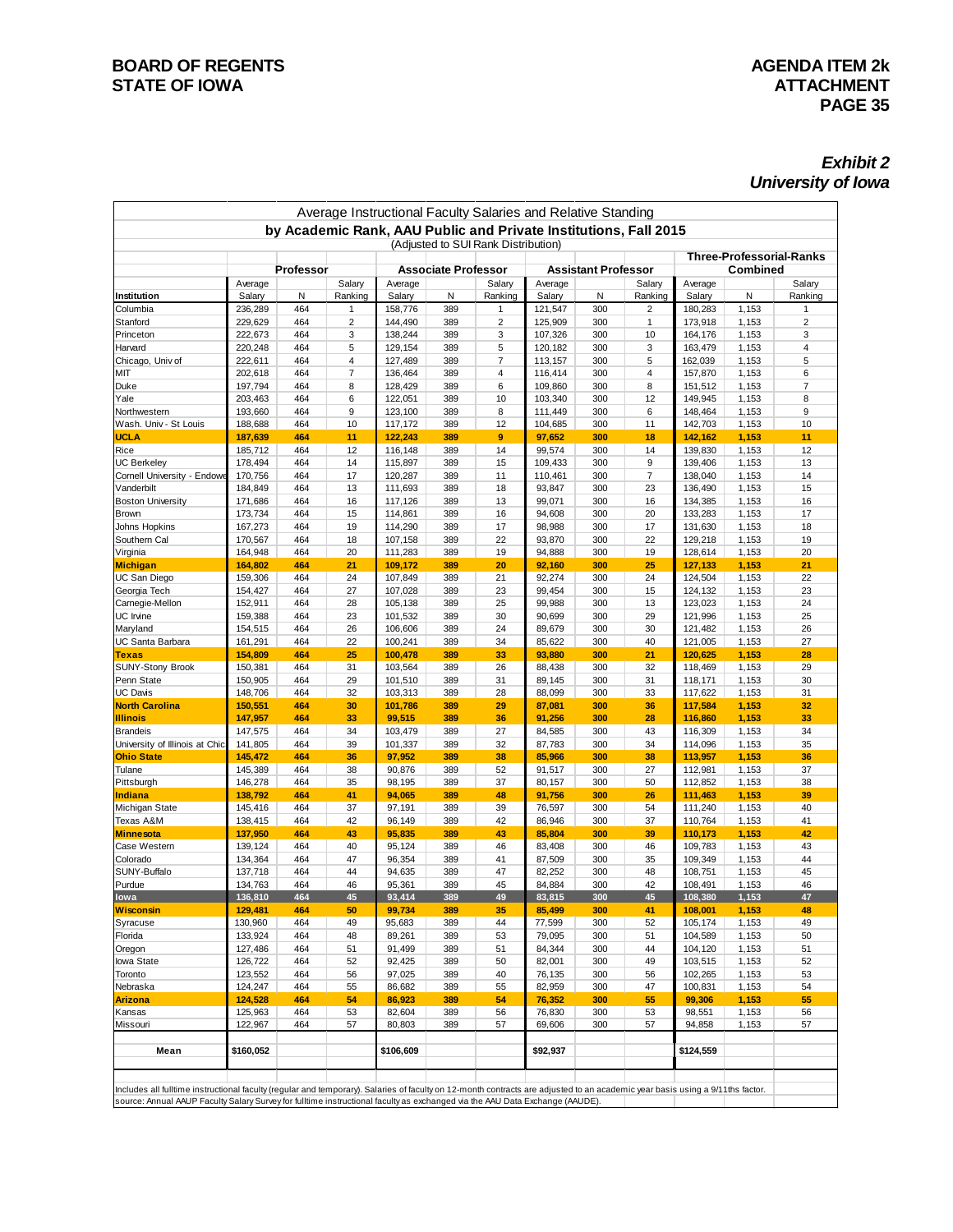#### **BOARD OF REGENTS**<br> **BOARD OF REGENTS**<br> **BOARD OF IOWA**<br> **ATTACHMENT STATE OF IOWA**

# **PAGE 36**

#### *Exhibit 3 Iowa State University*

| Normalized by ISU's rank distribution |                            |     |                        |     |                        |     |                 |          |         |
|---------------------------------------|----------------------------|-----|------------------------|-----|------------------------|-----|-----------------|----------|---------|
|                                       | Professor                  |     | Associate<br>Professor |     | Assistant<br>Professor |     |                 | Combined |         |
|                                       | Average                    |     | Average                |     | Average                |     | Average         |          | Salary  |
| Institution                           | Salary                     | N   | Salary                 | N   | Salary                 | N   | Salary          | N        | Ranking |
| Columbia                              | 236,289                    | 524 | 158,776 421            |     | 121,547                | 393 | 178,197 1,338   |          | 1       |
| Stanford                              | 229,629                    | 524 | 144,490 421            |     | 125,909                | 393 | 172,375         | 1,338    | 2       |
| Princeton                             | 222,673 524                |     | 138,244 421            |     | 107,326                | 393 | 162,227         | 1,338    | 3       |
| Harvard                               | 220,248 524                |     | 129,154 421            |     | 120,182                | 393 | 162,194 1,338   |          | 4       |
| Chicago, Univ of                      | 222,611                    | 524 | 127,489 421            |     | 113,157                | 393 | 160,532 1,338   |          | 5       |
| Penn                                  | 202,560 524                |     | 132,310 421            |     | 123,326                | 393 | 157,183         | 1,338    | 6       |
| MIT                                   | 202,618 524                |     | 136,464 421            |     | 116,414                | 393 | 156,483         | 1,338    | 7       |
| Duke                                  | 197,794 524                |     | 128,429 421            |     | 109,860                | 393 | 150,140         | 1,338    | 8       |
| Yale                                  | 203462.7                   | 524 | 122051.1               | 421 | 103339.9               | 393 | 148,438 1,338   |          | 9       |
| Northwestern                          | 193,660 524                |     | 123,100 421            |     | 111,449                | 393 | 147,311         | 1,338    | 10      |
| Wash. Univ - St Louis                 | 188,688 524                |     | 117,172 421            |     | 104685.2               | 393 | 141,512         | 1,338    | 11      |
| UCLA                                  | 187,817 524                |     | 122,630 421            |     | 97,898                 | 393 | 140,895 1,338   |          | 12      |
| UC Berkeley                           | 178,881                    | 524 | 115,915 421            |     | 109,550                | 393 | 138,705 1,338   |          | 13      |
| Rice                                  | 185,712 524                |     | 116,148 421            |     | 99,574                 | 393 | 138,523 1,338   |          | 14      |
| Cornell University - Endowed          | 170,756 524                |     | 120,287 421            |     | 110,461                | 393 | 137,166         | 1,338    | 15      |
| Vanderbilt                            | 184,849 524                |     | 111,693 421            |     | 93,847                 | 393 | 135,101         | 1,338    | 16      |
| <b>Boston University</b>              | 171,686 524                |     | 117,126 421            |     | 99,071                 | 393 | 133,190         | 1,338    | 17      |
| Brown                                 | 173,647                    | 524 | 114,702 421            |     | 94,251                 | 393 | 131,779         | 1,338    | 18      |
| Johns Hopkins                         | 167,273 524                |     | 114,290 421            |     | 98,988                 | 393 | 130,545         | 1,338    | 19      |
| Southern Cal                          | 170,567 524                |     | 107,158 421            |     | 93,870                 | 393 | 128,088         | 1,338    | 20      |
| Virginia                              | 164,948 524                |     | 111,283 421            |     | 94,888                 | 393 | 127,484 1,338   |          | 21      |
| Michigan                              | 164,802 524                |     | 109,172 421            |     | 92,160                 | 393 | 125,961         | 1,338    | 22      |
| UC San Diego                          | 159,770 524                |     | 107,956 421            |     | 92,305                 | 393 | 123,651         | 1,338    | 23      |
| Georgia Tech                          | 154,427 524                |     | 107,028 421            |     | 99,454                 | 393 | 123,366         | 1,338    | 24      |
| Rochester                             | 152,648 524                |     | 105,522 421            |     | 100,620                | 393 | 122,538 1,338   |          | 25      |
| Carnegie-Mellon                       | 152,911 524                |     | 105,138 421            |     | 99,988                 | 393 | 122,335 1,338   |          | 26      |
| UC Irvine                             | 159,416 524                |     | 101,658 421            |     | 90,739                 | 393 | 121,070 1,338   |          | 27      |
| Maryland                              | 154,515 524                |     | 106,606 421            |     | 89,679                 | 393 | 120,397 1,338   |          | 28      |
| UC Santa Barbara                      | 161,332 524                |     | 100,241                | 421 | 85,651                 | 393 | 119,880 1,338   |          | 29      |
| Texas                                 | 154,809 524                |     | 100,478 421            |     | 93,880                 | 393 | 119,817   1,338 |          | 30      |
| Rutgers                               | 158,758 524                |     | 104,023 421            |     | 83,540                 | 393 | 119,442 1,338   |          | 31      |
| <b>UC Davis</b>                       | 151,448 524                |     | 104,996 421            |     | 89,266                 | 393 | 118,567 1,338   |          | 32      |
| <b>SUNY-Stony Brook</b>               | 150,381 524                |     | 103,564 421            |     | 88,438                 | 393 | 117,456 1,338   |          | 33      |
| Penn State**                          | 150,905 524                |     | 101,510 421            |     | 89,145                 | 393 | 117,223 1,338   |          | 34      |
| <b>Illinois</b>                       | 147,957 524                |     | 99,515 421             |     | 91,256                 | 393 | 116,060 1,338   |          | 35      |
| Brandeis                              | 147,575 524                |     | 103,479 421            |     | 84,585                 | 393 | 115,199 1,338   |          | 36      |
| North Carolina                        | 148,235 524                |     | 99,366 421             |     | 85,620                 | 393 | 114,467 1,338   |          | 37      |
| Washington                            | 133,797 524                |     | 104,828 421            |     |                        | 393 | 114,186 1,338   |          | 38      |
|                                       |                            |     |                        |     | 98060.245              |     |                 |          |         |
| Univ. of Illinois at Chicago          | 141,805 524<br>145,472 524 |     | 101,337 421            |     | 87,783                 | 393 | 113,204   1,338 |          | 39      |
| <b>Ohio State</b>                     |                            |     | 97,952 421             |     | 85,966                 | 393 | 113,042 1,338   |          | 40      |
| Tulane                                | 145,389 524                |     | 90,876 421             |     | 91,517                 | 393 | 112,413 1,338   |          | 41      |
| Pittsburgh                            | 146,278 524                |     | 98,195 421             |     | 80,157                 | 393 | 111,728 1,338   |          | 42      |
| Indiana                               | 138,792 524                |     | 94,065 421             |     | 91,756                 | 393 | 110,903 1,338   |          | 43      |
| <b>Michigan State</b>                 | 145,416 524                |     | 97,191 421             |     | 76,597                 | 393 | 110,028 1,338   |          | 44      |
| Texas A&M                             | 138,415 524                |     | 96,149 421             |     | 86,946                 | 393 | 109,999 1,338   |          | 45      |
| <b>Minnesota</b>                      | 137,950 524                |     | 95,835 421             |     | 85,804                 | 393 | 109,382 1,338   |          | 46      |
| Case Western                          | 139,124 524                |     | 95,123 421             |     | 83,408                 | 393 | 108,915   1,338 |          | 47      |
| Colorado                              | 134,364 524                |     | 96,354 421             |     | 87,509                 | 393 | 108,642   1,338 |          | 48      |
| SUNY-Buffalo                          | 137,718 524                |     | 94,635 421             |     | 82,252                 | 393 | 107,870 1,338   |          | 49      |
| Purdue                                | 134,763 524                |     | 95,361 421             |     | 84,884                 | 393 | 107,714 1,338   |          | 50      |
| lowa                                  | 136,810 524                |     | 93,414 421             |     | 83,815                 | 393 | 107,590   1,338 |          | 51      |
| <b>Wisconsin</b>                      | 129,481                    | 524 | 99,733 421             |     | 85498.667              | 393 | 107,202 1,338   |          | 52      |
| Syracuse                              | 130,959 524                |     | 95,683 421             |     | 77,599                 | 393 | 104,186 1,338   |          | 53      |
| Florida                               | 133,924 524                |     | 89,261 421             |     | 79,095                 | 393 | 103,766 1,338   |          | 54      |
| Oregon                                | 127,486 524                |     | 91,499 421             |     | 84,344                 | 393 | 103,491         | 1,338    | 55      |
| Toronto                               | 126,804 524                |     | 98,831 421             |     | 76,204                 | 393 | 103,140   1,338 |          | 56      |
| <b>lowa State</b>                     | 126,722                    | 524 | 92,425 421             |     | 82,001                 | 393 | 102,795         | 1,338    | 57      |
| Nebraska                              | 124,247 524                |     | 86,682 421             |     | 82,959                 | 393 | 100,300         | 1,338    | 58      |
| Arizona                               | 124,528 524                |     | 86,923 421             |     | 76,352                 | 393 | 98,545          | 1,338    | 59      |
| Kansas                                | 125,963 524                |     | 82,604 421             |     | 76,830                 | 393 | 97,889          | 1,338    | 60      |
| Missouri                              | 122,967                    | 524 | 80,803 421             |     | 69,606                 | 393 | 94,027          | 1,338    | 61      |
| Mean                                  | 160,253                    |     | 106,966                |     | 93,489                 |     | 123,876         |          |         |
|                                       |                            |     |                        |     |                        |     |                 |          |         |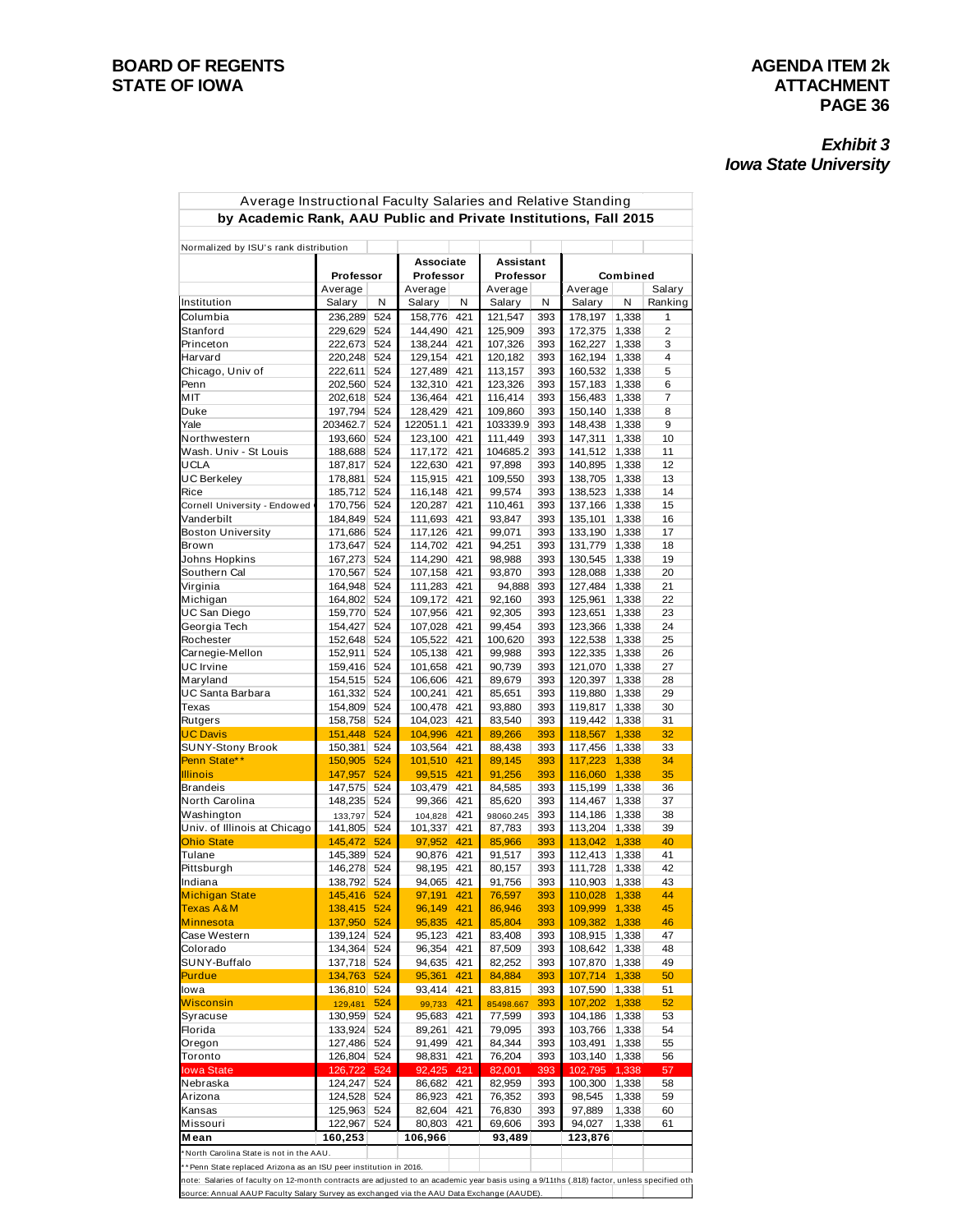#### **BOARD OF REGENTS**<br> **BOARD OF REGENTS**<br> **BOARD OF IOWA**<br> **ATTACHMENT STATE OF IOWA**

#### *Exhibit 4 University of Northern Iowa*

| Average Faculty Salaries by Academic Rank, FY 2016<br>(Peer institutions as listed by Education Trust*)                                                                         |                    |                             |                     |                    |                                                                       |                |                    |                            |                                  |                    |            |                  |
|---------------------------------------------------------------------------------------------------------------------------------------------------------------------------------|--------------------|-----------------------------|---------------------|--------------------|-----------------------------------------------------------------------|----------------|--------------------|----------------------------|----------------------------------|--------------------|------------|------------------|
|                                                                                                                                                                                 |                    |                             |                     |                    |                                                                       |                |                    |                            |                                  |                    |            |                  |
|                                                                                                                                                                                 |                    | <b>Three Ranks Combined</b> |                     |                    | Peers Adjusted to UNI Rank Distribution<br><b>Assistant Professor</b> |                |                    | <b>Associate Professor</b> |                                  |                    | Professor  |                  |
|                                                                                                                                                                                 | Average            | <b>UNI</b>                  | Salary              | Average            | <b>UNI</b>                                                            | Salary         | Average            | <b>UNI</b>                 | Salary                           | Average            | UNI        | Salary           |
| <b>University</b>                                                                                                                                                               | Salary             | N                           | Ranking             | Salary             | N                                                                     | Ranking        | Salary             | N                          | Ranking                          | Salary             | Ν          | Ranking          |
| University of California - Riverside                                                                                                                                            | 117,068            | 480                         | $\mathbf{1}$        | 87,200             | 126                                                                   | $\overline{1}$ | 94,300             | 186                        | 3                                | 148,700            | 168        | 1                |
| University of New Hampshire                                                                                                                                                     | 105,590            | 480                         | $\overline{2}$      | 84,000             | 126                                                                   | $\overline{2}$ | 97,000             | 186                        | $\overline{2}$                   | 126,000            | 168        | 3                |
| University of Massachusetts-Dartmouth                                                                                                                                           | 103,736            | 480                         | 3                   | 83,000             | 126                                                                   | 3              | 97,400             | 186                        | $\mathbf{1}$                     | 124,400            | 168        | 4                |
| University of Alabama                                                                                                                                                           | 100,501<br>97,437  | 480<br>480                  | $\overline{4}$<br>5 | 72,100<br>73,900   | 126<br>126                                                            | 10<br>8        | 92,800<br>87,100   | 186<br>186                 | $\overline{4}$<br>$\overline{7}$ | 142,800<br>117,300 | 168<br>168 | $\mathbf 2$<br>5 |
| University of North Texas<br>University of Mississippi-Main                                                                                                                     | 92,492             | 480                         | 6                   | 77,700             | 126                                                                   | $\overline{4}$ | 89,000             | 186                        | 5                                | 116,900            | 168        | 6                |
| University of North Carolina-Charlotte                                                                                                                                          | 90,402             | 480                         | $\overline{7}$      | 77,100             | 126                                                                   | 5              | 82,400             | 186                        | 15                               | 114,200            | 168        | $\overline{7}$   |
| <b>Ohio University</b>                                                                                                                                                          | 90,261             | 480                         | 8                   | 74,700             | 126                                                                   | 6              | 84,200             | 186                        | 13                               | 112,800            | 168        | 8                |
| Central Michigan University                                                                                                                                                     | 90,022             | 480                         | 9                   | 74,200             | 126                                                                   | $\overline{7}$ | 80,700             | 186                        | 17                               | 104,300            | 168        | 21               |
| Kent State University-Main                                                                                                                                                      | 89,734             | 480                         | 10                  | 73,200             | 126                                                                   | 9              | 85,200             | 186                        | 9                                | 111,700            | 168        | 10               |
| West Chester University of Pennsylvania                                                                                                                                         | 88,537             | 480                         | 11                  | 71,700             | 126                                                                   | 12             | 88,000             | 186                        | 6                                | 109,100            | 168        | 11               |
| Indiana University of Pennsylvania-Main                                                                                                                                         | 87,106             | 480                         | 12                  | 64,400             | 126                                                                   | 40             | 85,800             | 186                        | 8<br>14                          | 108,700            | 168        | 13               |
| <b>Western Washington University</b><br>Bloomsburg University of Pennsylvania                                                                                                   | 86,545<br>86,387   | 480<br>480                  | 13<br>14            | 69,500<br>67,200   | 126<br>126                                                            | 17<br>26       | 82,600<br>85,200   | 186<br>186                 | 10                               | 101,600<br>107,900 | 168<br>168 | 22<br>15         |
| North Dakota State University-Main                                                                                                                                              | 85,706             | 480                         | 15                  | 69,700             | 126                                                                   | 15             | 84,500             | 186                        | 12                               | 109,100            | 168        | 12               |
| Bow ling Green State University-Main                                                                                                                                            | 85,664             | 480                         | 16                  | 68,600             | 126                                                                   | 21             | 79,900             | 186                        | 20                               | 104,700            | 168        | 20               |
| University of North Carolina-Greensboro                                                                                                                                         | 84,607             | 480                         | 17                  | 69,200             | 126                                                                   | 18             | 76,100             | 186                        | 30                               | 106,000            | 168        | 18               |
| West Virginia University                                                                                                                                                        | 84,521             | 480                         | 18                  | 67,300             | 126                                                                   | 25             | 80,500             | 186                        | 19                               | 112,800            | 168        | 9                |
| <b>Grand Valley State University</b>                                                                                                                                            | 84,222             | 480                         | 19                  | 69,100             | 126                                                                   | 20             | 81,000             | 186                        | 16                               | 101,600            | 168        | 23               |
| California State University - Fresno                                                                                                                                            | 84,006             | 480                         | 20                  | 70,700             | 126                                                                   | 13             | 78,600             | 186                        | 24                               | 97,000             | 168        | 30               |
| Western Illinois University<br>Northern Arizona University                                                                                                                      | 83,739<br>83,469   | 480<br>480                  | 21<br>22            | 63,600<br>63,800   | 126<br>126                                                            | 43<br>42       | 80,600<br>78,200   | 186<br>186                 | 18<br>25                         | 101,400<br>107,100 | 168<br>168 | 24<br>17         |
| Mississippi State University                                                                                                                                                    | 83,256             | 480                         | 23                  | 69,600             | 126                                                                   | 16             | 77,500             | 186                        | 28                               | 105,300            | 168        | 19               |
| Oakland University                                                                                                                                                              | 82,602             | 480                         | 24                  | 67,200             | 126                                                                   | 27             | 79,200             | 186                        | 22                               | 108,300            | 168        | 14               |
| Florida A & M University                                                                                                                                                        | 81,397             | 480                         | 25                  | 65,200             | 126                                                                   | 35             | 79,400             | 186                        | 21                               | 99,400             | 168        | 27               |
| Montana State University-Bozeman                                                                                                                                                | 81,071             | 480                         | 26                  | 68,400             | 126                                                                   | 22             | 74,000             | 186                        | 35                               | 101,400            | 168        | 25               |
| Northern Illinois University                                                                                                                                                    | 80,914             | 480                         | 27                  | 67,900             | 126                                                                   | 23             | 76,200             | 186                        | 29                               | 97,700             | 168        | 28               |
| <b>James Madison University</b>                                                                                                                                                 | 80,633<br>80,493   | 480<br>480                  | 28<br>29            | 67,500             | 126<br>126                                                            | 24<br>11       | 74,500<br>74,800   | 186<br>186                 | 33<br>32                         | 97,500<br>93,500   | 168<br>168 | 29<br>36         |
| Illinois State University<br>Kutztown University of Pennsylvania                                                                                                                | 80,348             | 480                         | 30                  | 71,800<br>64,500   | 126                                                                   | 39             | 84,700             | 186                        | 11                               | 107,800            | 168        | 16               |
| <b>Eastern Illinois University</b>                                                                                                                                              | 80,010             | 480                         | 31                  | 67,200             | 126                                                                   | 28             | 73,500             | 186                        | 39                               | 91,700             | 168        | 38               |
| East Carolina University                                                                                                                                                        | 79,189             | 480                         | 32                  | 69,200             | 126                                                                   | 19             | 74,900             | 186                        | 31                               | 96,800             | 168        | 31               |
| <b>Indiana State University</b>                                                                                                                                                 | 79,167             | 480                         | 33                  | 64,900             | 126                                                                   | 37             | 74,500             | 186                        | 34                               | 96,000             | 168        | 32               |
| University of Nebraska-Omaha                                                                                                                                                    | 78,833             | 480                         | 34                  | 65,900             | 126                                                                   | 31             | 79,000             | 186                        | 23                               | 89,800             | 168        | 43               |
| University of Northern Iowa                                                                                                                                                     | 78,568             | 480                         | 35                  | 65,000             | 126                                                                   | 36             | 74,000             | 186                        | 36                               | 93,800             | 168        | 34               |
| Southern Illinois University-Edw ardsville<br>University of North Carolina-Wilmington                                                                                           | 78,214<br>78,207   | 480<br>480                  | 36<br>37            | 65,800<br>64,800   | 126<br>126                                                            | 32<br>38       | 78,100<br>72,200   | 186<br>186                 | 27<br>42                         | 91,700<br>94,200   | 168<br>168 | 39<br>33         |
| Appalachian State University                                                                                                                                                    | 77,869             | 480                         | 38                  | 64,400             | 126                                                                   | 41             | 72,200             | 186                        | 43                               | 91,400             | 168        | 40               |
| College of Charleston                                                                                                                                                           | 76,771             | 480                         | 39                  | 65,800             | 126                                                                   | 33             | 73,300             | 186                        | 41                               | 92,600             | 168        | 37               |
| University of Montana-Missoula                                                                                                                                                  | 76,530             | 480                         | 40                  | 61,500             | 126                                                                   | 49             | 70,700             | 186                        | 47                               | 86,200             | 168        | 47               |
| University of Minnesota-Duluth                                                                                                                                                  | 75,883             | 480                         | 41                  | 62,000             | 126                                                                   | 45             | 78,200             | 186                        | 26                               | 100,200            | 168        | 26               |
| Radford University                                                                                                                                                              | 75,840             | 480                         | 42                  | 65,700             | 126                                                                   | 34             | 71,500             | 186                        | 44                               | 89,000             | 168        | 45               |
| Northern Michigan University                                                                                                                                                    | 75,502             | 480                         | 43                  | 61,800             | 126                                                                   | 48             | 73,600             | 186                        | 38                               | 89,600             | 168        | 44               |
| Tennessee Technological University<br>Saint Cloud State University                                                                                                              | 75,295<br>74,117   | 480<br>480                  | 44<br>45            | 62,000<br>61,900   | 126<br>126                                                            | 46<br>47       | 71,100<br>70,400   | 186<br>186                 | 46<br>48                         | 86,700<br>83,400   | 168<br>168 | 46<br>50         |
| University of Northern Colorado                                                                                                                                                 | 73,792             | 480                         | 46                  | 56,400             | 126                                                                   | 58             | 66,900             | 186                        | 51                               | 90,800             | 168        | 41               |
| <b>Ball State University</b>                                                                                                                                                    | 73,291             | 480                         | 47                  | 60,100             | 126                                                                   | 51             | 73,500             | 186                        | 40                               | 93,800             | 168        | 35               |
| Georgia Southern University                                                                                                                                                     | 71,240             | 480                         | 48                  | 66,300             | 126                                                                   | 30             | 71,300             | 186                        | 45                               | 82,700             | 168        | 51               |
| Winona State University                                                                                                                                                         | 71,160             | 480                         | 49                  | 60,000             | 126                                                                   | 52             | 66,500             | 186                        | 52                               | 83,800             | 168        | 49               |
| University of Wisconsin-Oshkosh                                                                                                                                                 | 70,552             | 480                         | 50                  | 66,800             | 126                                                                   | 29             | 62,900             | 186                        | 56                               | 80,400             | 168        | 53               |
| University of Wisconsin-Whitew ater                                                                                                                                             | 70,545             | 480                         | 51                  | 70,500             | 126                                                                   | 14             | 66,100             | 186                        | 53                               | 76,800             | 168        | 56               |
| Murray State University<br>SUNY College At Oswego                                                                                                                               | 69,950<br>69,782   | 480<br>480                  | 52<br>53            | 59,800<br>57,800   | 126<br>126                                                            | 54<br>56       | 68,400<br>74,000   | 186<br>186                 | 49<br>37                         | 86,200<br>89,900   | 168<br>168 | 48<br>42         |
| University of Wisconsin-Eau Claire                                                                                                                                              | 69,114             | 480                         | 54                  | 63,200             | 126                                                                   | 44             | 63,500             | 186                        | 55                               | 77,600             | 168        | 55               |
| University of Central Arkansas                                                                                                                                                  | 68,680             | 480                         | 55                  | 60,500             | 126                                                                   | 50             | 67,800             | 186                        | 50                               | 81,000             | 168        | 52               |
| <b>Marshall University</b>                                                                                                                                                      | 67,862             | 480                         | 56                  | 58,900             | 126                                                                   | 55             | 65,500             | 186                        | 54                               | 76,800             | 168        | 57               |
| University of West Georgia                                                                                                                                                      | 65,588             | 480                         | 57                  | 57,000             | 126                                                                   | 57             | 62,000             | 186                        | 58                               | 80,000             | 168        | 54               |
| <b>Truman State University</b>                                                                                                                                                  | 65,551             | 480                         | 58                  | 54,100             | 126                                                                   | 60             | 61,000             | 186                        | 59                               | 72,700             | 168        | 59               |
| University of Wisconsin-Stout                                                                                                                                                   | 64,128             | 480                         | 59                  | 60,000             | 126                                                                   | 53             | 62,600             | 186                        | 57                               | 71,300             | 168        | 61               |
| University of Wisconsin-Stevens Point                                                                                                                                           | 63,742             | 480<br>480                  | 60                  | 55,300             | 126                                                                   | 59             | 59,900             | 186                        | 60                               | 71,800             | 168        | 60               |
| <b>Ferris State University</b><br>Mean                                                                                                                                          | 63,400<br>\$80,506 |                             | 61                  | 49,000<br>\$66,518 | 126                                                                   | 61             | 54,600<br>\$76,149 | 186                        | 61                               | 76,600<br>\$97,743 | 168        | 58               |
| *Peer institutions from the report titled A Matter of Degrees: Improving Graduation Rates in Four-Year Colleges and Universities, Education Trust, May 2004.                    |                    |                             |                     |                    |                                                                       |                |                    |                            |                                  |                    |            |                  |
| Definition of peer institutions: "Competitive" student selectivity, Masters-degree granting, between 5,000 and 14,000 students, and a median SAT score between 1,000 and 1,100. |                    |                             |                     |                    |                                                                       |                |                    |                            |                                  |                    |            |                  |
| Data not available for the following peer institution: Stephen F Austin State University and West Virginia University                                                           |                    |                             |                     |                    |                                                                       |                |                    |                            |                                  |                    |            |                  |
| Data Source: ACADEME, AAUP, March-April 2016.                                                                                                                                   |                    |                             |                     |                    |                                                                       |                |                    |                            |                                  |                    |            |                  |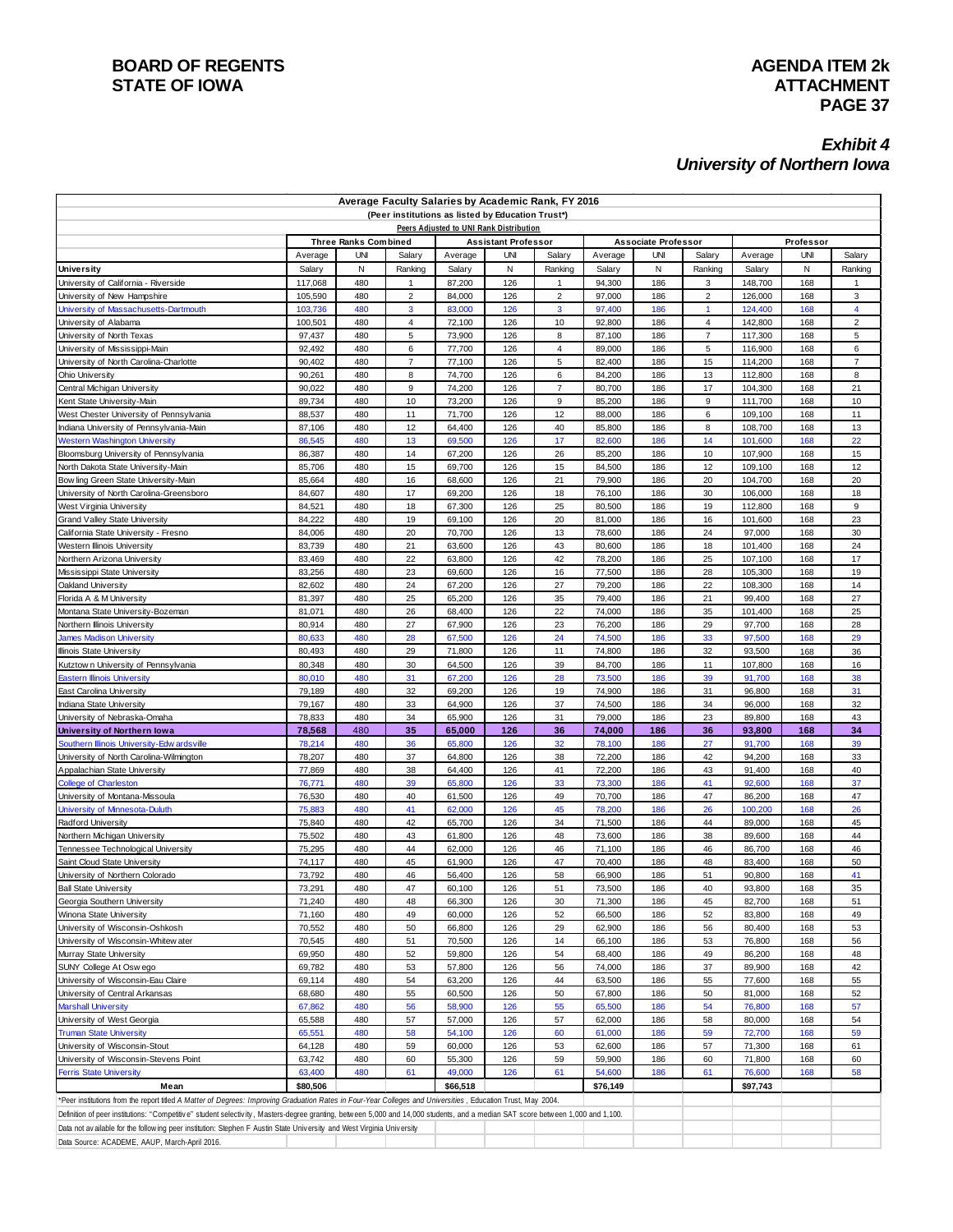*Exhibit 5 University of Iowa*





Percentiles by rank do not include the College of Dentistry. Peer averages are adjusted to Iowa rank distribution.

Source: Association of American Universities Data Exchange (AAUDE).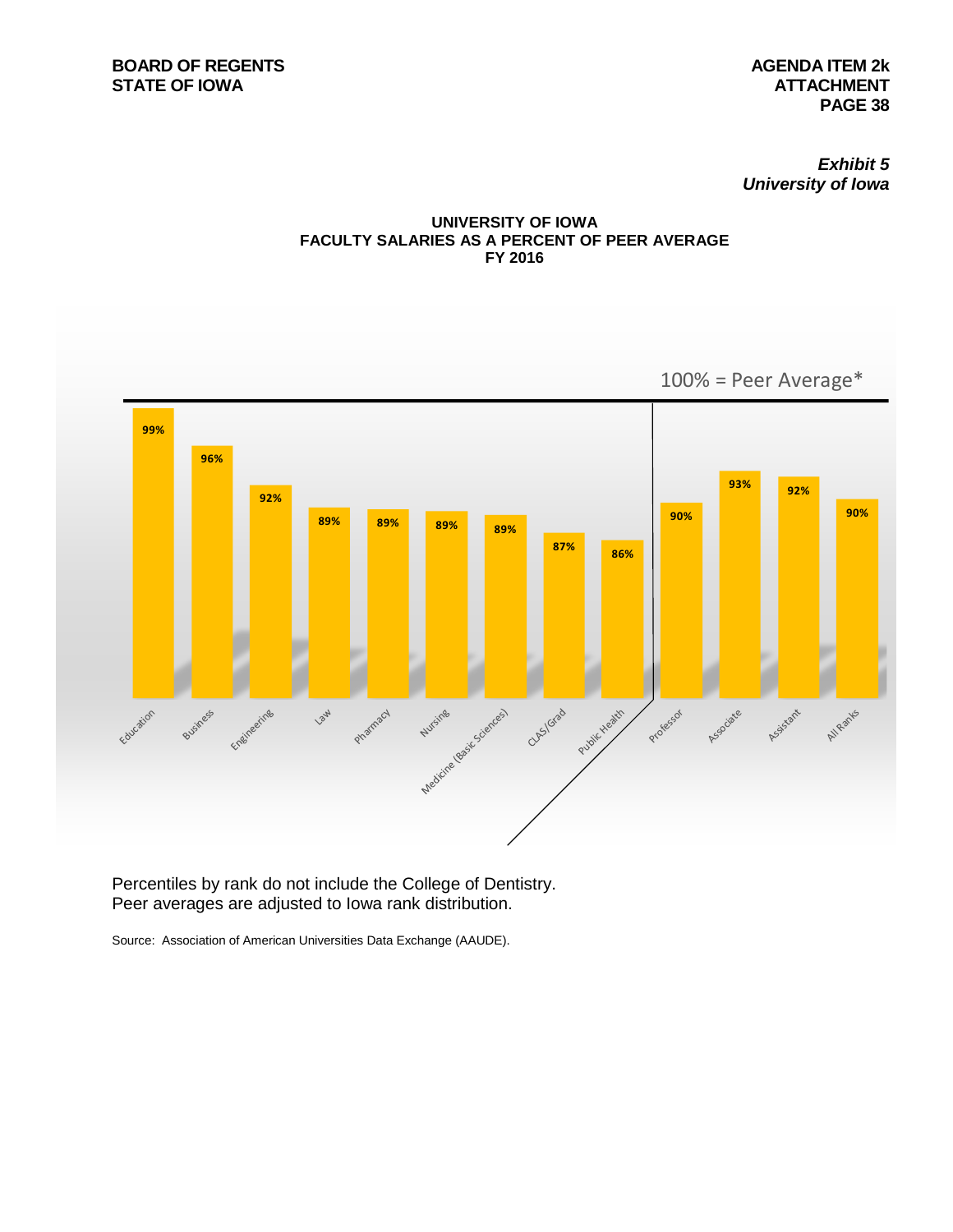*Exhibit 6 Iowa State University*



### **IOWA STATE UNIVERSITY Faculty Salary as a Percent of Peer Average - FY 2016**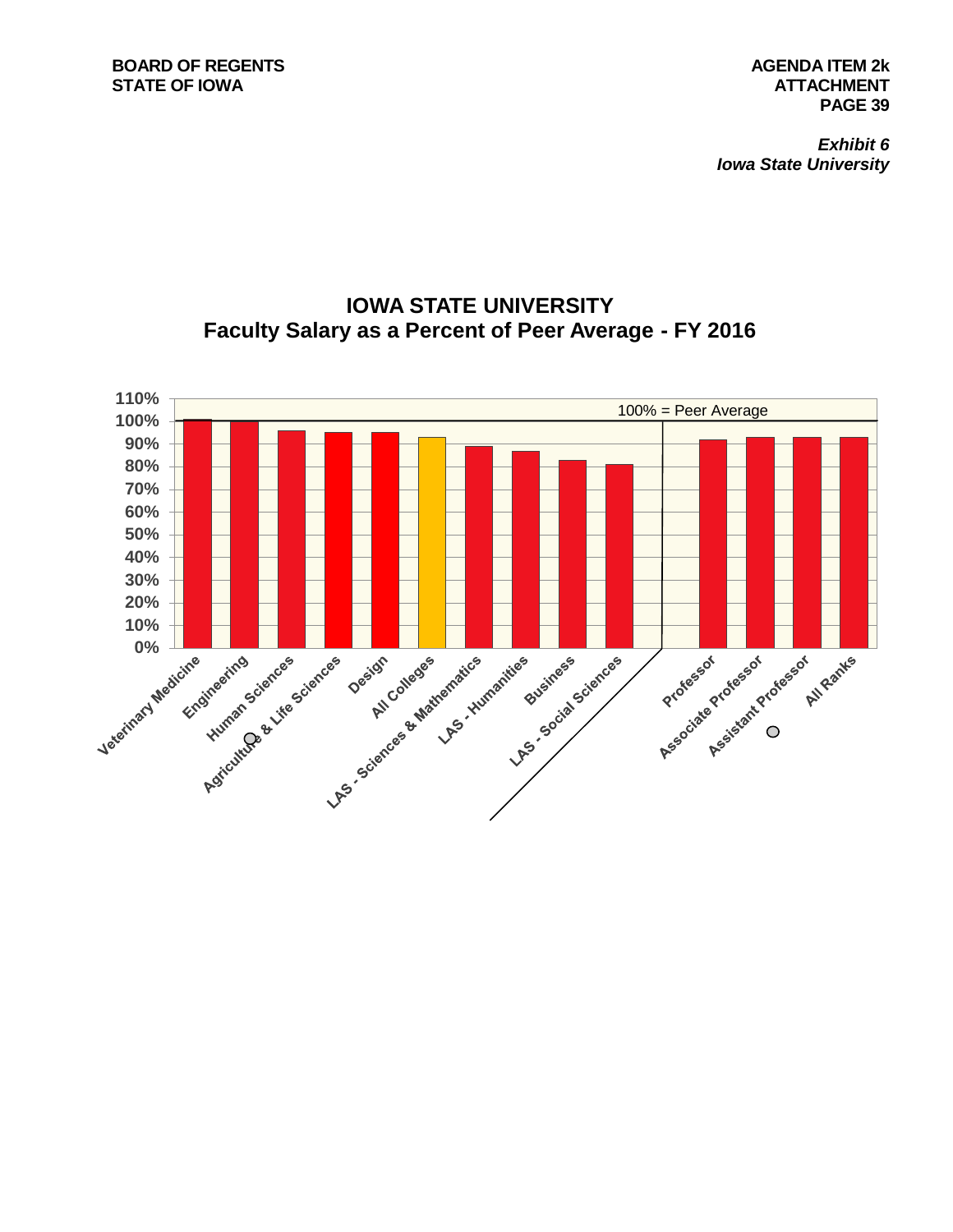*Exhibit 7*

| AVERAGE FACULTY SALARY INCREASES IN PEER INSTITUTIONS<br>FY 2013 - FY 2017 |                      |         |             |         |                      |  |  |  |  |  |
|----------------------------------------------------------------------------|----------------------|---------|-------------|---------|----------------------|--|--|--|--|--|
| <b>University of Iowa Peer Group</b>                                       | FY 2013              | FY 2014 | FY 2015     | FY 2016 | FY 2017              |  |  |  |  |  |
| Indiana University, Bloomington                                            | 2.20%                | 2.50%   | 2.00%       | 2.00%   | nda                  |  |  |  |  |  |
| Ohio State University, Main Campus                                         | 3.00%                | 2.00%   | 2.00%       | 2.00%   | 2.00%                |  |  |  |  |  |
| University of Arizona                                                      | 0.00%                | 3.00%   | 0.00%       | 0.00%   | 5.00%                |  |  |  |  |  |
| University of California, Los Angeles                                      | 1.75%                | 3.50%   | 3.00%       | 1.50%   | 1.50%                |  |  |  |  |  |
| University of Illinois, Urbana                                             | 2.50%                | 2.75%   | 2.50%       | 0.00%   | 0.00%                |  |  |  |  |  |
| University of Iowa                                                         | 2.38%                | 2.10%   | 2.20%       | 2.00%   | 2.64%                |  |  |  |  |  |
| University of Michigan, Ann Arbor                                          | nda                  | nda     | nda         | nda     | nda                  |  |  |  |  |  |
| University of Minnesota, Twin Cities                                       | 2.50%                | 2.50%   | 2.50%       | 2.00%   | 2.50%                |  |  |  |  |  |
| University of North Carolina - Chapel Hill                                 | 2.00%                | 1.00%   | nda         | 0.00%   | 1.50%                |  |  |  |  |  |
| University of Texas, Austin                                                | 2.19%                | nda     | nda         | nda     | 3.98%                |  |  |  |  |  |
| University of Wisconsin, Madison                                           | 0.00%                | 1.00%   | 1.00%       | 0.00%   | 2.28%                |  |  |  |  |  |
| <b>Iowa State University Peer Group</b>                                    | FY 2013              | FY 2014 | FY 2015     | FY 2016 | FY 2017              |  |  |  |  |  |
| Iowa State University <sup>1</sup>                                         | 2.40%                | 3.20%   | 3.45%       | 1.26%   | 3.81%                |  |  |  |  |  |
| Michigan State University                                                  | 2.50%                | 2.75%   | nda         | 2.00%   | 2.50%                |  |  |  |  |  |
| North Carolina State University                                            | 1.80%                | nda     | $< 1.0\%$ * | 0.00%   | 5.10%                |  |  |  |  |  |
| Ohio State University, Main Campus                                         | 3.00%                | 2.00%   | 2.00%       | 2.00%   | 2.00%                |  |  |  |  |  |
| Pennsylvannia State University <sup>2</sup>                                |                      |         |             |         | 2.00%                |  |  |  |  |  |
| Purdue Univesity, Main Campus                                              | 2.30%                | 1.00%   | nda         | 3.80%   | 3.20%                |  |  |  |  |  |
| Texas A&M                                                                  | nda                  | nda     | nda         | nda     | 4.10%                |  |  |  |  |  |
| University of California, Davis                                            | nda                  | nda     | nda         | nda     | 1.50%                |  |  |  |  |  |
| University of Illinois, Urbana                                             | 2.50%                | 2.75%   | 2.50%       | 0.00%   | 0.00%                |  |  |  |  |  |
| University of Minnesota, Twin Cities                                       | 2.50%                | 2.50%   | 2.50%       | 2.00%   | 2.50%                |  |  |  |  |  |
| University of Wisconsin, Madison                                           | 0.00%                | 1.00%   | 1.00%       | 0.00%   | 2.28%                |  |  |  |  |  |
| University of Northern Iowa Peer Group                                     | FY 2013 <sup>3</sup> | FY 2014 | FY 2015     | FY 2016 | FY 2017 <sup>4</sup> |  |  |  |  |  |
| College of Charleston                                                      |                      |         |             |         | 0.00%                |  |  |  |  |  |
| <b>Eastern Illinois University</b>                                         |                      |         |             |         | 0.00%                |  |  |  |  |  |
| <b>Ferris State University</b>                                             |                      |         |             |         | 3.00%                |  |  |  |  |  |
| James Madison University                                                   |                      |         |             |         | 3.00%                |  |  |  |  |  |
| <b>Marshall University</b>                                                 |                      |         |             |         | 0.00%                |  |  |  |  |  |
| Southern Illinois University-Edwardsville                                  |                      |         |             |         | 0.00%                |  |  |  |  |  |
| <b>Truman State University</b>                                             |                      |         |             |         | 2.50%                |  |  |  |  |  |
| University of Massachusetts-Dartmouth                                      |                      |         |             |         | 1.75%                |  |  |  |  |  |
| University of Minnesota, Duluth                                            |                      |         |             |         | 2.50%                |  |  |  |  |  |
| University of Northern Iowa                                                | 3.52%                | 2.00%   | 2.25%       | 2.50%   | 2.50%                |  |  |  |  |  |
| Western Washington University                                              |                      |         |             |         | 3.80%                |  |  |  |  |  |

1. Faculty received \$1,000 flat amount.

2. Penn State replaced Arizona as an ISU peer institution in July 2016.

3. The FY 2013 increase for UNI-United Faculty was 2.25% on July 1 and 1.25% on January 1; the 3.52% represents annualization of the increase.

4. FY 2017 is the first year using the new UNI peer group.

nda = No data available.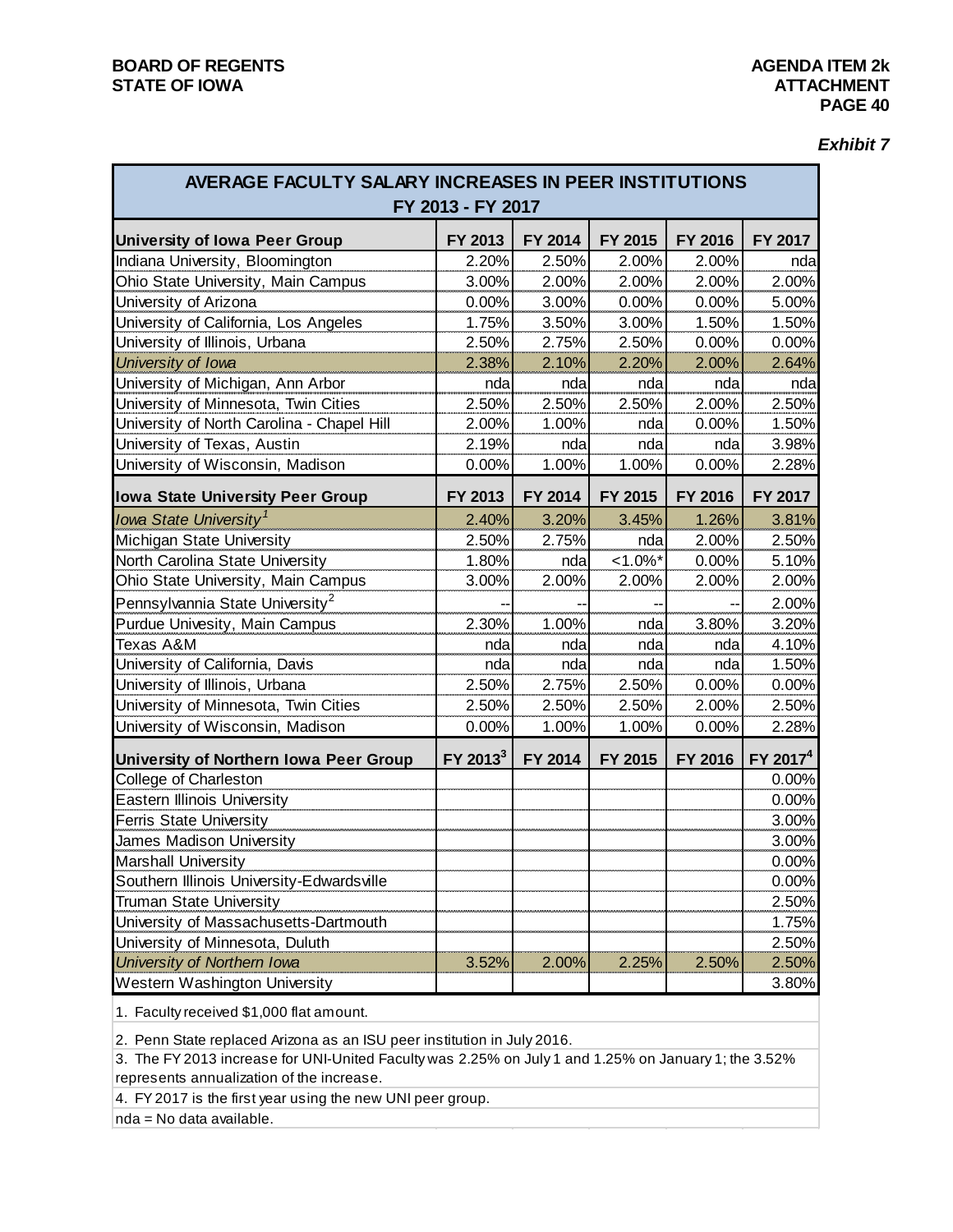#### **BOARD OF REGENTS**<br> **BOARD OF REGENTS**<br> **BOARD OF IOWA**<br> **ATTACHMENT STATE OF IOWA**

#### *Exhibit 8*

| <b>REGENT INSTITUTIONS COMPARISON GROUPS</b><br><b>AVERAGE FACULTY SALARIES, 2015-2016</b><br>AVERAGE FACULTY TOTAL COMPENSATION, 2015-2016                                        |                        |                         |                |                                                                |                       |  |  |  |  |
|------------------------------------------------------------------------------------------------------------------------------------------------------------------------------------|------------------------|-------------------------|----------------|----------------------------------------------------------------|-----------------------|--|--|--|--|
|                                                                                                                                                                                    |                        |                         |                | Average Faculty Rank Average Benefits as Average Faculty Total | <b>Rank Total</b>     |  |  |  |  |
| <b>Comparison Groups</b>                                                                                                                                                           | Salary (all ranks)     | <b>Salary</b>           | % of Salary    | Compensation <sup>1</sup>                                      | Compensation          |  |  |  |  |
|                                                                                                                                                                                    |                        |                         |                |                                                                |                       |  |  |  |  |
| University of Iowa                                                                                                                                                                 |                        |                         |                |                                                                |                       |  |  |  |  |
| University of California, Los Angeles                                                                                                                                              | \$161,600              | 1                       | 34.9%          | \$217,900                                                      | 1                     |  |  |  |  |
| University of Michigan, Ann Arbor                                                                                                                                                  | \$132,400              | $\overline{2}$          | 23.6%          | \$163,700                                                      | $\overline{2}$        |  |  |  |  |
| University of Illinois, Urbana                                                                                                                                                     | \$119,000              | 4                       | 31.5%          | \$156,400                                                      | 3                     |  |  |  |  |
| University of Texas, Austin                                                                                                                                                        | \$127,900              | 3                       | 19.4%          | \$152,800                                                      | $\overline{4}$        |  |  |  |  |
| University of North Carolina, Chapel Hill                                                                                                                                          | \$118,500              | 5                       | 26.1%          | \$146,800                                                      | 5                     |  |  |  |  |
| The Ohio State University, Main Campus                                                                                                                                             | \$115,700              | 6<br>9                  | 26.8%          | \$146,700                                                      | 6                     |  |  |  |  |
| University of Minnesota, Minneapolis                                                                                                                                               | \$112,100              |                         | 30.7%          | \$146,600                                                      | $\overline{7}$        |  |  |  |  |
| University of Wisconsin, Madison<br>University of Iowa                                                                                                                             | \$113,300              | 8<br>10                 | 26.8%          | \$143,600                                                      | 8<br>$\boldsymbol{9}$ |  |  |  |  |
|                                                                                                                                                                                    | \$108,400              |                         | 29.4%          | \$140,200                                                      |                       |  |  |  |  |
| Indiana University, Bloomington                                                                                                                                                    | \$113,400<br>\$101,000 | 7<br>11                 | 22.5%<br>26.3% | \$138,900<br>\$127,500                                         | 10<br>11              |  |  |  |  |
| University of Arizona                                                                                                                                                              |                        |                         |                |                                                                |                       |  |  |  |  |
| <b>Iowa State University</b>                                                                                                                                                       |                        |                         |                |                                                                |                       |  |  |  |  |
| University of California, Davis                                                                                                                                                    | \$130,300              | 1                       | 37.3%          | \$178,902                                                      | 1                     |  |  |  |  |
| Pennsylvania State University <sup>2</sup>                                                                                                                                         | \$121,800              | $\overline{\mathbf{c}}$ | 29.2%          | \$157,366                                                      | $\overline{c}$        |  |  |  |  |
| University of Illinois, Urbana                                                                                                                                                     | \$119,000              | 3                       | 31.5%          | \$156,449                                                      | 3                     |  |  |  |  |
| Ohio State University, Main Campus                                                                                                                                                 | \$115,700              | 4                       | 26.8%          | \$146,674                                                      | $\overline{4}$        |  |  |  |  |
| University of Minnesota, Twin Cities                                                                                                                                               | \$112,100              | 7                       | 30.7%          | \$146,526                                                      | 5                     |  |  |  |  |
| Michigan State University                                                                                                                                                          | \$110,400              | 8                       | 30.8%          | \$144,403                                                      | 6                     |  |  |  |  |
| University of Wisconsin                                                                                                                                                            | \$113,300              | 6                       | 26.8%          | \$143,624                                                      | $\overline{7}$        |  |  |  |  |
| Purdue University, Main Campus                                                                                                                                                     | \$109,900              | 9                       | 28.2%          | \$140,892                                                      | 8                     |  |  |  |  |
| Texas A & M                                                                                                                                                                        | \$115,700              | 4                       | 20.4%          | \$139,303                                                      | 9                     |  |  |  |  |
| <b>Iowa State University</b>                                                                                                                                                       | \$102,800              | 10                      | 32.2%          | \$135,902                                                      | 10                    |  |  |  |  |
| North Carolina State University                                                                                                                                                    | \$100,900              | 12                      | 26.9%          | \$128,042                                                      | 11                    |  |  |  |  |
|                                                                                                                                                                                    |                        |                         |                |                                                                |                       |  |  |  |  |
| University of Northern Iowa <sup>3</sup>                                                                                                                                           |                        |                         |                |                                                                |                       |  |  |  |  |
| University of Massachusetts-Dartmouth                                                                                                                                              | \$103,736              | 1                       | 29.90%         | \$134,800                                                      | 1                     |  |  |  |  |
| James Madison University                                                                                                                                                           | \$80,633               | 3                       | 40.10%         | \$112,500                                                      | $\overline{2}$        |  |  |  |  |
| Western Washington University                                                                                                                                                      | \$86,545               | 2                       | 28.90%         | \$110,700                                                      | 3                     |  |  |  |  |
| College of Charleston                                                                                                                                                              | \$76,771               | $\overline{7}$          | 39.50%         | \$106,700                                                      | $\overline{4}$        |  |  |  |  |
| Eastern Illinois University                                                                                                                                                        | \$80,010               | 4                       | 32.00%         | \$104,500                                                      | 5                     |  |  |  |  |
| Southern Illinois University-Edwardsville                                                                                                                                          | \$78,214               | 6                       | 35.30%         | \$104,100                                                      | 6                     |  |  |  |  |
| University of Minnesota, Duluth                                                                                                                                                    | \$75,883               | 8                       | 36.60%         | \$103,200                                                      | 7                     |  |  |  |  |
| University of Northern Iowa                                                                                                                                                        | \$78,568               | $5\phantom{.}$          | 31.60%         | \$101,700                                                      | $\bf 8$               |  |  |  |  |
| Truman State University                                                                                                                                                            | \$65,551               | 10                      | 34.60%         | \$88,000                                                       | 9                     |  |  |  |  |
| <b>Ferris State University</b>                                                                                                                                                     | \$63,400               | 11                      | 33.20%         | \$84,400                                                       | 10                    |  |  |  |  |
| Marshall University                                                                                                                                                                | \$67,862               | 9                       | 24.40%         | \$84,200                                                       | 11                    |  |  |  |  |
| Source:                                                                                                                                                                            |                        |                         |                |                                                                |                       |  |  |  |  |
| SUI and ISU -- AAUP Faculty Compensation Survey acquired through AAU Data Exchange<br>UNI -- Academe, Bulletin of the American Association University Professors, March-April 2016 |                        |                         |                |                                                                |                       |  |  |  |  |
|                                                                                                                                                                                    |                        |                         |                |                                                                |                       |  |  |  |  |
| 1. Total Compensation includes:                                                                                                                                                    |                        |                         |                |                                                                |                       |  |  |  |  |
| <b>Retirement Contributions</b><br>Medical Insurance                                                                                                                               |                        |                         |                |                                                                |                       |  |  |  |  |
| Disability Income Protection                                                                                                                                                       |                        |                         |                |                                                                |                       |  |  |  |  |
| Tuition for Faculty Dependents                                                                                                                                                     |                        |                         |                |                                                                |                       |  |  |  |  |
| Dental Insurance                                                                                                                                                                   |                        |                         |                |                                                                |                       |  |  |  |  |
| Social Security<br>Unemployment Insurance                                                                                                                                          |                        |                         |                |                                                                |                       |  |  |  |  |
| Group Life Insurance                                                                                                                                                               |                        |                         |                |                                                                |                       |  |  |  |  |
| Workers Compensation Premiums                                                                                                                                                      |                        |                         |                |                                                                |                       |  |  |  |  |
| Other Benefits such as Moving Expenses                                                                                                                                             |                        |                         |                |                                                                |                       |  |  |  |  |
| 2. Penn State replaced Arizona as an ISU peer institution in July 2016.<br>3. New UNI peer group approved in Fall 2015.                                                            |                        |                         |                |                                                                |                       |  |  |  |  |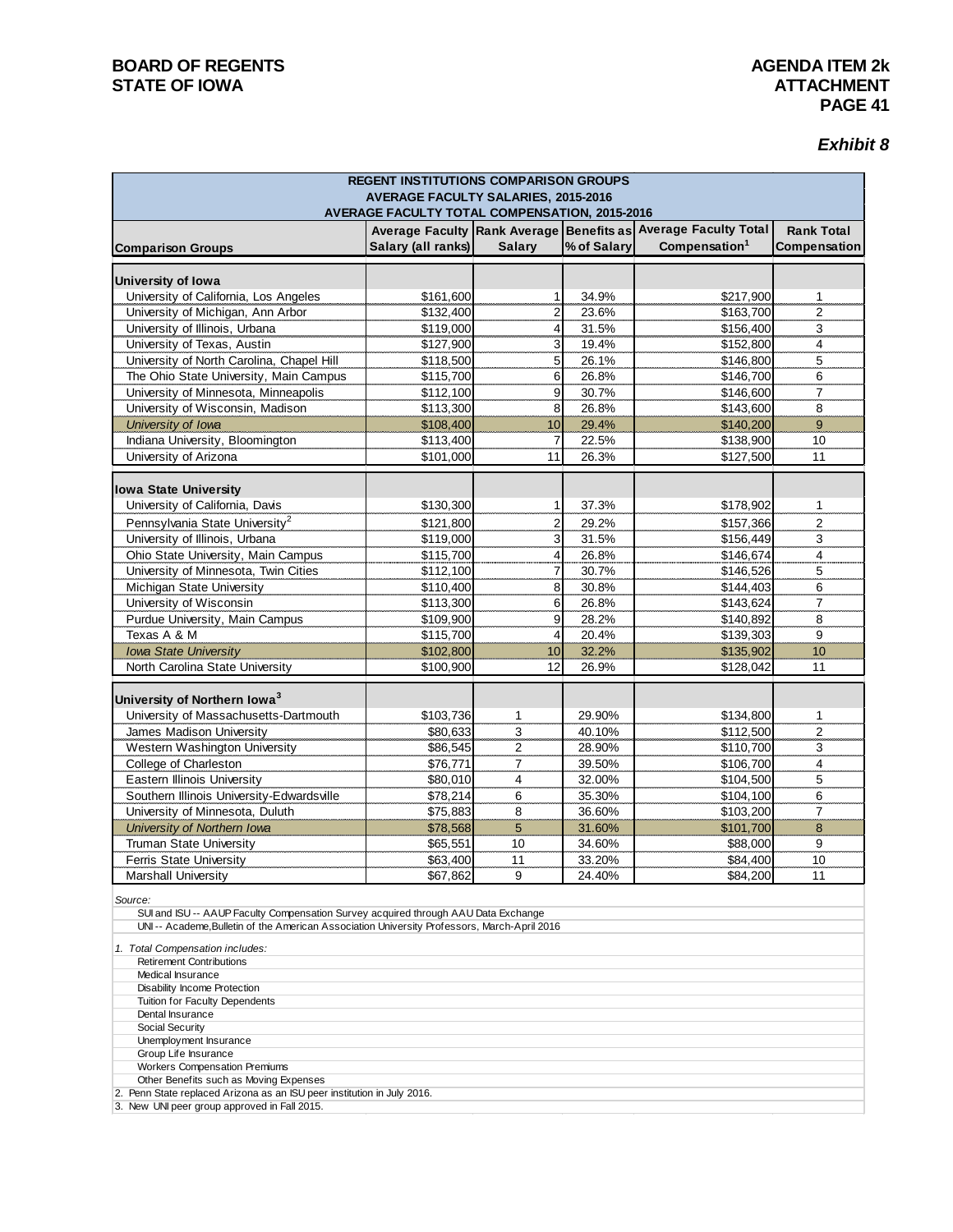#### **BOARD OF REGENTS**<br> **BOARD OF REGENTS**<br> **BOARD OF IOWA**<br> **ATTACHMENT STATE OF IOWA**

#### *Exhibit 9 Carver College of Medicine*

|                    | Average Faculty Salaries by Academic Rank, FY 2016 (MD or equivalent degree holders)<br>University of Iowa and All Association of American Medical Colleges Public and Private Medical Schools by Regional Group |               |                |                            |               |               |                            |               |                |                             |               |               |
|--------------------|------------------------------------------------------------------------------------------------------------------------------------------------------------------------------------------------------------------|---------------|----------------|----------------------------|---------------|---------------|----------------------------|---------------|----------------|-----------------------------|---------------|---------------|
|                    | <b>Professor</b>                                                                                                                                                                                                 |               |                | <b>Associate Professor</b> |               |               | <b>Assistant Professor</b> |               |                | <b>Three Ranks Combined</b> |               |               |
|                    | Average                                                                                                                                                                                                          |               | <b>Salary</b>  | Average                    |               | <b>Salary</b> | Average                    |               | <b>Salary</b>  | Average                     |               | <b>Salary</b> |
| Institution        | <b>Salary</b>                                                                                                                                                                                                    | <b>Number</b> | Ranking        | Salary                     | <b>Number</b> | Ranking       | <b>Salary</b>              | <b>Number</b> | Ranking        | <b>Salary</b>               | <b>Number</b> | Ranking       |
| <b>Midwest</b>     | \$369,700                                                                                                                                                                                                        | 3,664         |                | \$324,700                  | 4,016         |               | \$285,500                  | 8,988         |                | \$313,500                   | 16,668        | 2             |
| Northeast          | \$386,500                                                                                                                                                                                                        | 4,195         |                | \$344.500                  | 5,050         |               | \$279,400                  | 12,815        |                | \$314,700                   | 22,060        |               |
| West               | \$343,100                                                                                                                                                                                                        | 3,331         |                | \$300,800                  | 2,819         | з.            | \$247.900                  | 5.019         |                | \$289,600                   | 11,169        | 3             |
| South              | \$340,500                                                                                                                                                                                                        | 3,851         |                | \$297,400                  | 4,804         |               | \$265,400                  | 10,550        | 31             | \$288,500                   | 19,205        | 4             |
| University of Iowa | \$321,600                                                                                                                                                                                                        | 229           | 5 <sub>l</sub> | \$278,800                  | 174           | 51            | \$242,100                  | 284           | 5 <sub>l</sub> | \$277,900                   | 687           | 5             |
| Mean               | \$360,400                                                                                                                                                                                                        |               |                | \$318,400                  |               |               | \$272,500                  |               |                | \$302,800                   |               |               |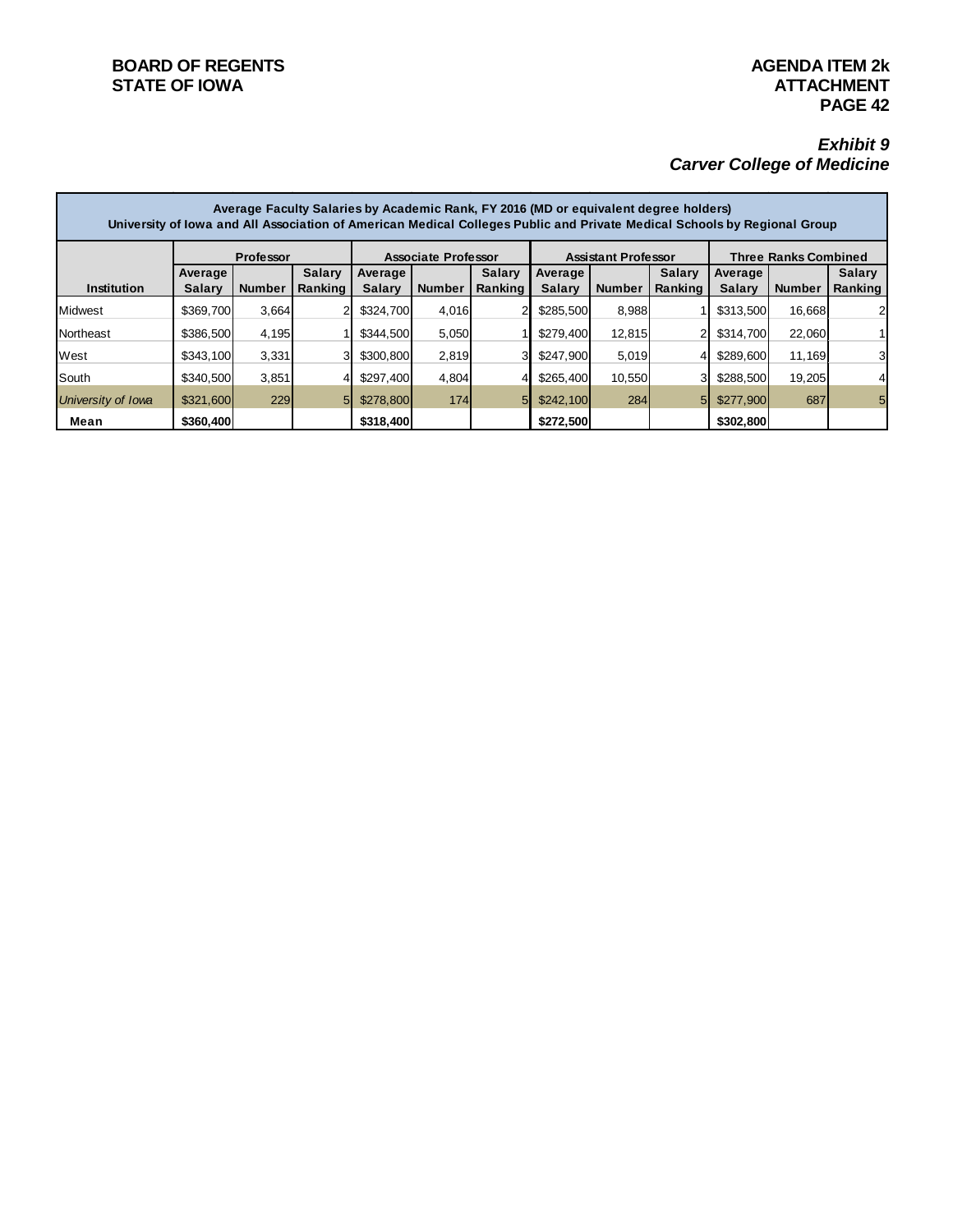### Employee Award Programs

In May 2005, the Board approved a pilot program to recognize exceptional performance by non-organized professional and scientific staff at the University of Iowa. The program was approved for a one-year period. The program allowed for awards for exceptional performance (up to 10% of salary) and SPOT awards (\$75 or less).

Rather than ask the Board to consider an extension of the pilot award program at the University of Iowa, Regent Policy Manual §2.1(2)(A)(v) was revised to authorize such programs at the other institutions. The revision allows each institution to develop its own procedures for recognizing exceptional performance in non-organized faculty and professional and scientific staff.

The University of Iowa program to recognize exceptional performance has been in place for several years. Iowa State University implemented an Extra-Meritorious Performance Pay program in FY 2011.

#### **University of Iowa**

Flexible pay is awarded for extra-meritorious performance demonstrated by project completion, sustained above average performance, revenue generation, excellent customer service, or similar achievements.

Two types of performance awards available to non-organized Professional & Scientific (P&S) staff are: (1) Exceptional Performance Awards, and (2) SPOT Performance Awards.

In order to be eligible for the an Exceptional Performance Award, an employee must be employed at the University of Iowa in a regular position for at least six months, have a current Commendable or Distinguished performance evaluation on file, and have received at least the average July 1 salary increase for their college/division.

Flexible pay may be awarded any time during the year in the form of a lump sum payment that is not added to base salary. For exceptional performance, employees can receive up to 10% of their salary in flexible pay upon administrative approval. No more than 10% of the non-organized P&S employees are eligible to receive Exceptional Performance Awards. Spot Awards of \$75.00 (net) or less allow departments to immediately recognize outstanding performance. Employees are eligible to receive up to four Spot Awards per year. Departments are responsible for funding all flexible pay awards.

The University of Iowa Flexible Pay Program has provided colleges and departments with a mechanism for rewarding exceptional performance outside of July 1<sup>st</sup> that does not increase base salaries on a **continuing basis.** SUI is able to provide timely monetary lump sum payments to employees for completing major projects on time, recommending different and more efficient ways to perform certain activities, revenue generation, and providing excellent customer service. Five-year history of the awards program is shown on the following page.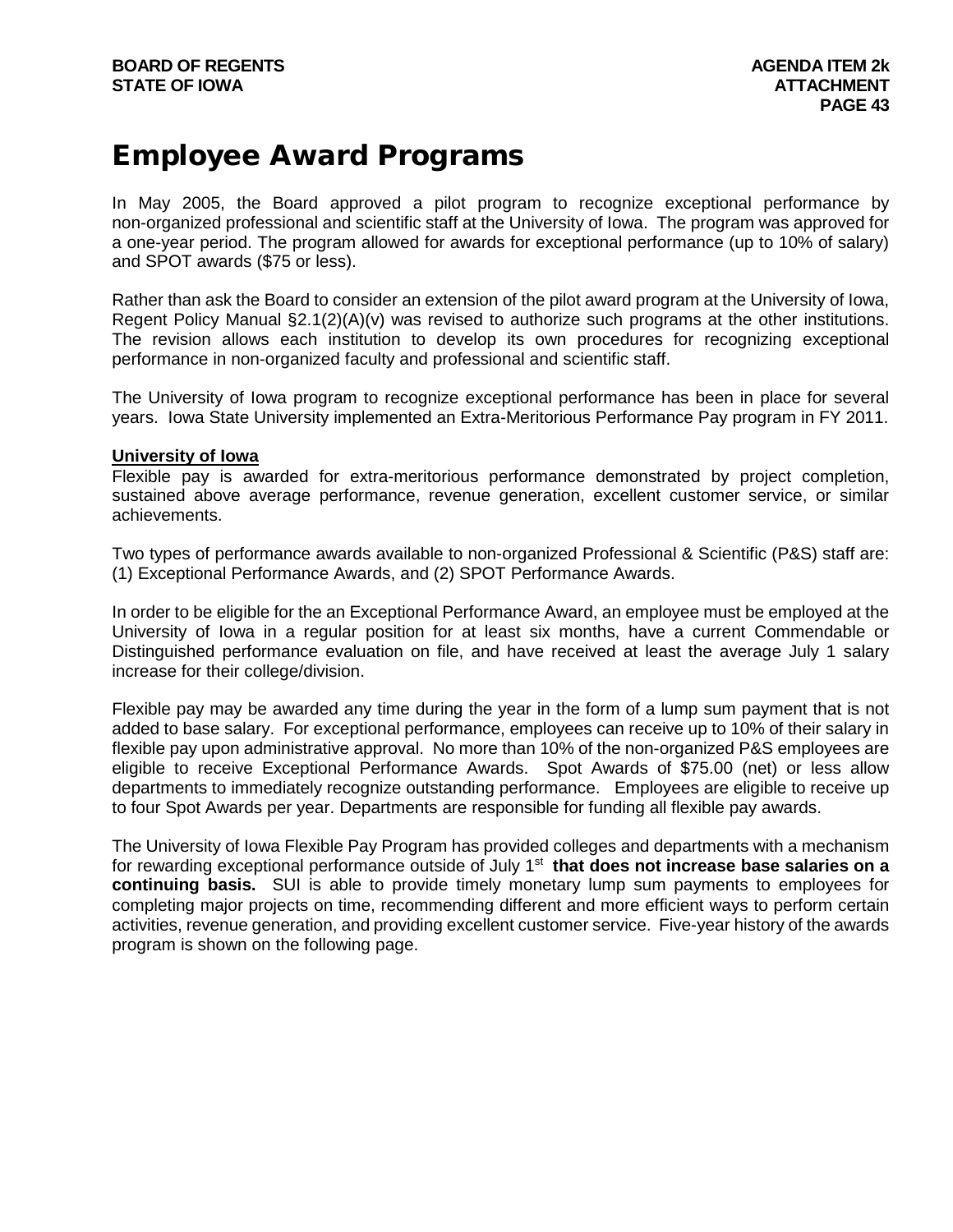#### **BOARD OF REGENTS AGENDA ITEM 2k STATE OF IOWA**

|                                                     | University of Iowa Flexible Pay Program                                       |                  |                  |                                                         |                  |
|-----------------------------------------------------|-------------------------------------------------------------------------------|------------------|------------------|---------------------------------------------------------|------------------|
|                                                     | FY 2012                                                                       | FY 2013          | FY 2014          | FY 2015                                                 | FY 2016          |
| <b>Exceptional Performance Awards</b>               |                                                                               |                  |                  |                                                         |                  |
| Eligible Employees                                  | 5,314                                                                         | 5,513            | 5,745            | 5,980                                                   | 6,291            |
| Number of Awards Presented                          | 345                                                                           | 306              | 185              | 252                                                     | 288              |
| Dollar Range of Awards                              | $$250 - $18,900$                                                              | $$136 - $18,593$ | \$400 - \$22,360 | $$300 - $21,186$                                        | \$500 - \$18,900 |
| Average Dollars Awarded                             | \$4,028                                                                       | \$3,976          | \$3,953          | \$4,668                                                 | \$4,183          |
| <b>Total Dollars Awarded</b>                        | \$1,389,508                                                                   | \$1,216,715      | \$731,322        | \$1,176,283                                             | \$1,204,583      |
| <b>Spot Awards</b>                                  |                                                                               |                  |                  |                                                         |                  |
| Eligible Employees                                  | 5,314                                                                         | 5,513            | 5.745            | 5,980                                                   | 6,291            |
| Number of Awards Presented                          | 403                                                                           | 440              | 405              | 637                                                     | 713              |
| Dollar Range of Awards                              | $$31 - $75$                                                                   | $$50 - $75$      | $$20 - $75$      | $$50 - $75$                                             | $$50 - $75$      |
| Average Dollars Awarded                             | \$74                                                                          | \$74             | \$74             | \$75                                                    | \$75             |
| <b>Total Dollars Awarded</b>                        | \$29,939                                                                      | \$52,650         | \$48,744         | \$77,483                                                | \$86,308         |
| <b>Percentage of Exceptional Performance Awards</b> |                                                                               |                  |                  |                                                         |                  |
| Females                                             | 63.0%                                                                         | 69.3%            | 63.2%            | 74.2%                                                   | 60.4%            |
| <b>Minorities</b>                                   | 8.0%                                                                          | 7.2%             | 2.7%             | 5.6%                                                    | 5.9%             |
| <b>Percentage of Spot Awards</b>                    |                                                                               |                  |                  |                                                         |                  |
| Females                                             | 57.0%                                                                         | 50.2%            | 56.8%            | 63.1%                                                   | 64.1%            |
| <b>Minorities</b>                                   | 4.0%                                                                          | 4.1%             | 2.0%             | 4.7%                                                    | 6.2%             |
| <b>Awards Program Five-Year History</b>             |                                                                               |                  |                  |                                                         |                  |
| <b>Exceptional Performance Awards</b>               | 345                                                                           | 306              | 185              | 252                                                     | 288              |
| Spot Awards                                         | 403                                                                           | 440              | 405              | 637                                                     | 713              |
| $\cdots$ man $\cdots$                               | $\mathbf{r}$ $\mathbf{r}$ $\mathbf{r}$ $\mathbf{r}$ $\mathbf{r}$ $\mathbf{r}$ |                  |                  | $\cdot$ $\cdot$ $\cdot$ $\cdot$ $\cdot$ $\cdot$ $\cdot$ |                  |

*\* Of eligible non-bargaining P&S staff members, females make up approximately 62.8% and minitorites make up approximately 10.1%.*

#### **Examples of SUI Exceptional Performance Awards**

1. UI Health Care made a decision to begin offering electronic medical record services to other health care delivery organizations in Iowa. This service would leverage the significant investment UI Health Care made in Epic's suite of clinical software tools, as well as the expertise of the Information Technology team in Health Care Information Systems. The initial phase of this project was to develop a pricing model that was fair to both UI Health Care and the potential consumers of this service.

The employee who received this exceptional payment award was designated to lead this phase due to his expertise and broad understanding of the many complex software and hardware licenses associated with the Epic system at Iowa. This employee also had to incorporate expenses relating to the labor for the initial installation of Epic, as well as support for these services over the time period the customer was using the system, and the model needed to incorporate a number of intangible variables, such as predicting how much storage a new customer might consume on the system over time, This part of the charge model was exceptionally complex, as a review of the clinical and financial operations of the potential customers had not been conducted, and we were entirely unaware of the level of staffing support these customers would need to be successful.

Work on developing these charge models extended into FY16, as discussions with potential customers required additional work to meet legal requirements that the charge model reflected fair market value for services, at the same time being priced competitively to meet customers' needs. Eventually a charge model was developed which required a significant re-work of the financial model. As customers contracted for these services, the employee would be called upon to interact with the senior financial leaders at the customer sites to help understand the details of the charge model, and what services were and were not covered on the offering.

It is important to appreciate the complexity of this financial work. UI Health Care has over 100 different contractual agreements with different hardware and software vendors to legally support the Epic environment at UI Health Care, and these contracts all have different service level agreements and operational criteria which drive pricing.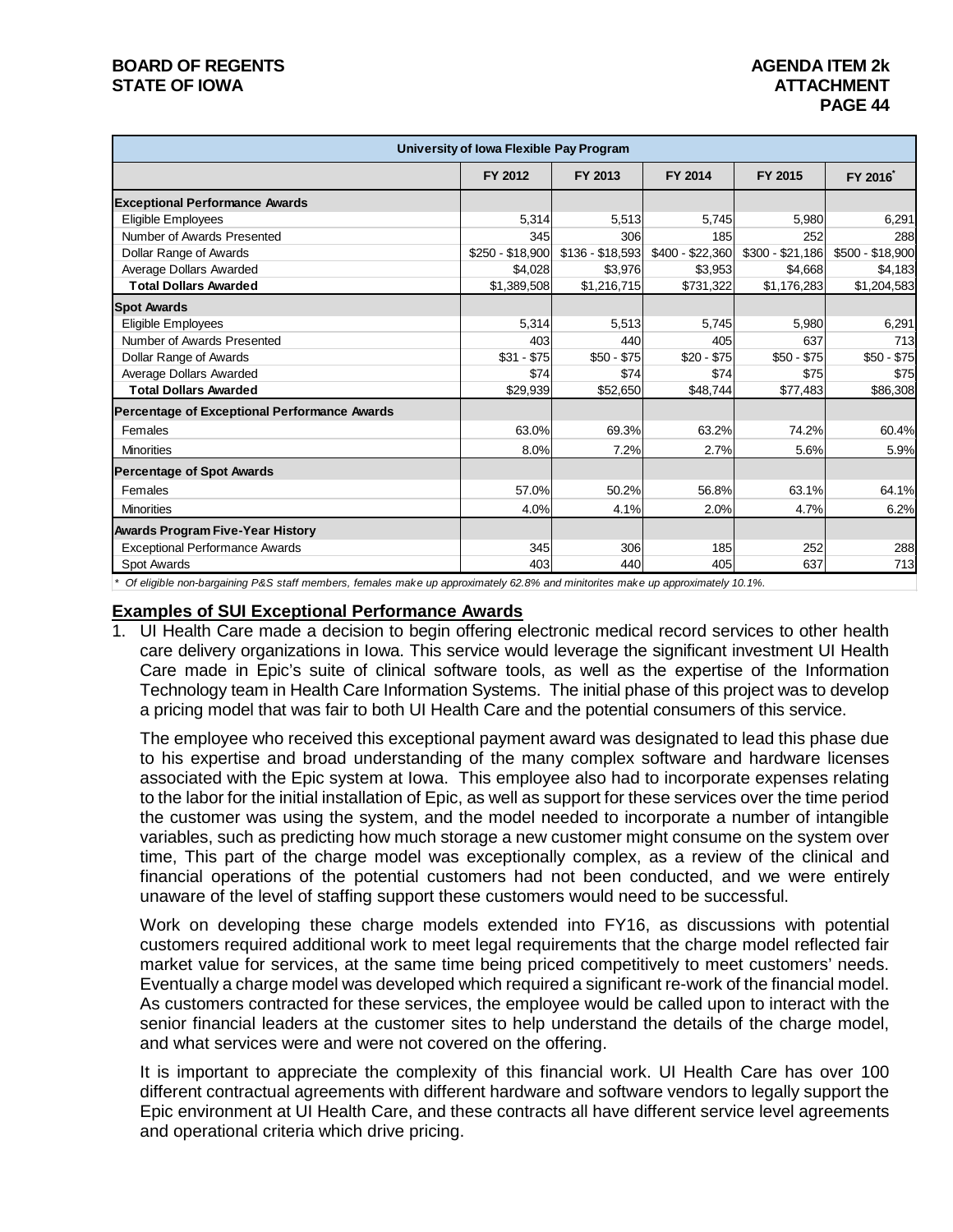Some contracts are based upon the number of inpatient beds, or outpatient clinic visits, or concurrent staff using the system, or number of times a particular software tool is utilized. Some of these agreements had provisions to extend their services to affiliated organizations, others prohibited such use. This employee researched each and every agreement engaged legal staff, and structured a pricing model that could scale this complexity for other institutions that were not owned by UI Health Care. University of Iowa is one of the very few organizations who are offering these services to others, and this employee's work was invaluable to making this possible.

The additional factor relating to this initiative is that this employee performed all this work in addition to their regular duties. This employee performed all that was asked of them regarding the Epic hosting initiative, continued to manage a large and complex operational and capital budget, and maintained HR services during a period of significant staff recruitment, all with no disruption or diminished performance.

2. A Research Scientist/Engineer was responsible for the direction of the Transportation & Vehicle Safety Policy Research Program at the UI Public Policy Center. This employee has an outstanding record of scholarship in the field of human factors and vehicle safety research, and the autonomous vehicle policy has earned him stellar national reputation in this field. This employee is frequently invited to present at national meetings and speak to the media, and has been featured on NPR, the Wall Street Journal and other national media outlets.

This employee served as the is the principal investigator on three automotive safety grants, totaling \$17.2 million, funded last year by the Toyota Economic Loss class action settlement (the largest single award on campus last academic year), as well as additional grants from a variety of sponsors.

In collaboration with the National Safety Council, the US Department of Transportation, and the National Highway Transportation Administration, this employee recently launched the My Car Does What Campaign, a national safety campaign to assist drivers in understanding and interacting with their vehicle's lifesaving features. The campaign included the development of videos, graphics, animation, social media, a game, an app, and advertising based on the results of academic and consumer research. This employee was committed to collaborative research that ultimately benefits the general public and this is only one example of how he is furthering the core missions of the University of Iowa and bringing national recognition.

3. In 2015, Information Technology Services (ITS) took over management of the Evaluation and Examination Service (EES) department. This group had recently worked with faculty to purchase a new web-based, all-online faculty evaluation system to replace the old paper-based system.

The overall goals were to increase the efficiency and data collection of the Assessing the Classroom Environment (ACE) surveys by eliminating paper and manual processes, which would involve updating 20-year old technology. Unfortunately, prior to ITS taking responsibility for EES, there had been little work done engaging campus stakeholders on the needs or features, and no project management work was completed or planning done for campus-wide rollout. The Provost's Office, who had sponsored this purchase, was anxious to see it up and running very quickly.

Moving from a decades-old, paper-based faculty evaluation process, to a fully online system was a major culture change. Managing that change was difficult and sometimes emotionally charged. Given all the obstacles, the new system has seen rapid, widespread adoption and is actively being used in almost every college. As of Spring 2016, paper-based evaluations will be completely eliminated on our campus – two semesters earlier than had been predicted or planned.

This project made a significant contribution and process improvement for the University community. It is estimated that approximately \$350,000 will be saved annually through paper, equipment, development, and staff time. Two employees were critical to the success of this project. These employees had to figure out how to connect two campus wide software programs, MAUI with CollegeNET (ACE Online). Course titles, dates, team teachers, cross-listed courses, and several other items were revised several times to accommodate the different needs of the colleges.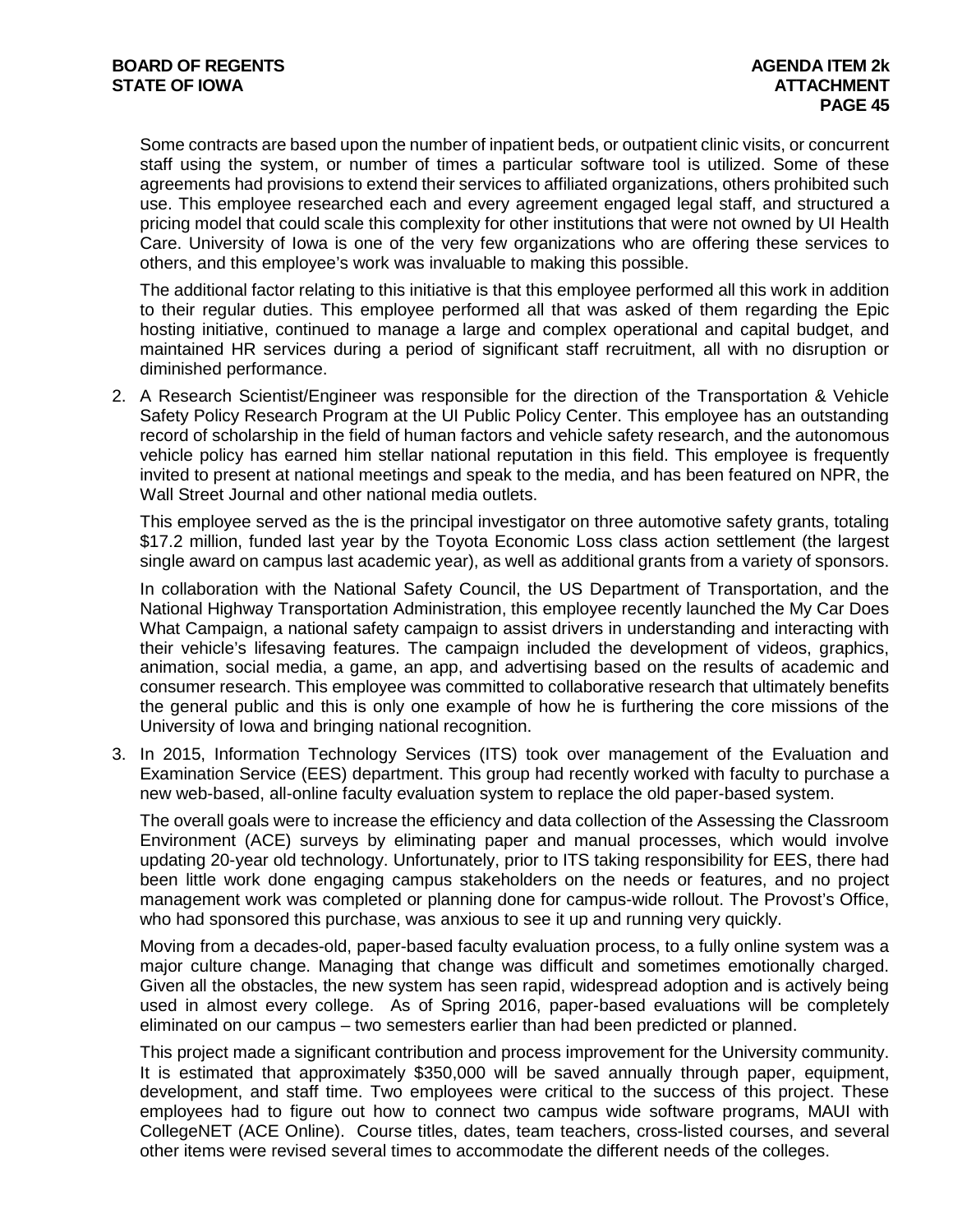#### **Iowa State University**

Iowa State University maintains an Extra-Meritorious Performance Pay Program for Professional and Scientific (P&S) employees. Monetary awards may be given to reward an individual or group of individuals for outstanding performance or for a specific accomplishment that is beyond normal job expectations.

Awards can be granted at any time during the fiscal year and are provided in the form of a lump sum payment. Eligible P&S employees can receive only one award per fiscal year. The maximum award is 10% of their base pay. The award does not become part of their base salary.

Evaluation criteria:

- ▶ Completion of a major project or initiative;
- Significant extraordinary effort beyond the fulfillment of all job duties and normal expectations of the job – effort that is major, key, or vital to the unit and that resulted in a significant positive impact or productivity gain;
- Recognition of revenue generation (or for the support of revenue generation), or cost savings;
- Extraordinary effort during times of critical need (e.g., meeting a critical deadline that could otherwise have an adverse impact on critical business operations or major project).

| Iowa State University Extra Meritorious Performance Pay Program |                   |                 |                  |                  |                  |
|-----------------------------------------------------------------|-------------------|-----------------|------------------|------------------|------------------|
|                                                                 | FY 2012           | FY 2013         |                  | FY 2015          | FY 2016*         |
| <b>Exceptional Performance Awards</b>                           |                   |                 |                  |                  |                  |
| Eligible Employees                                              | 2,522             | 2,644           | 2,387            | 2,803            | 3,005            |
| Number of Awards Presented                                      | 28                | 53              | 57               | 76               | 72               |
| Dollar Range of Awards                                          | $$1,000 - $7,000$ | \$500 - \$8,200 | $$500 - $10,000$ | \$500 - \$10,000 | \$667 - \$10,000 |
| Average Dollars Awarded                                         | \$3,202           | \$1,554         | \$3,724          | \$2,583          | \$2,821          |
| <b>Total Dollars Awarded</b>                                    | \$89,663          | \$147,549       | \$212,280        | \$196,304        | \$203,165        |
| Percentage of Exceptional Performance Awards                    |                   |                 |                  |                  |                  |
| Females                                                         | 68.0%             | 68.0%           | 56.0%            | 37.0%            | 59.7%            |
| <b>Minorities</b>                                               | 7.0%              | 9.0%            | 7.0%             | 8.0%             | 8.3%             |
| <b>Awards Program Five-Year History</b>                         |                   |                 |                  |                  |                  |
| <b>Exceptional Performance Awards</b>                           | 28                | 53              | 57               | 76               | 72               |

*\* Of eligible non-bargaining P&S staff members, females make up approximately 47.6% and minitorites make up approximately 8.8%.*